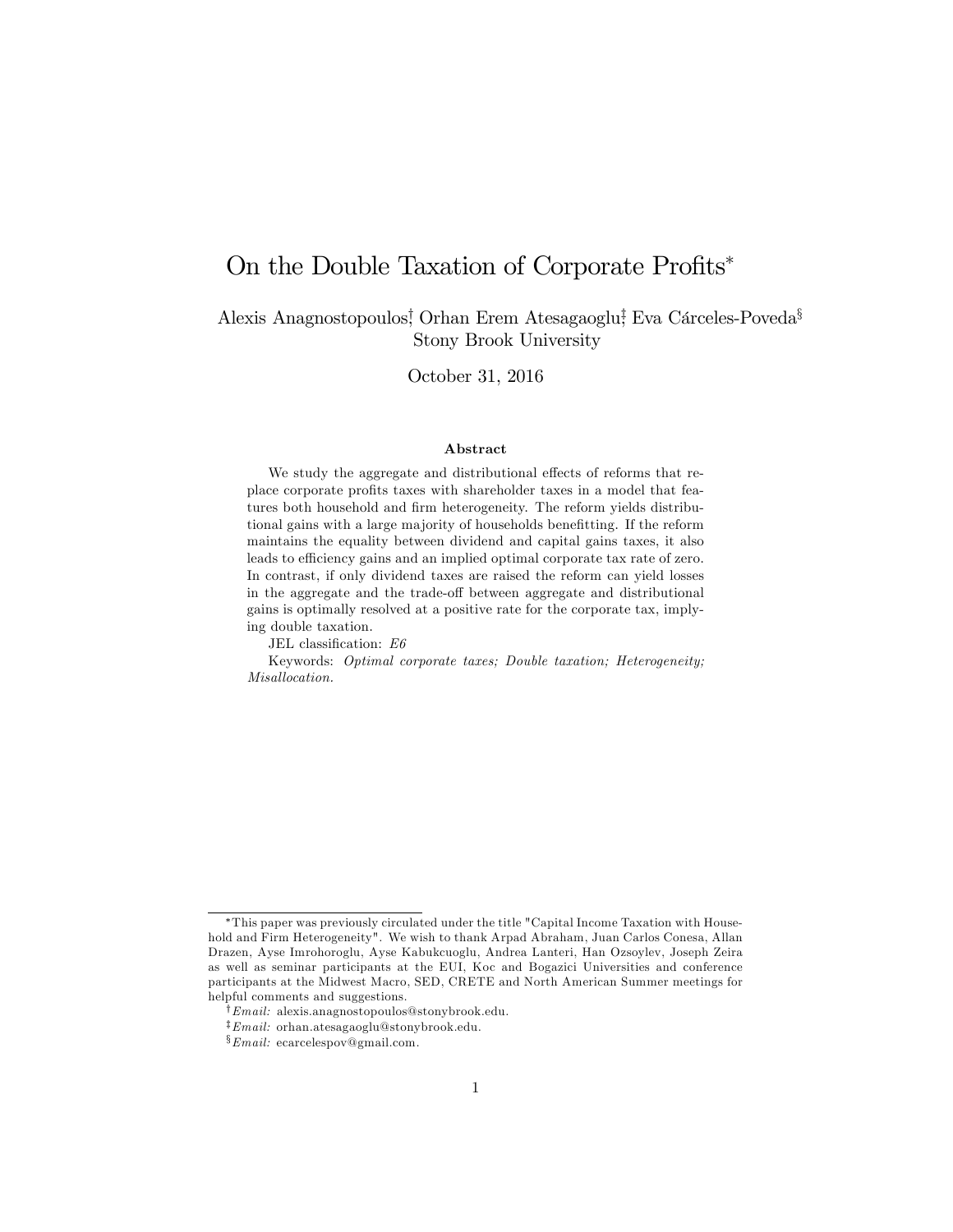# 1 Introduction

Reductions in the corporate income tax rate are often proposed based on the understanding that this tax constitutes an inefficient instrument for raising revenue relative to labor income taxes. However, there remains substantial opposition to such proposals which argues that they would lead to a reduction in government revenues that will either have to be compensated through higher personal income taxes or lead to a shrinkage of government programs that benefit the less wealthy. The academic literature provides support for both the efficiency gains from lower corporate taxes and the potential distributional costs.<sup>1</sup>

In this paper, we propose a corporate profits tax reform that can deliver some of the efficiency gains expected from a corporate tax cut and, at the same time, can avoid the negative distributional effects and gain popular support. The idea is to compensate for the lost revenue from reducing corporate taxes by increasing taxes that fall on the same group of people, namely shareholders. To be more specific, we consider dividend and capital gains taxes and investigate whether increasing one, or both, of them to compensate for a reduction in the corporate tax can lead to efficiency, distributional and overall welfare improvements.

From an efficiency perspective, the question can be thought of as a comparison between the relative importance of the distortions caused by the corporate tax versus the distortions caused by shareholder taxes. We argue that the answer can be misleadingly simple in the context of a standard growth model. In that context, corporate income taxes reduce investment incentives by lowering the after tax returns to investment, capital gains taxes also distort investment by raising the cost of capital, but a (constant) dividend tax is non-distortionary because it does not directly affect the returns to investment. A dividend tax that is higher than the capital gains tax does affect stock prices (through a Tobin's  $Q$ channel), but this has no other effects on real allocations.<sup>2</sup> This would suggest that concentrating all taxes on dividends would be the optimal choice. However, this conclusion would be unwarranted when markets are incomplete because, in that case, a wedge between dividend and capital gains taxes does have real effects. When households face uninsurable idiosyncratic risk, the wealth effect arising from a change in stock prices is transmitted in general equilibrium to savings and investment and the neutrality of dividend taxes is no longer true. In addition, when firms seek external financing to grow, a difference between the dividend tax rate and the capital gains tax rate acts as a financing friction and leads to distortions in the allocation of capital across firms.<sup>3</sup> Our first objective is to quantify these distortions and compare the direct distortions of the corporate tax to the indirect distortions, through the tax wedge, of a dividend tax.

<sup>&</sup>lt;sup>1</sup> Compare, for example, the literature based on the classic Chamley-Judd results with more recent work in incomplete markets setups such as Domeij and Heathcote (2004) and Conesa, Kitao and Kruger (2009).

<sup>&</sup>lt;sup>2</sup> See McGrattan and Prescott (2005), Santoro and Wei (2011) and Atesagaoglu (2012) amongst many others

<sup>3</sup> These two points are made in Anagnostopoulos et al (2012) and Gourio and Miao (2010) respectively.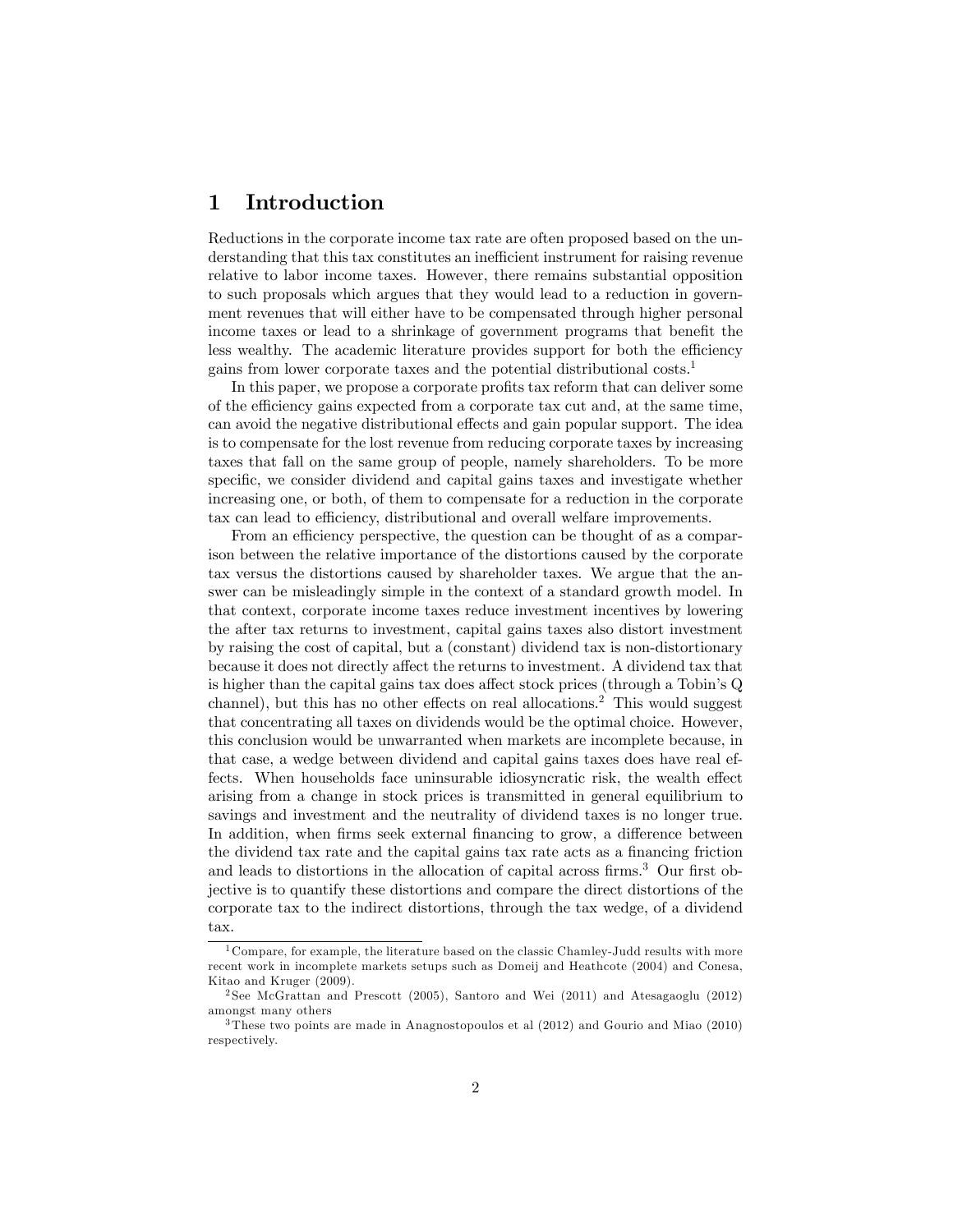The preceding discussion suggests that the indirect distortions due to the tax wedge can be avoided simply by increasing the capital gains tax in tandem with the dividend tax and avoiding introducing the wedge. However, this would now introduce the direct distortion of the capital gains tax on the cost of capital and it is an open question whether this distortion compares favorably to the one caused by corporate taxes. We argue that in a simple growth model these distortions are identical and the corporate tax is equivalent to an equal tax on dividends and capital gains. We subsequently provide conditions under which this result can be extended to an economy with incomplete markets and external Önancing. Although this result constitutes a theoretical contribution in itself, it relies on unrealistic assumptions such as no inflation and a definition of taxable corporate income which is at odds with the actual tax code. These assumptions are relaxed in our quantitative analysis so that the equivalence is no longer true. Clarifying and quantifying the trade-offs in this case is the second objective of our paper.

We analyze each of those two types of reforms in turn, focusing not only on efficiency but also on distributional and welfare consequences. By considering a series of tax cuts of different size, all the way up to a complete elimination of the corporate tax, we are able to determine the optimal level of the corporate tax in each case. This sheds light on the question of double taxation, namely the fact that corporate profits are currently taxed at the firm level and then once more at the shareholder level. By incorporating the relevant trade-offs, our model is well suited to address the question of whether double taxation can be justified as an optimal policy. This is the third objective of this paper.

In order to incorporate all of the aforementioned trade-offs, as well as to investigate the distributional consequences of such reforms, we construct an infinite horizon model that features a continuum of households that are subject to uninsurable idiosyncratic labor income risk and a continuum of Örms that are subject to idiosyncratic productivity shocks. To our knowledge, our model is the first one that combines a substantial amount of heterogeneity on both the household and the firm side and this constitutes an important methodological contribution. In the model, firms use a decreasing returns to scale technology that combines labor and capital to produce output. They own capital directly and decide on investment, payout and financing policy. The latter consists in choosing between using internal funds or issuing new equity. All of the firms' stocks are bundled together in one asset which can be interpreted as a mutual fund. This simplifying assumption, which we borrow from Favilukis, Ludvigson and van Nieuwerburgh (2013), is crucial in making the model tractable.<sup>4</sup> Households can trade in shares of this single asset and earn asset income, in the form of dividends and capital gains from their share holdings, as well as labor income. The government faces a fixed amount of spending which it can finance through flat taxes on firms' corporate profits and on households' labor and asset

 $4$ Favilukis et al (2013) focus on the housing market, specifically the variability of the pricerent ratio. In their model, there are only two firm-sectors, a consumption good producing sector and a housing sector. Households buy stocks in a mutual fund that combines these two productive sectors.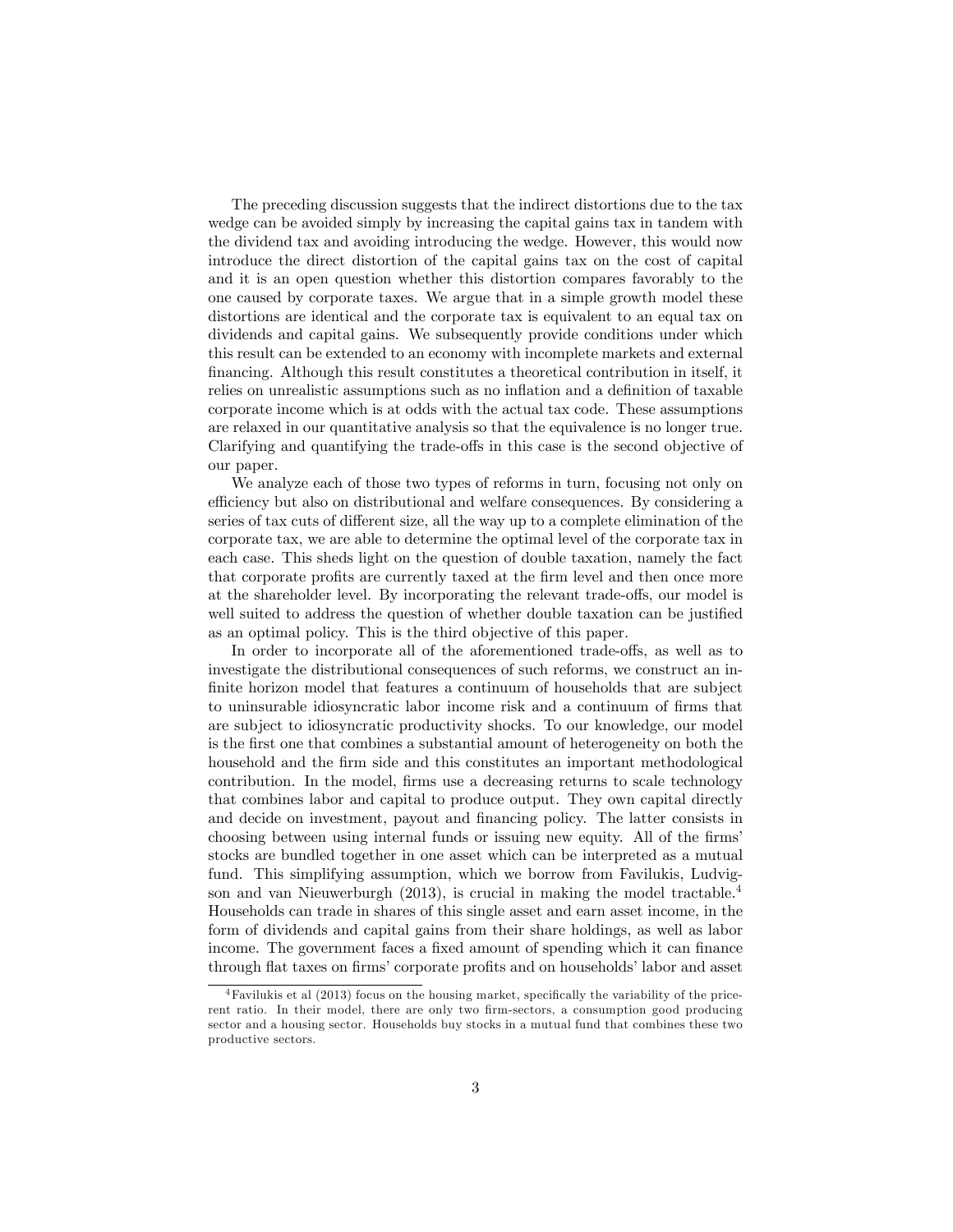income.

Starting at the benchmark calibrated economy we consider permanent changes in the corporate tax rate and concurrent increases in shareholder taxes that maintain long run government revenue fixed. In the first experiment, only dividend taxes are increased and this introduces a tax wedge between dividend and capital gains taxes. In the second experiment, we increase both dividend and capital gains taxes maintaining the equality between the two. In both experiments, wages increase and capital returns decrease in the long run. This ensures that households at the bottom of the wealth distribution that rely mainly on labor income benefit from the reforms. Thus both types of reform have positive distributional consequences, in the sense that high marginal utility households benefit, and are supported by a large majority of households. This stands in contrast to corporate tax cuts financed through labor taxes which tend to imply negative redistribution and limited support. However, the two reforms are markedly different regarding their effects on efficiency.

When only dividend taxes are increased, the resulting misallocation of capital due to the wedge between dividend and capital gains taxes dominates the distortions caused by the corporate tax. Although aggregate capital and output increase significantly, the misallocation of capital combined with large transitional costs due to the short run increase in savings and drop in consumption lead to welfare losses from an aggregate perspective. Using a utilitarian social welfare function, these aggregate losses are traded-off against the distributional gains. Quantitatively, social welfare improves because the distributional component dominates. Interestingly, social welfare is maximized at a positive corporate tax rate, implying that double taxation can be an optimal response to the efficiency versus distribution trade-off in this case.

In contrast, increasing both dividend and capital gains taxes together, yields both efficiency and distributional benefits These become larger, the larger the decrease in corporate taxes which means that the optimal choice would be to eliminate corporate taxes in this case. The efficiency benefits arise due to an improvement in capital allocation. In the long run, aggregate capital is lower but more efficiently distributed and output and consumption are higher. Because the increase in long run consumption does not rely on increased savings in the short run, the transitional costs are muted and the result is a gain in welfare from an aggregate perspective. Although the elimination of corporate taxes yields the highest social welfare gains as measured by our utilitarian welfare function, it requires a considerable increase in the shareholder tax rate. A more realistic reform, which equalizes the tax rates for all types of personal income as well as for corporate income, requires a common tax rate of approximately 28% and results in welfare gains for more than 84% of households. This scenario, which conforms to suggestions by some economists as well as to the corporate tax rate proposed by President Obama,<sup>5</sup> would lead to overall welfare gains and command wide political support.

 $5$ See, for example, Luigi Zingales' piece titled A Better Way to Tax Corporations at http://www.nydailynews.com/opinion/better-tax-corporations-article-1.1093804. and The President's Framework for Business Tax Reform (2012).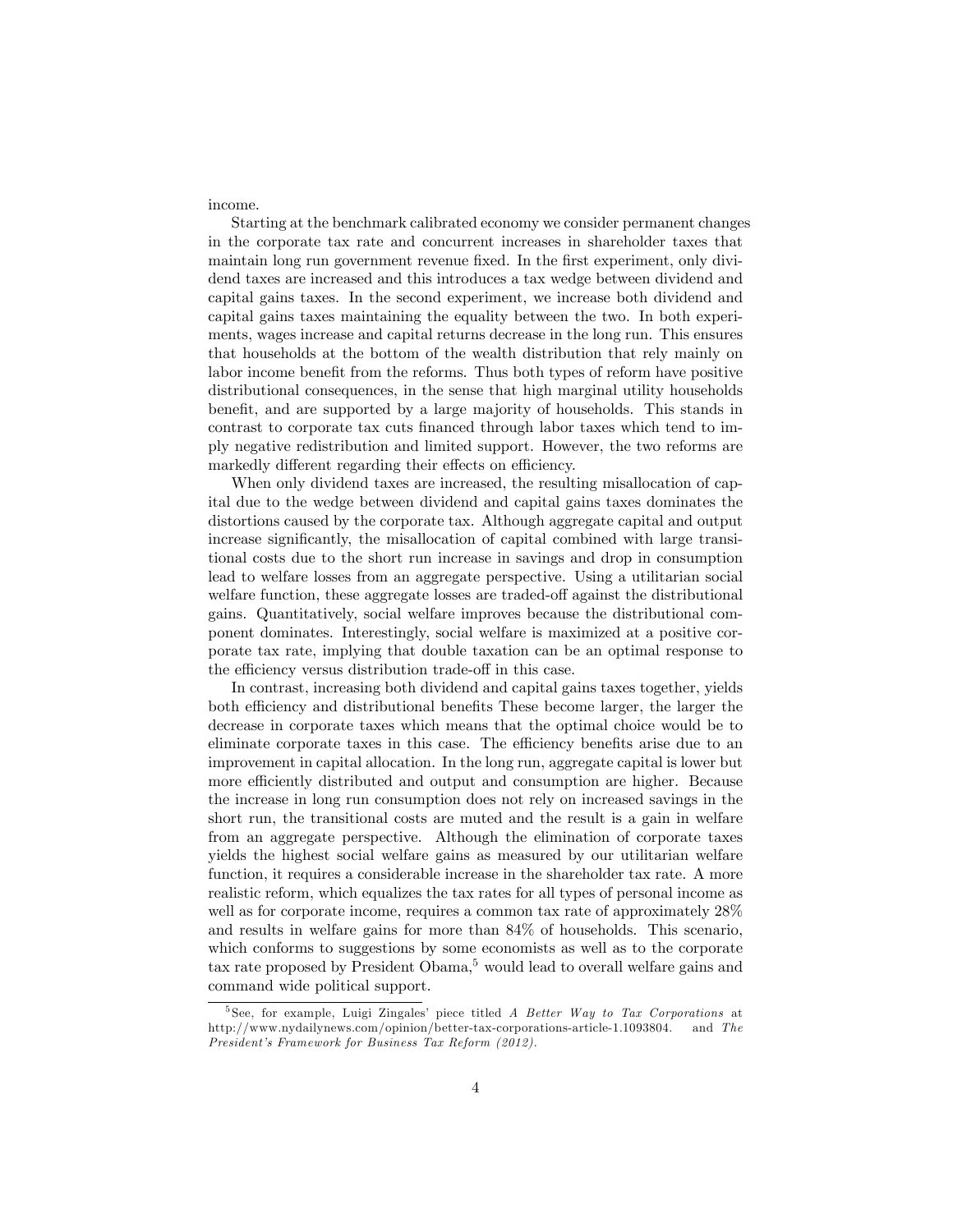Our results suggest that the reform which maintains equality of dividend and capital gains taxes might be preferable in the sense that it delivers efficiency gains on top of the distributional gains. That reform is also more robust to relaxing the assumption that tax changes are unexpected. We show this by also computing transitions and welfare under the assumption that the reform is anticipated one or two years in advance. In that case, the reform that increases dividends only can have very different implications regarding the short run responses of macroeconomic aggregates. This is because firms engage in tax arbitrage in an attempt to take advantage of the temporarily low dividend tax. This tax arbitrage has the effect of increasing distributional costs due the resulting fluctuations of wages during the transition, which mostly affect low-wealth individuals.

Given the computational complexity involved,  $6$  the model necessarily abstracts from several other potentially important mechanisms through which corporate taxes can affect macroeconomic outcomes. Recent studies have identified some of those mechanisms, such as the importance of the choice of the legal form of organization (Chen, Qi and Schlagenhauf (2014)), the presence of lumpy investment (Miao and Wang (2014)) or the role of capital mobility in an open economy setting (Fehr, Jokisch, Kambhampati, Kotlikoff (2013)). None of these studies consider shareholder taxation as part of the suggested reform and this is where our paper's contribution lies relative to them.

Motivated by the Jobs and Growth Tax Relief Reconciliation Act of 2003, Gourio and Miao (2010) and Anagnostopoulos et al. (2012) investigate the effects of reducing shareholder taxes. Relative to the former, our model incorporates household heterogeneity and incomplete markets which are crucial in order to capture the effects of shareholder taxes on precautionary savings as well as to evaluate the distributional effects of tax reforms. Relative to the latter, our model incorporates firm heterogeneity and external financing which are crucial in order to evaluate the distortionary effects of an increase in dividend taxes. Including both mechanisms is important since they can have opposite implications regarding the effects of shareholder taxes. Neither of these studies investigates the trade-off between corporate and shareholder taxes.

Conesa and Dominguez (2013) is the most related paper since it investigates corporate taxes in conjunction with dividend (but not capital gains) taxes. They go a step further than the previously mentioned studies as well as ours, in that they compute optimal Ramsey taxes rather than once-and-for-all tax rate changes. They show that the optimal scheme in the long run features zero corporate taxes and positive dividend and labor income taxes that are equalized to each other. Relative to our work, they abstract from firm and household heterogeneity and incomplete markets which means their model does not capture the distortions arising from the difference between dividend and capital gains taxes. Their conclusion is similar to ours in that they propose switching from corporate taxes toward shareholder taxes. Our work qualifies this result by

 $6$ The double - sided heterogeneity is further complicated by the presence of occasionally binding constraints for both firms and households as well as the need to go further than steady states and compute transition paths in order to evaluate the welfare consequences of reforms.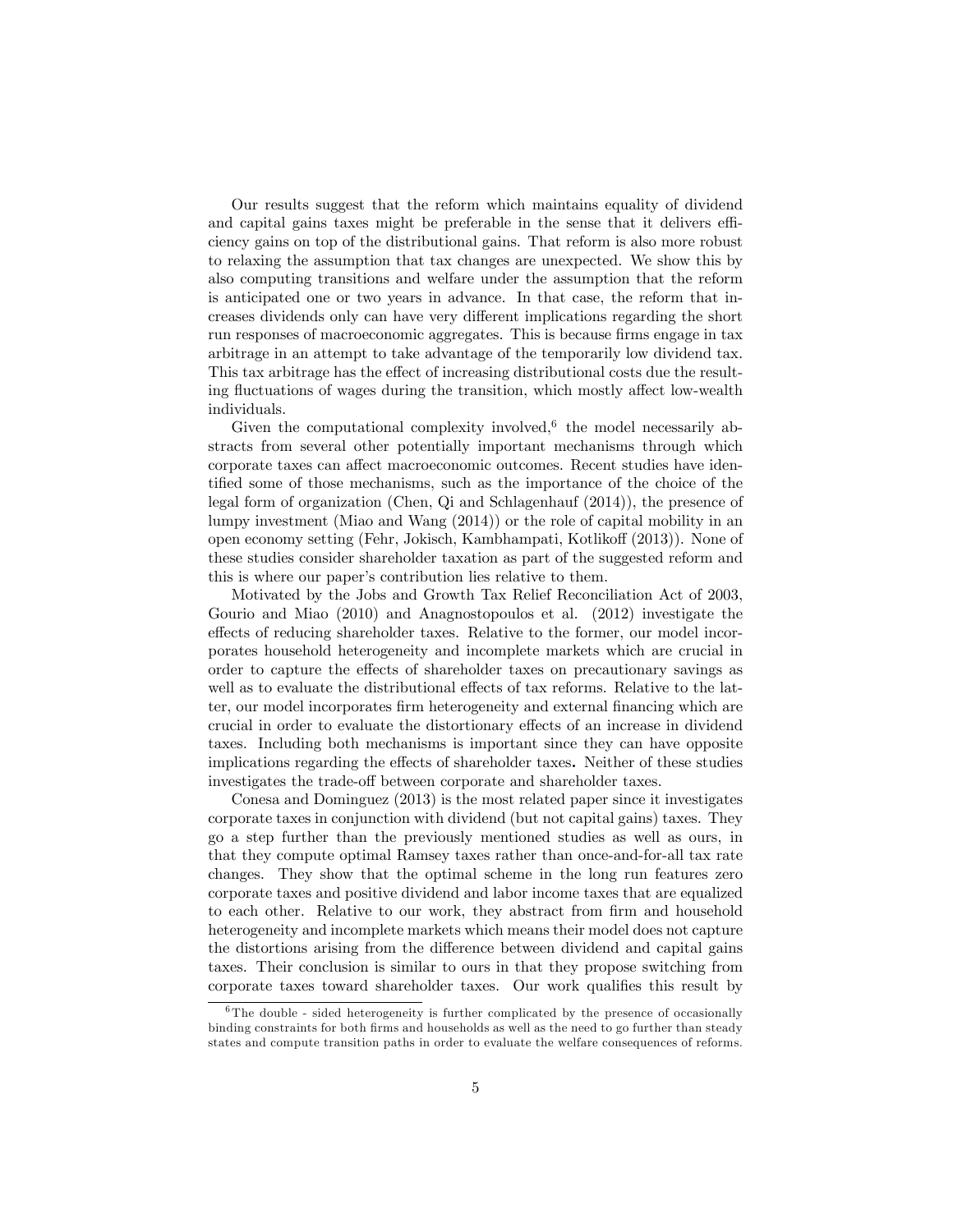arguing that the use of dividend taxes should be combined with capital gains taxes.

Section 2 provides the model, Section 3 discusses the main qualitative insights, Section 4 presents the calibration of the benchmark economy and Section 5 presents the quantitative results. Section 6 concludes.

# 2 The Model

We consider an infinite horizon economy with endogenous production, where time is discrete and indexed by  $t$  Idiosyncratic firm productivity shocks generate firm heterogeneity and, at the same time, idiosyncratic labor efficiency shocks generate household heterogeneity. Both types of shocks wash out in the aggregate so that there is no aggregate uncertainty in this model. To keep the model tractable, we assume households trade only a single asset, which is interpreted as a mutual fund composed of all the Örms in the economy as in Favilukis et al  $(2013)$ . The sole role of the mutual fund is to intermediate between firms and households. A government maintains a balanced budget every period by taxing firm profits as well as household labor, dividend and capital gains income.

#### 2.1 Households

There is a continuum (measure 1) of households indexed by  $i$  with identical utility functions given by

$$
E_0 \sum_{t=0}^{\infty} \beta^t u(c_{it}), \qquad (1)
$$

where  $\beta \in (0,1)$  is the subjective discount factor,  $c_{it}$  denotes consumption and  $E_0$  denotes the expectation conditional on information at date  $t = 0$ . The period utility function  $u(\cdot) : \mathbb{R}_+ \to \mathbb{R}$  is assumed to be strictly increasing, strictly concave and continuously differentiable, with  $\lim_{c_i \to 0} u'(c_i) = \infty$  and  $\lim_{c_i \to \infty} u'(c_i) = 0$ . We assume a constant level of inflation  $\pi$  and express everything in real terms.

In the absence of leisure in the utility, households supply a fixed amount of labor (normalized to one) and receive labor income that is exogenous from their point of view. The economy-wide real wage rate is denoted by  $w_t$  but each household is subject to an idiosyncratic shock  $\epsilon_{it}$  to their productivity, so that labor income of household i is  $w_t \epsilon_{it}$ . The productivity shock is i.i.d. across households and follows a Markov process with transition matrix  $\Omega_{\epsilon}(\epsilon'|\epsilon)$  and  $N_{\epsilon}$ possible values.

Markets are incomplete. Households can only partially insure against uncertainty by trading shares  $\theta_{it}$  of a mutual fund, which comprises all the firms in the economy. Holding shares provides income to the household in the form of dividends as well as capital gains resulting from changes in the market value of these shares. Since there is no aggregate uncertainty, dividends and share prices are certain and the traded asset is risk free.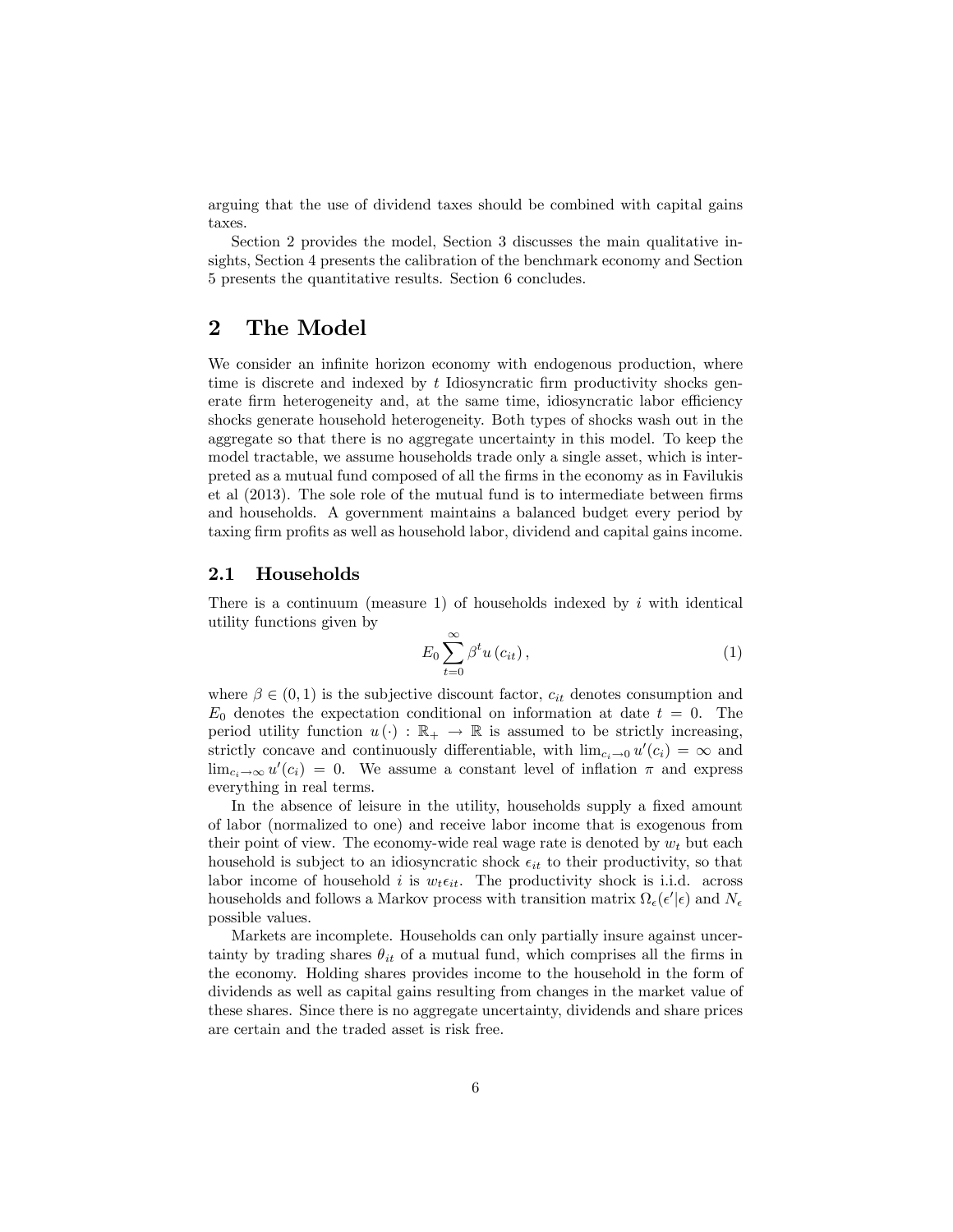Households face proportional taxes on labor income, dividend income and capital gains income at rates of  $\tau_{lt}$ ,  $\tau_d$  and  $\tau_q$  respectively. They can use their after-tax income from all sources to purchase consumption goods or to buy shares  $\theta_{it}$  of the mutual fund at a competitive market price  $P_t$ . After-tax income includes labor income and the income from holding shares  $\theta_{it-1}$ . These shares entitle the household to a share  $\theta_{it-1}$  of the total after-tax dividend payout  $(1 - \tau_d) D_t$ . In addition, the shareholder can sell his shares at a price  $P_t^0$ , which represents the time t value of equity outstanding in period  $t-1$ . The increase in the value of this existing equity  $\left(P_t^0 - \frac{P_{t-1}}{1+\pi}\right)$  $\left( \theta_{it-1} \right)$  represents accrued capital gains, which are taxed at the rate  $\tau_g$ .<sup>7</sup> Since we allow firms to raise new equity  $S_t$ , the market value of equity at time t (after new equity is issued) is  $P_t = P_t^0 + S_t$ . The households' budget constraint can be expressed as:

$$
c_{it} + P_t \theta_{it} = (1 - \tau_{lt}) w_t \epsilon_{it} + ((1 - \tau_d)D_t + P_t^0) \theta_{it-1} - \tau_g \left( P_t^0 - \frac{P_{t-1}}{1 + \pi} \right) \theta_{it-1}
$$
\n(2)

Short-selling of the mutual fund shares is not allowed

$$
\theta_{it} \ge 0 \tag{3}
$$

In each period  $t$ , households choose how much to consume and how many shares to buy given prices, dividends and tax rates  $\{P_t, P_t^0, w_t, D_t, \tau_t, \tau_d, \tau_d\}$  $\tau_g$ <sub>t=0</sub>. The optimal consumption/savings choice is described by a standard Euler equation which holds with equality for unconstrained households

$$
1 + r_{t+1} \equiv \frac{P_{t+1}^{0} + (1 - \tau_d) D_{t+1} - \tau_g \left( P_{t+1}^{0} - \frac{P_t}{1 + \pi} \right)}{P_t} = \frac{u'(c_{it})}{\beta E_t u'(c_{it+1})} \tag{4}
$$

where we have defined the (net) real after tax return to be  $r_{t+1}$ . Note that, given the absence of aggregate uncertainty, that return is deterministic. Equation (4) simply states that, at an optimum, the after tax return on the asset must equal the intertemporal marginal rate of substitution of unconstrained households.

#### 2.2 Firms

The production sector follows Gourio and Miao (2010) with some modifications. Firms use capital k and labor l to produce consumption goods y using a Cobb-Douglas production function with decreasing returns to scale

$$
y = zf(k, l) = zk^{\alpha_k}l^{\alpha_l}
$$
\n<sup>(5)</sup>

where  $0 < \alpha_k, \alpha_l < 1$  and  $\alpha_k + \alpha_l < 1$ . Production is subject to an idiosyncratic productivity shock  $z$  which is i.i.d. across firms and follows a Markov process

<sup>7</sup>We make the simplifying assumption that capital gains taxes are paid on an accrual basis and that capital losses are subsidized at the same rate. This is the standard approach in the literature with the notable exceptions of Gavin, Kydland and Pakko (2007) and Dammon, Spatt and Zhang (2001).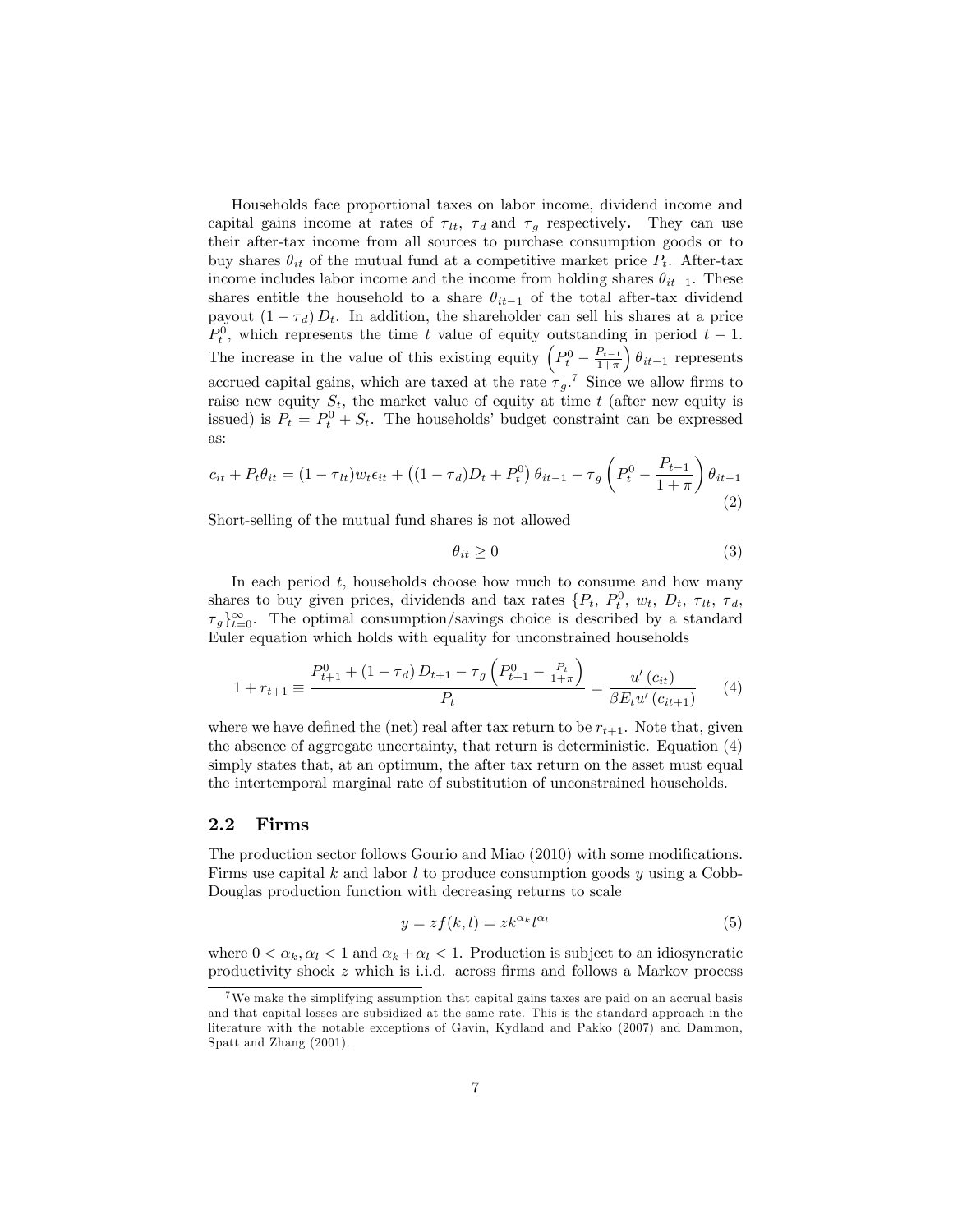with transition matrix  $\Omega_z(z'|z)$  and  $N_z$  possible values. We now consider the problem of a particular firm  $j$ .

Each period  $t$ , given the available capital and the current productivity realization, firm  $j$  chooses labor demand optimally. The choice of labor demand is a static problem and it defines the operating profit of the firm as follows:

$$
\pi(k_{jt}, z_{jt}; w_t) \equiv \max_{l_{jt}} \left\{ z_{jt} f(k_{jt}, l_{jt}) - w_t l_{jt} \right\} \tag{6}
$$

where  $w_t$  is the economy-wide wage rate. The firm's labor demand is determined by the following optimality condition:

$$
w_t = \alpha_l z_{jt} k_{jt}^{\alpha_k} l_{jt}^{\alpha_l - 1}
$$

Given the determination of operating profits, we can now turn to the dynamic aspect of the firm's decision making problem, which includes the investment, financing and payout decisions. The firm has two sources of funds, internal and external, which it can allocate to investment  $x_{it}$ , dividends  $d_{it}$  and capital adjustment costs  $\Phi(x_{jt}, k_{jt})$ . External funds are obtained by issuing new equity. The value of new equity issued in period t is denoted by  $s_{it}$ . Internal funds consist of operating profits  $\pi(k_{it}, z_{it}; w_t)$  net of taxes  $\tau_c T_{it}$ , where  $T_{it}$ denotes taxable income and  $\tau_c$  is a flat corporate income tax rate  $\tau_c$ . Thus, the firm's financing constraint is given by

$$
d_{jt} + x_{jt} + \Phi(x_{jt}, k_{jt}) = \pi(k_{jt}, z_{jt}; w_t) - \tau_c T_{jt} + s_{jt}
$$
\n<sup>(7)</sup>

where

$$
T_{jt} = \pi (k_{jt}, z_{jt}; w_t) - \delta k_{jt} - \phi \Phi (x_{jt}, k_{jt})
$$
\n(8)

Deductions from taxable income include a depreciation allowance  $\delta k_{it}$  as well as a fraction  $\phi$  of adjustment costs. The fraction  $\phi$  captures both deductions of capital adjustment costs which are immediately deductible (such as worker retraining) as well as the present value of depreciation allowances for installation costs which are not immediately deductible.<sup>8</sup>

Investment  $x_{jt}$  adds to the firm's capital stock according to:

$$
k_{j,t+1} (1 + \pi) = x_{jt} + (1 - \delta) k_{jt}
$$
\n(9)

where  $\delta \in [0, 1]$  is the capital depreciation rate. Finally, we assume dividend payments cannot be negative

$$
d_{jt} \ge 0\tag{10}
$$

and no repurchases are allowed<sup>9</sup>

$$
s_{jt} \ge 0\tag{11}
$$

<sup>&</sup>lt;sup>8</sup>Apppendix A provides an explicit model of these two different components of  $\phi$  following Auerbach (1989).

<sup>&</sup>lt;sup>9</sup>This assumption is innocuous for the calibrated versions of our model where  $\tau_d = \tau_q$ . For the cases where dividend taxes are raised above capital gains taxes, we refer the reader to Gourio and Miao (2010) for a discussion of the relevance of the assumption as well as the potential effects from relaxing it.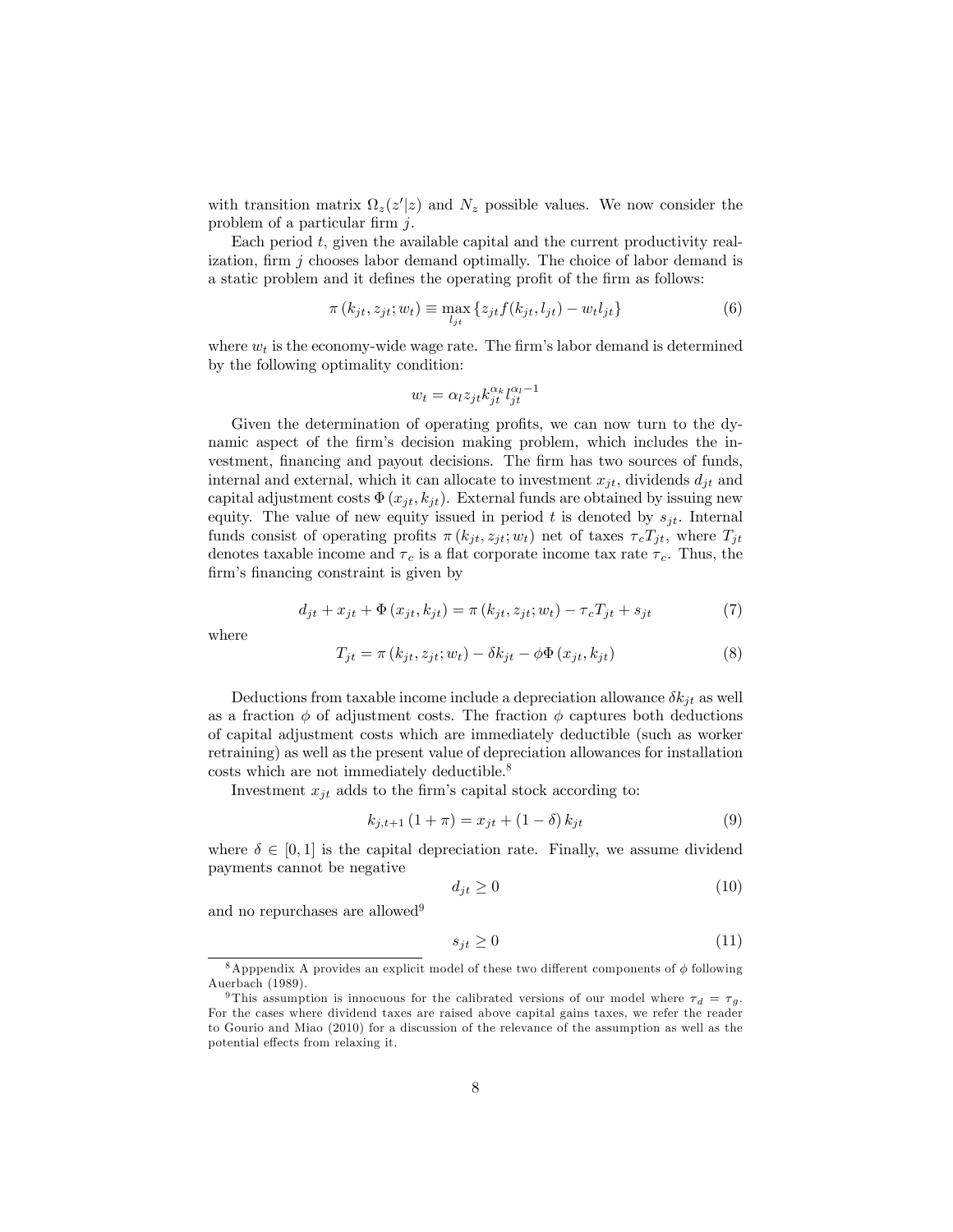We assume that firm  $j$  maximizes the expected present discounted sum of cash flows

$$
E_0 \sum_{t=0}^{\infty} \left( \prod_{n=1}^{t} \frac{1+\pi}{1+\frac{\tilde{r}_n}{1-\tau_g}} \right) \left[ \frac{1-\tau_d}{1-\tau_g} d_{jt} - s_{jt} \right]
$$
(12)

where  $\tilde{r}_t \equiv (1 + r_t) (1 + \pi) - 1$  is the nominal after tax net return and the discount rate represents the shareholders' discount rate for mutual fund cash flows implied by  $(4).^{10}$ 

Let  $q_t$ ,  $\lambda_t^d$ ,  $\lambda_t^s$  be the multipliers on the constraints (9), (10) and (11) respectively.<sup>11</sup> The first order conditions of the firm's problem are:

$$
\frac{1-\tau_d}{1-\tau_g} + \lambda_t^d + \lambda_t^s = 1\tag{13}
$$

$$
q_t = \left(\frac{1-\tau_d}{1-\tau_g} + \lambda_t^d\right) \left[1+\Phi_x\left(x_t, k_t\right)\left(1-\tau_c\phi\right)\right]
$$
\n(14)

$$
q_t = \frac{1}{1 + \frac{\tilde{r}}{1 - \tau_g}} E_t \left( q_{t+1} \left( 1 - \delta \right) + \left( \frac{1 - \tau_d}{1 - \tau_g} + \lambda_{t+1}^d \right) R_{k, t+1} \right) \tag{15}
$$

$$
R_{k,t+1} \equiv (1 - \tau_c) \frac{\partial \pi (k_{t+1}, z_{t+1}; w)}{\partial k_{t+1}} + \tau_c \delta - \Phi_k (x_{t+1}, k_{t+1}) (1 - \tau_c \phi) \tag{16}
$$

When  $\tau_d = \tau_g$ , internal and external funds are equivalent sources of financing for the firm. In the absence of adjustment costs, marginal  $q$  would equal one for all firms and each firm would jump immediately to its long run optimal capital level. The presence of adjustment costs means firms will not in general be at their optimal level and the distribution of capital across firms could, in principle, be improved through tax changes. When  $\tau_d > \tau_g$  there is an additional friction that prevents the distribution of capital from being efficient. In that case, equity issuance is costly and firms exhaust their internal funds first before seeking external finance. Due to the tax wedge, firms will issue less equity than optimal and might even not issue equity at all and only grow internally. Firms with low current earnings but high productivity are the ones most in need of external finance and, hence, affected by this friction. As a result, the larger the tax wedge, the less efficient will be the distribution of capital.

Tax changes can affect the severity of both of these frictions and will, in general, cause a change in the distribution of capital across firms. In turn, this will have implications for total factor productivity, which can be measured in the model using:

$$
TFP_t \equiv \frac{Y_t}{K_t^{\alpha_k} L_t^{\alpha_l}}\tag{17}
$$

 $10$ A discussion of alternative assumptions about the discount factor can be found in Favilukis et al (2013).

<sup>&</sup>lt;sup>11</sup>We suppress the firm index j and focus on the stationary distribution in the following discussion.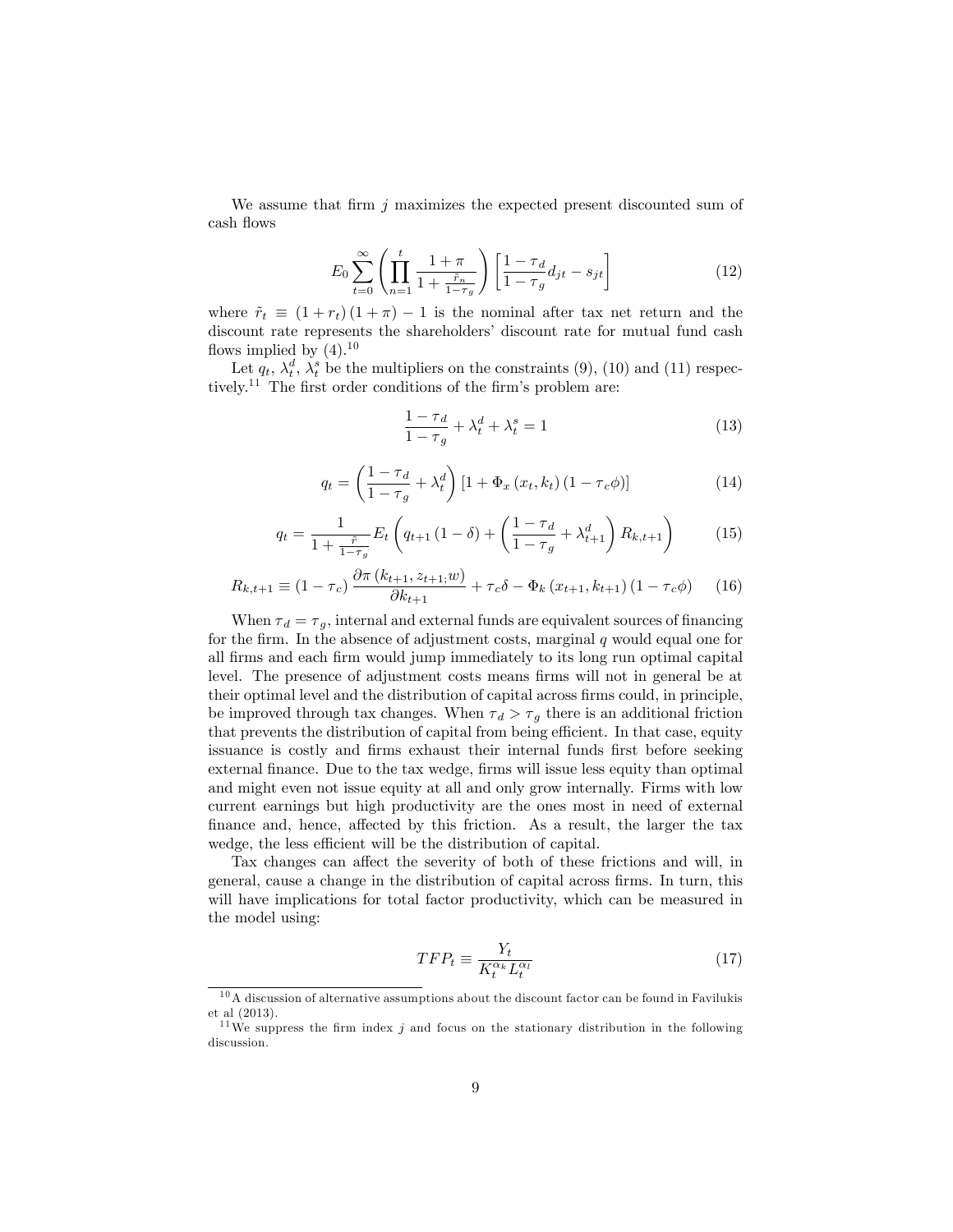where  $Y_t$ ,  $K_t$  and  $L_t$  denote aggregate output, capital and labor input respectively. Under this definition, if capital were to increase proportionally across all firms, then  $TFP$  would remain unaffected. Thus, changes in  $TFP$  capture the effects of changes in the distribution of capital on aggregate production.

#### 2.3 Government

In each period  $t$ , the government consumes an exogenous, constant amount  $G$ and taxes corporate profits, dividends, capital gains and labor income at rates  $\tau_c$ ,  $\tau_d$ ,  $\tau_g$  and  $\tau_{lt}$  respectively. We assume that the government maintains a balanced budget every period. The government budget constraint is given by

$$
G = \tau_d D_t + \tau_{lt} w_t L_t + \tau_g (P_t^0 - \frac{P_{t-1}}{1+\pi}) + \tau_c \int T_{jt} dj \tag{18}
$$

#### 2.4 Market Clearing

At every period  $t$ , the stock market, the labor market and the goods markets  $clear<sup>12</sup>$ 

$$
\int \theta_{it} di = 1
$$

$$
\int l_{jt} dj = \int \epsilon_{it} di
$$

$$
\int c_{it} di + \int x_{jt} dj + G + \int \Phi(x_{jt}, k_{jt}) dj = \int y_{jt} dj
$$

## 3 Theoretical Analysis

This section discusses the main qualitative insights of the paper regarding the question of replacing corporate income taxes with shareholder taxes. Since we use the term 'shareholder taxes' to refer to two different tax instruments, i.e. dividend and capital gains taxes, there are several possibilities for the exact type of reform one could consider. We focus on two of them: using equal dividend and capital gains taxes to replace corporate income taxes; and using only dividend taxes to replace corporate income taxes, while keeping capital gains taxes fixed.<sup>13</sup>

We first discuss the case of a standard growth model in which the question has straightforward answers. In this benchmark, replacing corporate taxes with equal dividend and capital gains taxes has no effects. On the other hand, replacing the corporate tax with a constant dividend tax is clearly a welfare improving policy since a highly distortionary tax is replaced by a non-distortionary one.

 $12A$  formal definition of the recursive competitive equilibrium as well as the computational algorithm used are available in an online appendix.

<sup>&</sup>lt;sup>13</sup> The third obvious case would be to raise capital gains taxes only, keeping dividend taxes fixed. However, since we start at a benchmark where  $\tau_d = \tau_g$ , this would imply  $\tau_g > \tau_d$ which would generate arbitrage possibilities. Hence, we do not consider this option.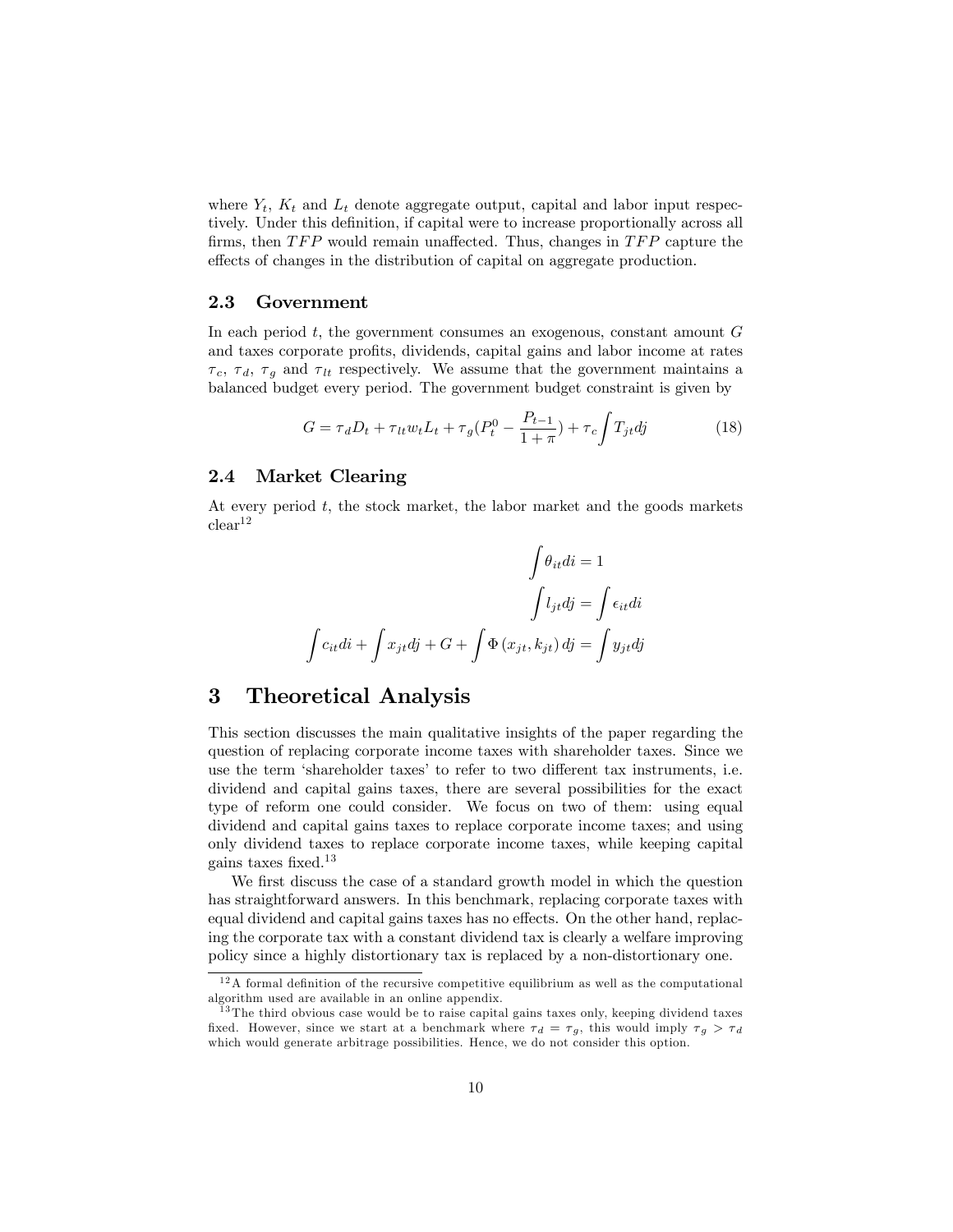The subsequent two subsections aim to clarify the reasons for why these sharp results rely on simplifying assumptions of the standard growth model and are not true in the full model. The implication is that the question of replacing corporate income taxes with shareholder taxes does not have an obvious answer and this is precisely the question addressed in this paper.

#### 3.1 Tax Effects in the Standard Growth Model

Suppose there is a representative household and a representative firm operating a constant returns to scale technology. Abstract from uncertainty, inflation, adjustment costs and equity issuance, in which case the model collapses to a standard growth model. $^{14}$  In the absence of taxes, the representative firm's financing constraint is:

$$
D_t + K_{t+1} - K_t = K_t^{\alpha} L_t^{1-\alpha} - w_t L_t - \delta K_t
$$
\n(19)

The left side of the equation corresponds to dividends plus retained earnings, while the right hand side displays accounting profits, which constitute the corporate tax base. Normalizing the total number of outstanding stocks to one, let  $P_t$  denote both the market value of the firm or, equivalently, the price per stock. In this framework, the market value of the firm is equal to the aggregate capital stock,  $P_t = K_{t+1}$ . In turn, this equality between stock prices and aggregate capital implies that retained earnings  $K_{t+1} - K_t$  are equal to capital gains  $P_t - P_{t-1}.$ 

Now consider introducing taxes. Several results can be easily deduced.<sup>15</sup> First, imposing a corporate tax on the corporate tax base (the right hand side of the Önancing constraint) is equivalent to imposing a tax at the Örm level on the sum of dividends and retained earnings (i.e. an equal tax on the two terms of the left hand side of the financing constraint). This follows directly from equation (19). Second, assuming as usual that the firm maximizes shareholder value, it can be shown that a corporate tax is also equivalent to an equal tax on dividends and capital gains at the household level. In the presence of shareholder taxes, the relationship between stock prices and aggregate capital is given by  $P_t = \frac{1-\tau_d}{1-\tau_g} K_{t+1}$ . As long as  $\tau_d = \tau_g$ , it is still the case that retained earnings are equal to capital gains and the equivalence between corporate and shareholder taxes holds. Third, since dividends are the residual of operating proÖts after investment has been subtracted, a constant tax on dividends does not tax investment directly. In fact, McGrattan and Prescott (2005) have shown that a constant dividend tax does not affect any of the long run equilibrium aggregate variables except the market value of the firm  $P_t$ , which is affected by the change in  $\frac{1-\tau_d}{1-\tau_g}$ .

Given these results, we can conclude on the effects of the two alternative reforms mentioned above in the context of a simple growth model: replacing

 $14$ The assumption of a dynamic firm that owns the capital stock, as opposed to a static firm renting capital from the household period-by-period, is innocuous. See Carceles-Poveda and Coen-Pirani (2010) for the equivalence of the two settings.

<sup>&</sup>lt;sup>15</sup> Formal proofs are omitted, but available upon request.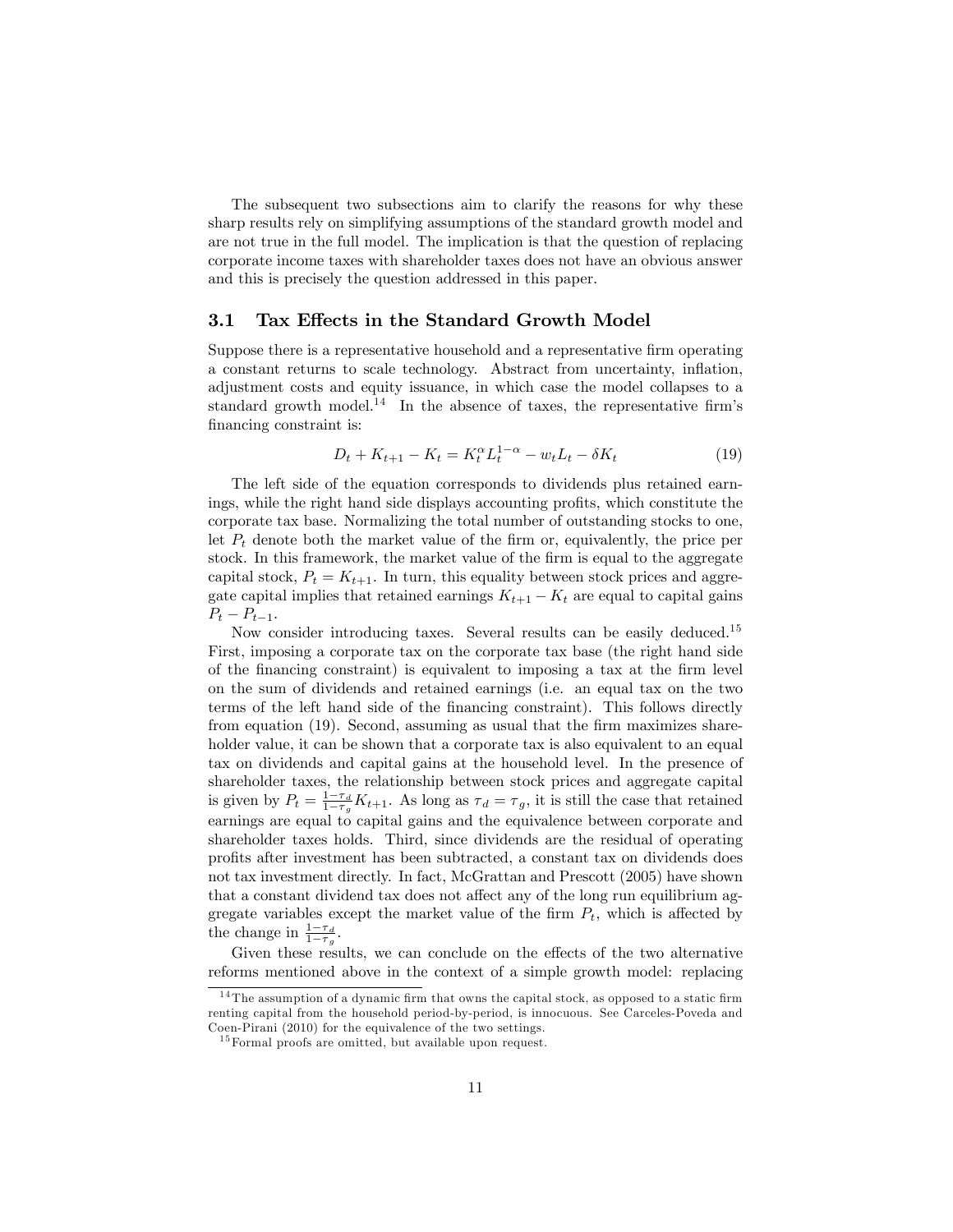corporate taxes with equal dividends and capital gains taxes will have no effects, whereas replacing corporate taxes with a tax on dividends only will be an optimal policy, since the dividend tax is not distortionary.

### 3.2 Using Equal Dividend and Capital Gains Taxes in the Full Model

The simple equivalence between corporate and equal dividend and capital gains taxes that obtains in the simple growth model fails in our full model due to several features such as household heterogeneity, firm heterogeneity, uninsurable idiosyncratic risk for both firms and households, equity issuance, decreasing returns to scale technologies, adjustment costs and inflation. We explain this by providing a proposition which proves a similar equivalence result in a modified version of our model and by highlighting the modifications needed to obtain the equivalence. The crucial modifications include the absence of inflation and a re-definition of accounting profits for corporate tax purposes. Since these modifications do not necessarily reflect the reality of the US economy, they will serve as guide for the intuition as to why the equivalence is broken in our more realistic full model.

Suppose that taxable income in (8) is adjusted to be:

$$
\tilde{T}_{jt} = T_{jt} + (q_{jt}k_{j,t+1}(1+\pi) - q_{jt-1}k_{jt}) - (k_{j,t+1}(1+\pi) - k_{jt})
$$
\n(20)

where  $q_{it}$  denotes the shadow value of capital for firm j. This definition introduces an additional component to taxable corporate income, which amounts to the difference between retained earnings and the value of those retained earnings when capital is valued at marginal  $q$ . We can now prove the following proposition.

**Proposition 1** Suppose  $T_{jt}$  is replaced by  $\tilde{T}_{jt}$  and, in addition,  $\phi = 1$  and  $\pi = 0$ Starting at a stationary distribution of this model with  $\tau_c$  and  $\tau_s(=\tau_d = \tau_g)$ being the corporate and shareholder tax rates respectively, a reform that changes these tax rates to  $\tau_c^*$  and  $\tau_s^*$  such that

$$
(1 - \tau_s^*) (1 - \tau_c^*) = (1 - \tau_s) (1 - \tau_c)
$$

has no effect on any individual or aggregate variables except the dividend payout  $d_{jt} - s_{jt}$  which is adjusted according to

$$
(d_{jt} - s_{jt})^* = (d_{jt} - s_{jt}) + (\tau_c - \tau_c^*) \tilde{T}_{jt}
$$

with the corresponding aggregate  $D_t - S_t$  adjusted accordingly.

We provide the proof in Appendix B. The proof follows the main idea from the standard growth model in recognizing that the corporate tax base is closely related to the sum of dividends and retained earnings and that retained earnings are closely related to capital gains. The assumed modifications with respect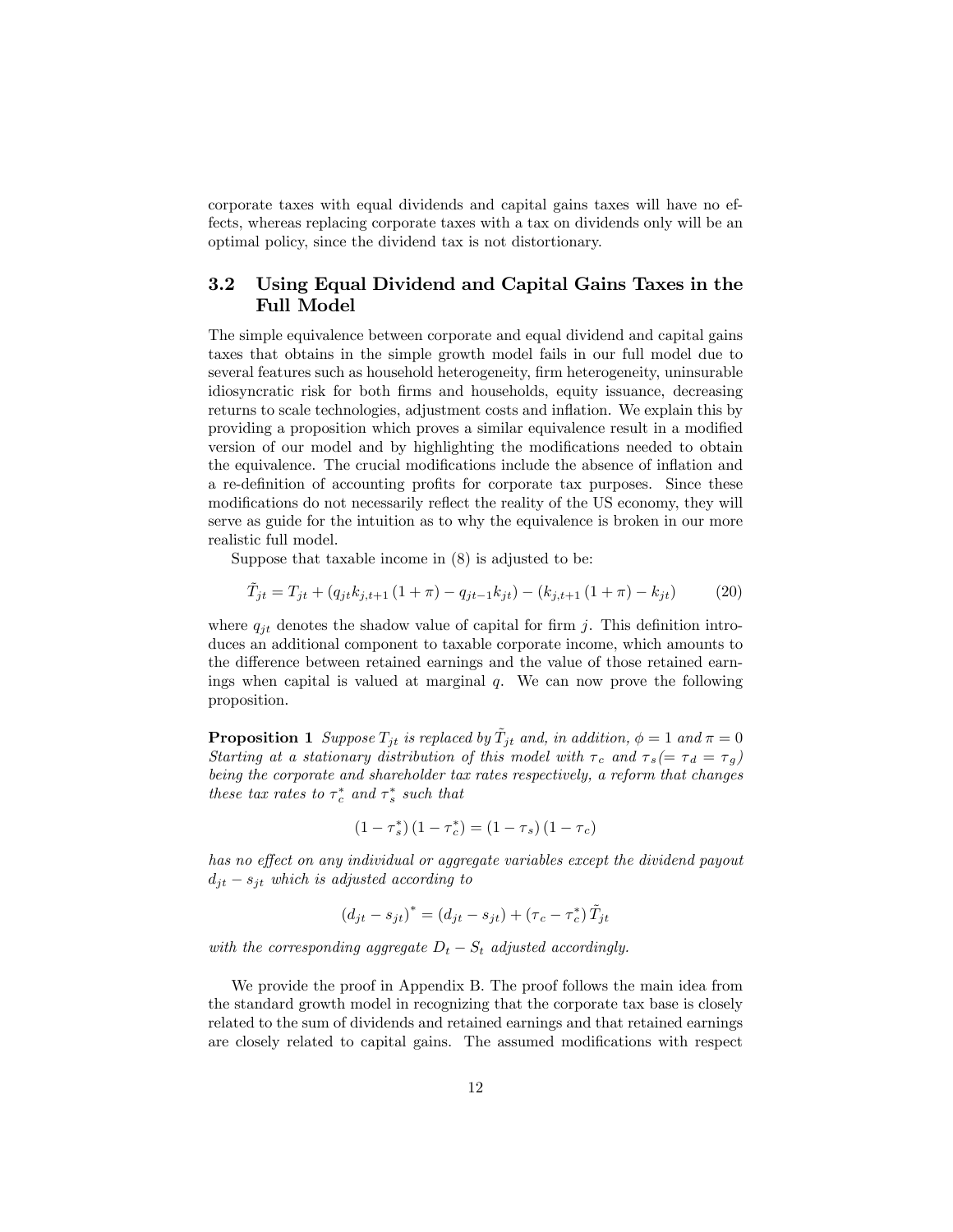to our full model  $(\tilde{T}_{jt}, \phi = 1, \pi = 0)$  ensure these close relations are made precise by addressing two issues. First, to obtain equivalence of corporate and shareholder taxes in the presence of adjustment costs, these costs need to be completely deductible from corporate taxes in order to have the same tax base as with shareholder taxes. This is because a tax on dividends and retained earnings necessarily falls on a base from which the adjustment costs are already deducted. This explains the requirement that  $\phi = 1$ . The second issue arises in establishing the relation between retained earnings and capital gains and this is where the other two modifications are needed. Loosely speaking, the new term in  $\tilde{T}_{jt}$  essentially corrects taxable income by the difference between capital gains and retained earnings and the requirement that  $\pi = 0$  ensures there are no capital gains tax revenues in the long run. We explain those two requirements more precisely below.

In the presence of adjustment costs, the simple (inflation-adjusted) relation between the market value of the firm and the capital stock,  $p_{it} = (1 + \pi) k_{it+1}$ , is no longer true. As a result, a tax on retained earnings  $k_{j,t+1} (1 + \pi) - k_{jt}$ and a tax on capital gains  $p_{jt} - \frac{p_{jt-1}}{1+\pi}$  is not exactly the same thing. This is because the valuation of capital in the market is no longer exactly one. Suppose for the sake of argument that marginal  $q$  equals average  $Q$ , in which case  $(q_{jt}k_{j,t+1}(1+\pi)-q_{jt-1}k_{jt})$  captures capital gains. The additional term in  $\tilde{T}_{jt}$ , by adding the difference between capital gains and retained earnings to the corporate tax base, ensures that the corporate tax falls on dividends and capital gains instead of dividends and retained earnings as usual. This adjustment ensures the equivalence of shareholder and corporate taxes at the margin. However, there is an additional complication arising from the fact that marginal  $q$ and average Q are not equalized in our setting because of decreasing returns to scale technologies. As a result, the overall revenues raised from a tax on  $\int q_{jt}k_{j,t+1} (1 + \pi) d\mathbf{j} - \int q_{jt-1}k_{jt} d\mathbf{j}$  will not in general be equal to those raised from a tax on  $P_t - \frac{P_{t-1}}{1+\pi}$ . By focusing on the long run stationary distribution and assuming that  $\pi = 0$ , the proposition ensures that capital gain revenues are equal to zero and this discrepancy in revenues is not an issue.

The tax code adjustments that recover the equivalence between corporate and shareholder taxes in the presence of adjustment costs are inspired by Abel (1983). To see the connection more closely, one can rearrange taxable income  $\tilde{T}_{jt}$  as follows

$$
\tilde{T}_{jt} = \pi (k_{jt}, z_{jt}; w_t) - \Phi (x_{jt}, k_{jt}) - (q_{jt-1} - (1 - \delta) q_{jt}) k_{jt} - (1 - q_{jt}) x_{jt} (21)
$$

As discussed in Abel (1983), this essentially replaces the deduction of physical depreciation  $\delta k_{it}$  with a deduction of true economic depreciation, which is given by  $(q_{jt-1} - (1 - \delta) q_{jt}) k_{jt}$ , and also deducts the difference between investment spending and the market value of this spending after installation. Abel uses this to show that corporate taxes are neutral in the presence of debt interest deductibility. Our proposition differs in three aspects: Conceptually, we are interested in establishing an equivalence between shareholder taxes and corporate taxes whereas Abel provides conditions under which the corporate tax is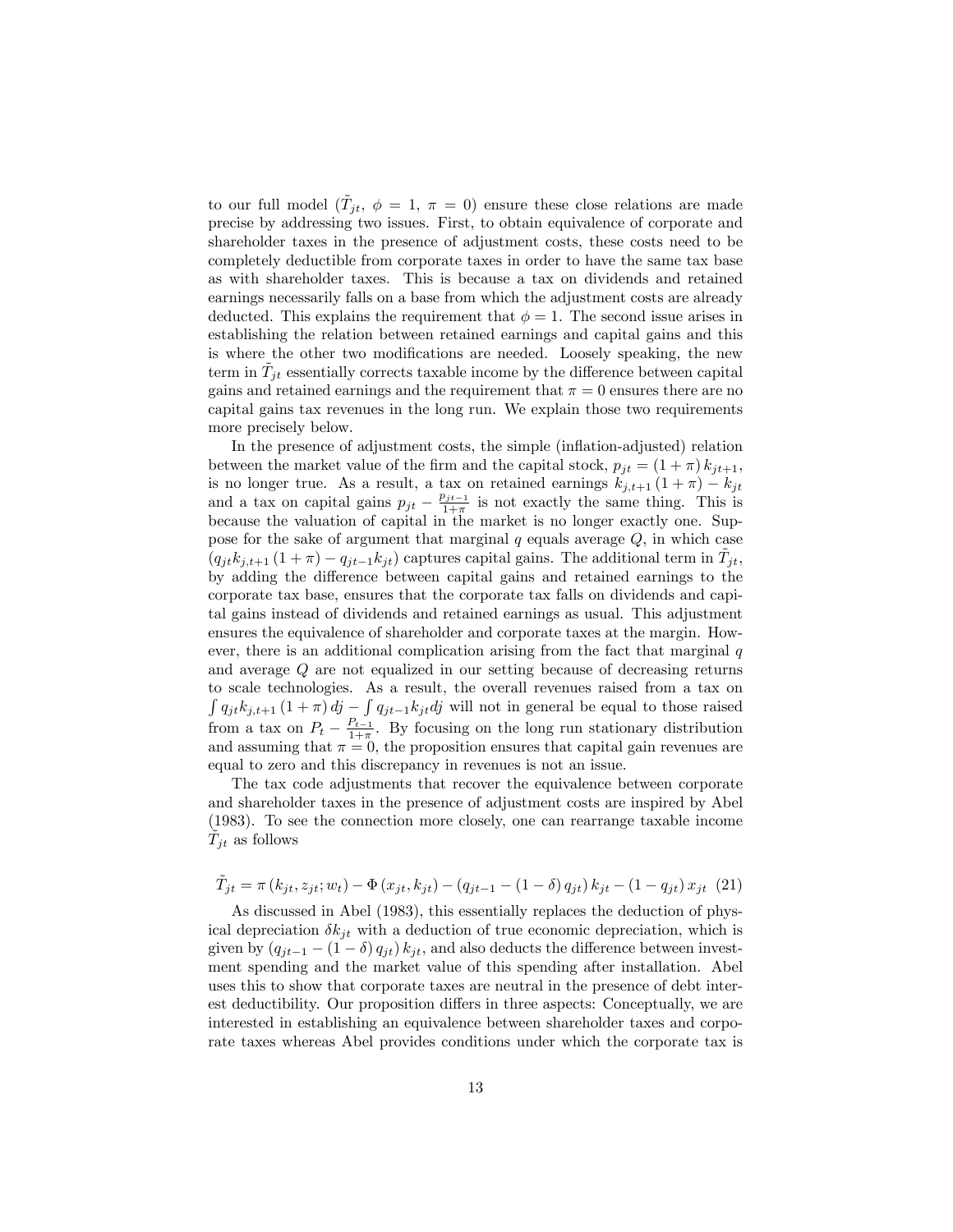non-distortionary. Second, our result is proved in a general equilibrium framework with household and firm heterogeneity whereas Abel focuses on a partial equilibrium model of one firm. Third, Abel's result relies on homogeneity assumptions on production whereas we prove our result in an environment with decreasing returns. The equivalence between shareholder and corporate taxes would hold more generally under constant returns in our adjusted model, but with decreasing returns to scale we can only show this is true at the stationary distribution with  $\pi = 0$ . Although our main objective is to use this result to build some intuition on why the reform *does* have effects in an economy without these tax code adjustments, we believe this Proposition is of independent theoretical interest.

To summarize, the proposition above shows that, when replacing corporate taxes with equal shareholder taxes, as long as the combined tax rate on the return to capital  $\tau = 1-(1 - \tau_s) (1 - \tau_c)$  is kept fixed, there will be no changes in either the decisions of firms and households at the margin or the overall tax revenues of the government (i.e. the tax bills footed explicitly or implicitly by shareholders). However, this relies on assumptions such as no inflation, full deductibility of adjustment costs and a correction of taxable income which do not necessarily correspond to the actual US economy. Since we relax these assumptions in our full model, the implication is that switching from corporate taxes to an equal dividend and capital gains tax will make a difference and we investigate this quantitatively with our calibrated model.

#### 3.3 Using Only Dividend Taxes in the Full Model

Using only dividend taxes changes the tax wedge  $\frac{1-\tau_d}{1-\tau_g}$  and hence the market value of the fund. In the standard growth model, this change has no other effects on equilibrium quantities. The existing literature has identified two assumptions that are crucial for this: a representative household facing complete markets and a representative firm with no financing frictions. Regarding the first, in our model markets are incomplete and households save for precautionary reasons. Anagnostopoulos et al (2012) have shown that in this environment there can be a large wealth effect which tends to increase savings and capital when this wedge goes down through an increase in dividend taxes. Regarding the second, Gourio and Miao (2010) have shown that if  $\tau_d > \tau_q$ , this can create significant misallocation of capital in an environment with heterogeneous firms. The idea is that such a tax wedge makes equity financing costly and hurts disproportionately those firms that have high growth prospects and need equity Önancing the most. Consequently, introducing a dividend tax will have important effects on both aggregate savings and the allocation of capital across firms. In sum, with incomplete markets, both household and firm heterogeneity break the neutrality of constant dividend taxes.

Given the above results, it is no longer obvious that a dividend tax alone is preferable to a corporate tax. On the one hand, a corporate tax creates distortions to capital accumulation by directly affecting after tax returns to investment. On the other hand, while the dividend tax does not directly affect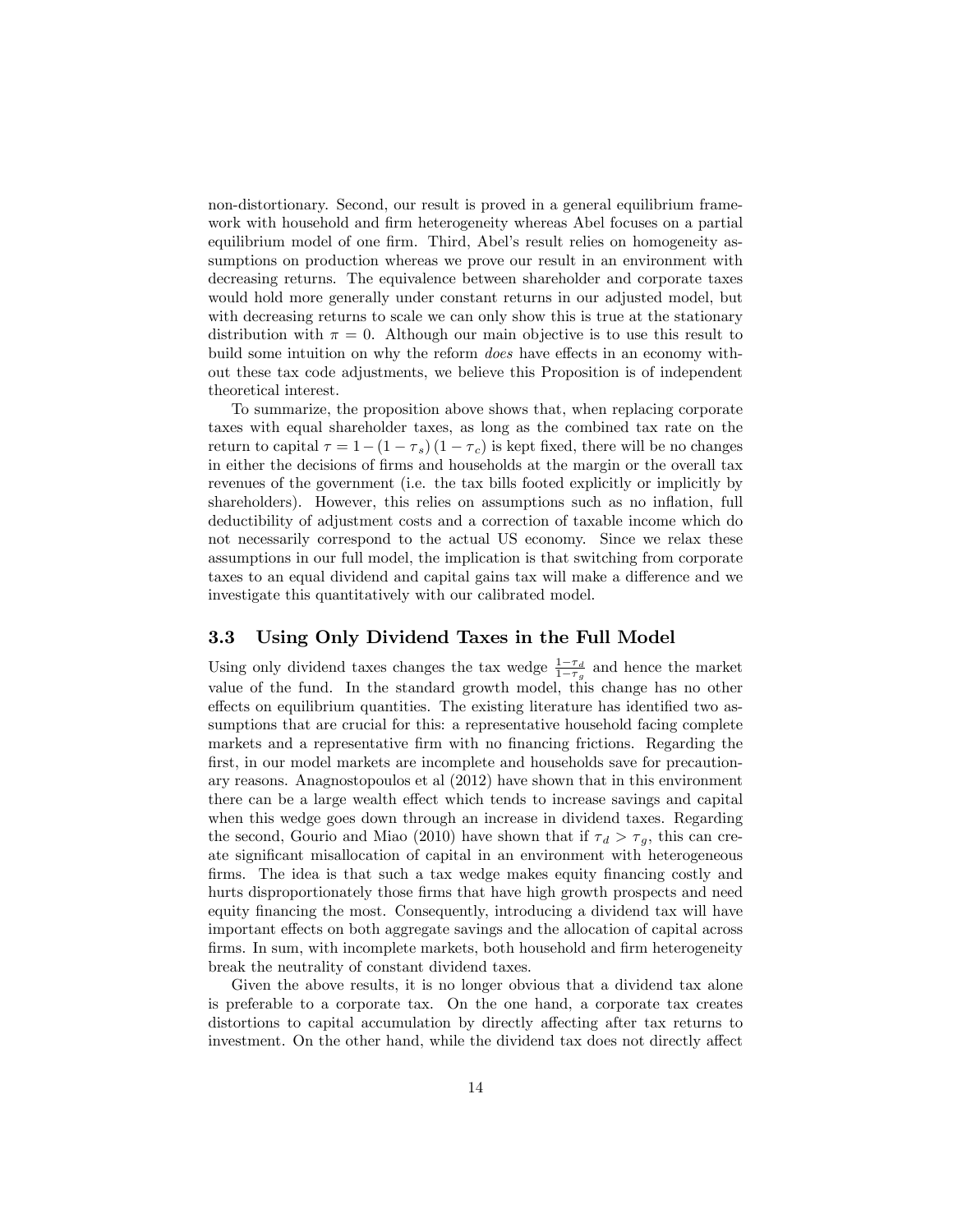the after tax return to capital, it can indirectly do so through wealth effects in general equilibrium and it can also affect the allocation of capital across firms. The calibration exercise that follows incorporates these different effects and aims to quantitatively determine which of these distortions are more severe. It is worthwhile noting that, by incorporating these trade-offs between the distortions of corporate taxes and the distortions caused by dividend taxes, our model has the potential to deliver double taxation as an optimal policy. We view this as an important novel feature of our work.

# 4 Calibration

The time period is assumed to be one year and the parameters used are reported in Table 1. Preferences are of the CRRA class,  $u(c) = \frac{c^{1-\mu}-1}{1-\mu}$ , with a coefficient of relative risk aversion  $\mu = 1$ . Inflation is set to  $\pi = 2\%$  and the discount factor is set to  $\beta = 0.94$  which makes the after-tax real return r equal to 3%. The implied aggregate capital to output ratio is 1:54, which is roughly in line with the average capital output ratio in the US corporate sector.

The benchmark economy features substantial heterogeneity on the household side arising from the idiosyncratic labor productivity process. This process is taken from Davila, Hong, Krusell and Ríos-Rull (2012) and is constructed so that it delivers reasonable values for the Gini coefficients of labor earnings and of wealth using a parsimonious Markov chain model with only three states.<sup>16</sup> Table 2 shows that it yields a stationary distribution with 50% of households at the low productivity, 44% with medium productivity and only 6% with high productivity. The implied Gini coefficient of labor earnings is equal to  $0.60$ , which is very close to the value of 0:636 reported in Diaz-Gimenez, Glover and Rios-Rull (2011) based on the 2007 Survey of Consumer Finances. They also report a Gini coefficient of wealth equal to  $0.82$ . In the model, the wealth distribution is endogenous and has a Gini coefficient equal to  $0.88$ , with  $44\%$  of households owning no stocks.

The calibration of the production sector follows closely the one in Gourio and Miao (2010). The depreciation rate  $\delta$  is set to 0.075 to match the aggregate investment-capital ratio of 0:095 in the National Income and Product Accounts (NIPA). The adjustment cost function is assumed to be  $\Phi(x, k) =$  $\frac{\psi}{2} \left( \frac{x}{k} - (\delta + \pi) \right)^2 k$  and the parameter  $\psi = 1.605$  is chosen to match a crosssectional volatility of the investment rate of 0.156. Gourio and Miao (2010) estimate the degree of decreasing returns to scale using COMPUSTAT Industrial Annual Data. The production function parameters  $\alpha_k$  and  $\alpha_l$  are obtained by choosing  $\alpha_l = 0.650$  to match the average labor income share in US data and  $\alpha_k = 0.311$  to capture the estimated degree of decreasing returns to scale. The process for firm level productivity shocks is estimated by fitting an  $AR(1)$ 

 $16$  For details on this see also Diaz, Pijoan-Mas, Ríos-Rull (2003) and Castaneda, Diaz-Gimenez and Ríos-Rull (2003).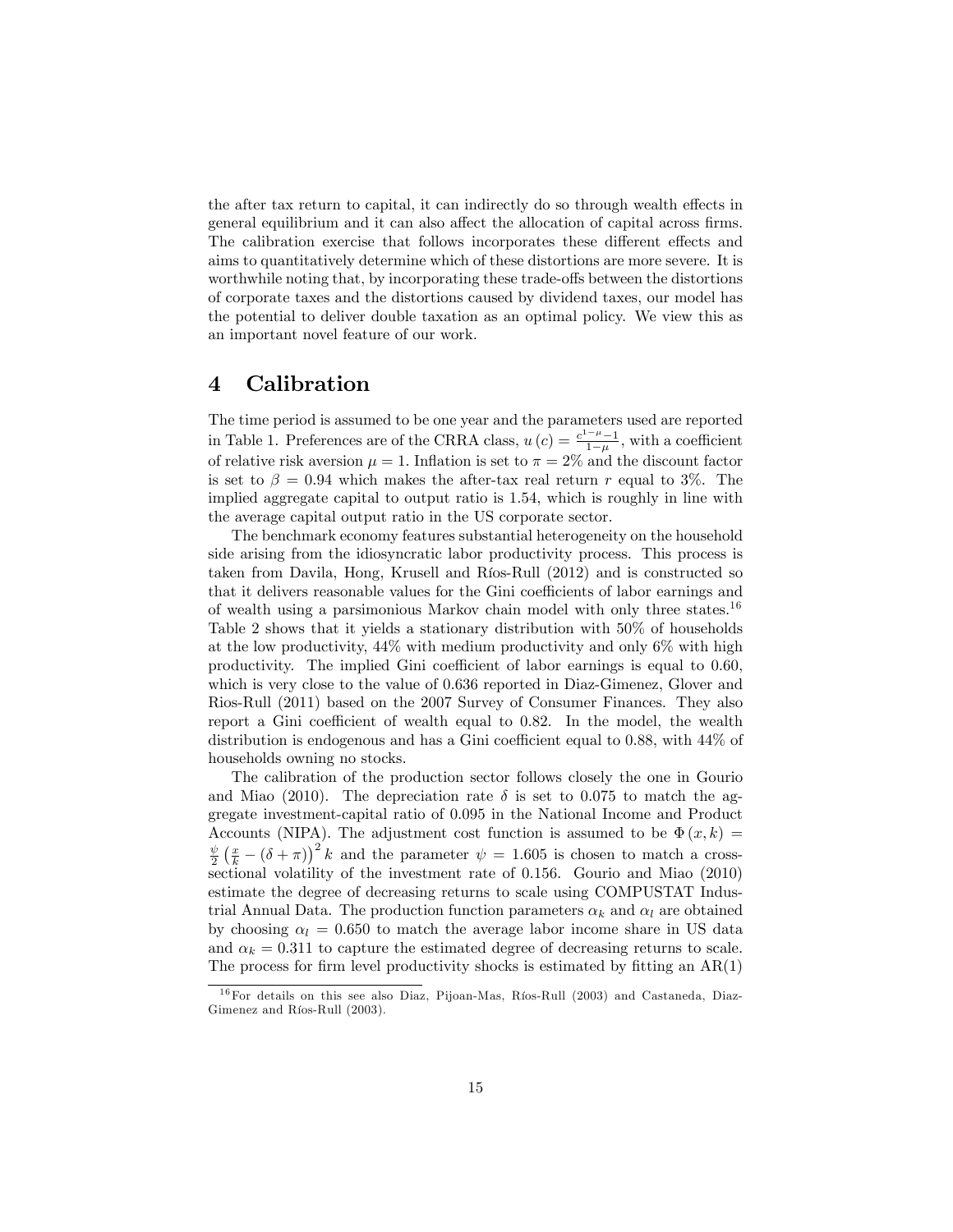process to the residuals  $z_t$  of their estimated regression

$$
\ln z_t = \rho \ln z_{t-1} + \varepsilon_t, \, \varepsilon_t \sim N\left(0, \sigma^2\right)
$$

The estimated values for  $\rho$  and  $\sigma$  are 0.767 and 0.211 respectively. This process is approximated using a 10-state Markov chain, shown in Table 3, obtained by applying the method of Tauchen and Hussey (1991).

Regarding government variables, we set the labor income tax rate to  $\tau_l =$ 0.28 following Mendoza et al (1994).<sup>17</sup> For shareholder taxes, we use  $\tau_d = \tau_g =$  $0.20$  which is the top statutory rate in effect since the American Taxpayer Relief Act of  $2012^{18}$  We follow Gourio and Miao (2010) in setting the corporate tax rate  $\tau_c = 0.34$  which is roughly consistent with the statutory rate at the top bracket (0:35). Given those tax rates, government budget balance implies a value of  $G = 0.164$  which means that government spending is roughly 28% of output  $Y$  in the stationary distribution.

To choose a value for the fraction  $\phi$  of adjustment costs that can be deducted from corporate taxes it is important to realize that adjustment costs could include both installation costs as well as other disruptions to production. Whereas installation costs are not immediately deductible from corporate taxes, other disruptions such as retraining of employees could be immediately deductible. However, even installation costs generate some deductions in the form of future depreciation allowances. We choose  $\phi$  so as to incorporate both of these sources of deductions. Let the fraction of installation costs that is ultimately deducted be  $\Gamma$  in present value terms and let  $\xi$  denote the fraction of overall costs that correspond to installation costs. Then the overall fraction deducted is  $\phi = 1 - \xi + \Gamma \xi$ . Appendix B provides a model of depreciation allowances in the tradition of Auerbach (1989) and shows that the long run value of  $\Gamma$  can be computed as

$$
\Gamma = \frac{\delta}{\frac{\tilde{r}}{1-\tau_g}+\delta}
$$

For all our computations, we set  $\Gamma$  to its long run value.<sup>19</sup> In our benchmark calibration we assume that  $\xi = 1$ . This follows Auerbach (1989), who argues that treating adjustment costs as part of capital expenditures for tax purposes is consistent with US tax law which requires adding all indirect costs, such as installation costs, to basis. In turn, this implies that  $\phi = \Gamma = 0.54$ . In addition, we also discuss cases with  $\phi = 0.77$  and  $\phi = 1$  corresponding to  $\xi = \frac{1}{2}$  and  $\xi = 0$ respectively.<sup>20</sup>

 $17 \text{Using the same methodology, but more recent data, Domeij and Health to the (2004) report}$ a similar value.

 $18$  These values are consistent with the 2013 federal average marginal income taxes on qualified dividends and long term capital gains reported by Feenberg and Coutts (1993).

<sup>&</sup>lt;sup>19</sup>We only use the long run value of  $\Gamma$  because allowing for time-variation would introduce an additional state variable significantly complicating our numerical solution. Note also that we fix  $\Gamma$  to its pre-reform value and do not take into account the changes induced by changes in  $\tau<sub>g</sub>$  and r in our experiments, since this has a quantitatively small impact on our results.

<sup>&</sup>lt;sup>20</sup>In principle,  $\phi$  could also be higher not because  $\xi$  is lower but rather because  $\Gamma$  is higher due to, for example, accelerated depreciation. This is an alternative way to think of higher  $\phi$ values which, from the point of view of firms in our model, is equivalent.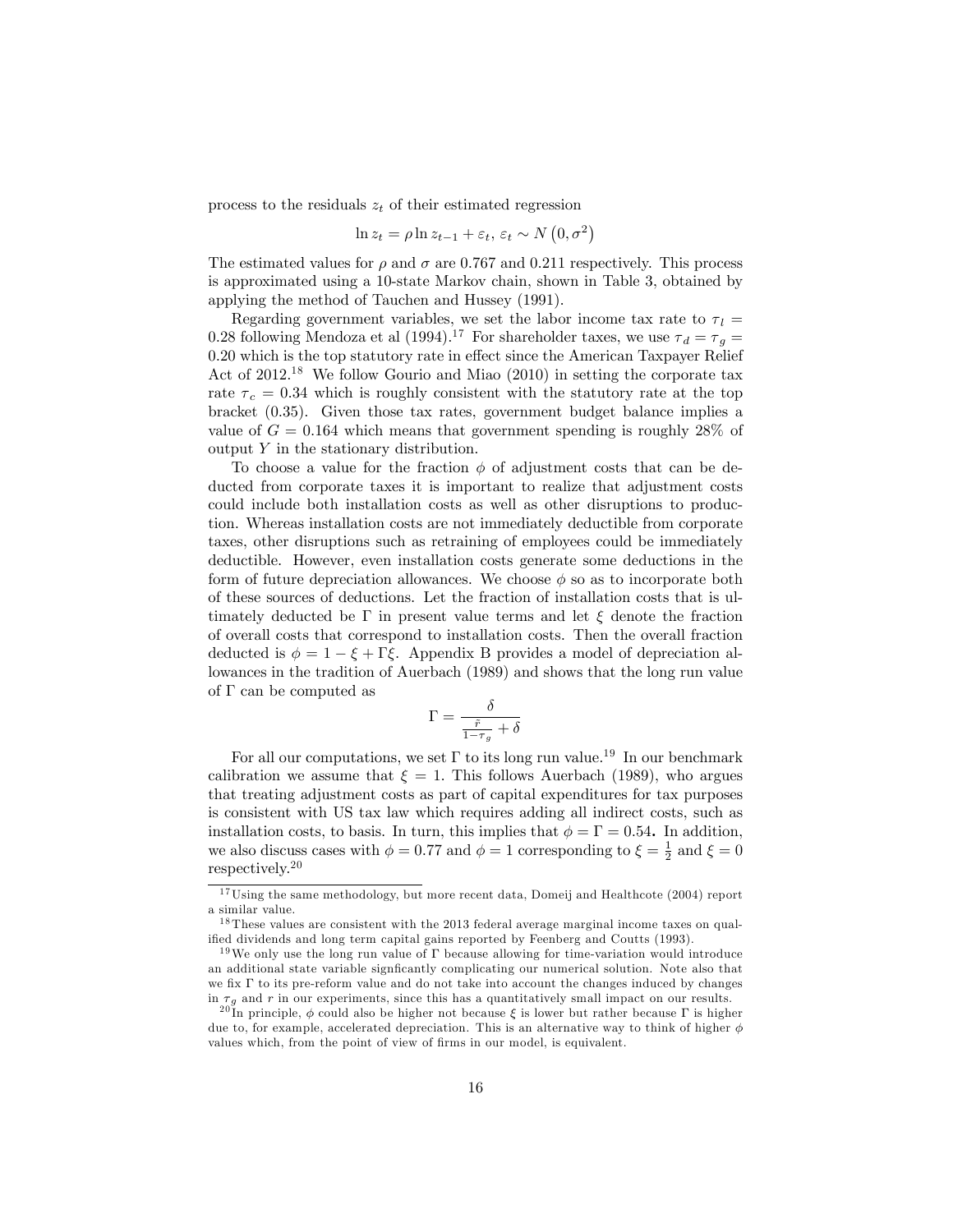Since we assume that  $\tau_d = \tau_g$  in the benchmark economy, firms can be in one of the following two financing regimes: the dividend distribution (DD) regime or the equity issuance (EI) regime. Firms in the DD regime have sufficient internal funds to cover their desired level of investment, they do not need to issue equity and they pay the residual cash flow as dividends. These are typically firms with low marginal product, either due to low  $z_t$  or due to high capital. In contrast, firms with high marginal product will typically need to issue equity to grow and will be in the EI regime. A third financing regime discussed in Gourio and Miao  $(2010)$ , liquidity constraint firms  $(LC)$ , is not present in the benchmark economy. However, these firms will exist post-reform whenever the reform introduces a tax wedge  $\tau_d > \tau_g$ . In that case, equity issuance is costly and some firms with intermediate levels of marginal product will not find it optimal to pay the cost and will instead grow internally without paying dividends.

Table 4 provides some of the characteristics of the distribution of firms across the EI and DD regimes in the benchmark. The table displays the share of capital, the earnings to capital and the average  $T^{th}$  C for each of the regimes, together with their data counterpart.<sup>21</sup> Consistent with the data, EI firms in the model are relatively small, have higher earnings to capital ratios and higher Tobin's Q. Most of the capital in the economy is held by firms in the DD regime and the share of capital held across the different regimes is consistent with the data.

# 5 Quantitative Results

We consider two alternative types of reforms in both of which the corporate profits tax rate  $\tau_c$  is permanently reduced and the government budget remains balanced. The two types of reforms differ in the tax instruments used in order to maintain the same level of long run revenue. In the first type of reform, both dividend and capital gains taxes are adjusted, whereas in the second only dividend taxes are adjusted. In both cases, we use labor taxes to balance the budget during the transition.

For each type of reform, we discuss first a specific reform that reduces the corporate tax rate to zero. We discuss both the long run effects and the transitional, distributional and welfare effects of this case. Since transitional effects can be important for welfare, we also consider alternative assumptions regarding the extent to which a reform is anticipated in advance of its implementation. At the end, we also determine numerically the optimal level of the new  $\tau_c$  for each type of reform by considering a range of values for the new level of  $\tau_c$ .

 $^{21}\rm{We}$ use COMPUSTAT annual data between 1988 and 2006 and we follow the standard criteria described in Gourio and Miao (2010) to clean the data and construct the variables. Whenever firms distribute dividends and issue equity at the same time, something that is not possible in our model, we classify these firms as equity issuance firms.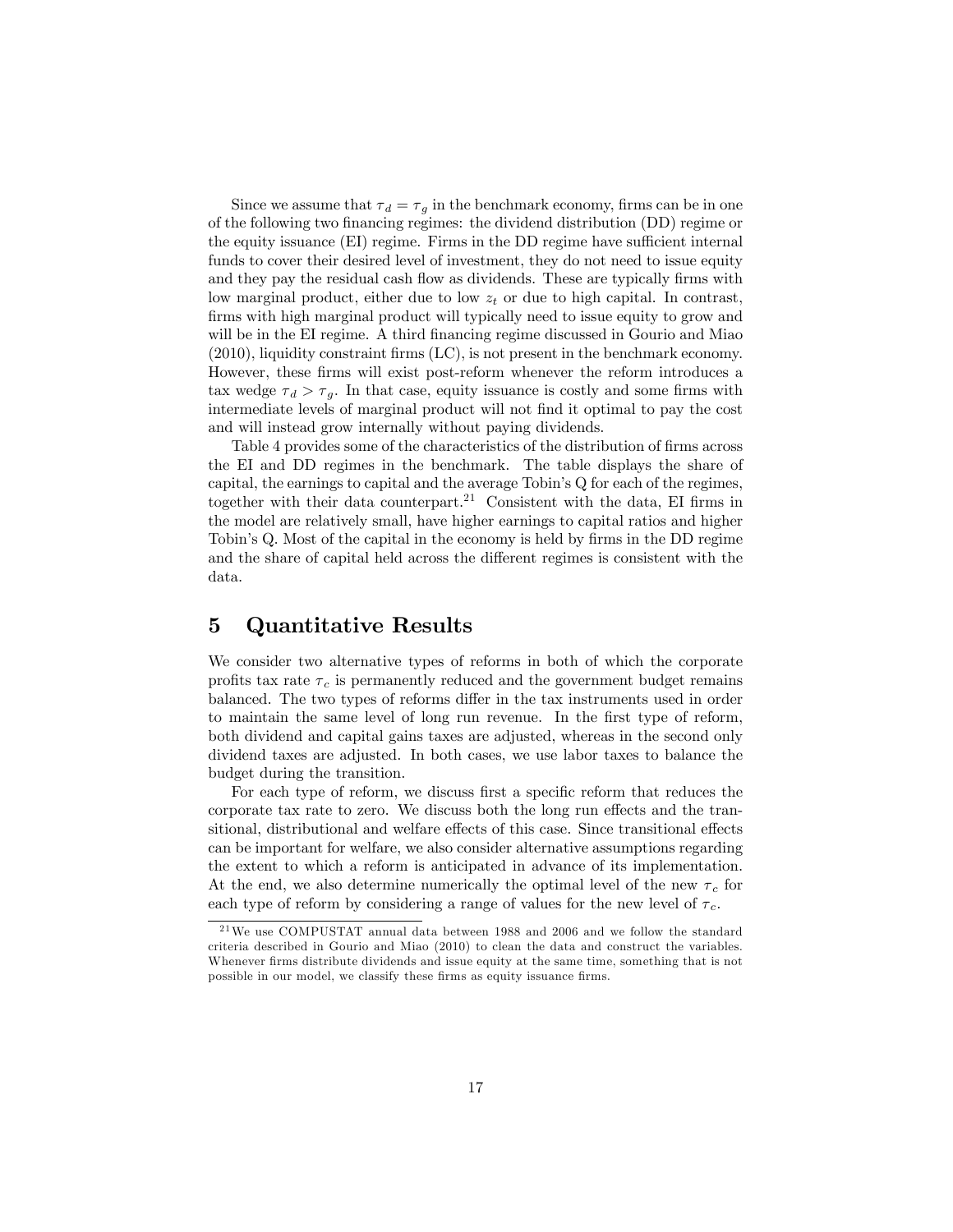#### 5.1 Using Equal Dividend and Capital Gains Taxes

#### 5.1.1 Long Run Effects

The first column of Table 5 displays the long run effects of a reform that cuts corporate profits taxes to zero and replaces them with dividend and capital gains taxes, maintaining  $\tau_d = \tau_g$ . In the long run, the reform leads to a decrease in aggregate capital but TFP increases and this leads to an increase in aggregate output and consumption. These changes are a result of a combination of several counteracting mechanisms which can be understood with reference to the proposition of Section 3.2. It is helpful to distinguish between mechanisms that affect all firms in a similar fashion and mechanisms that have potentially opposite effects on different firms. The latter are used to explain changes in TFP, which arise from changes in the distribution of Örms, whereas the former are used to explain changes in aggregate capital.

Consider first the intuition for changes in aggregate capital. In the modified economy of the proposition, the combined marginal tax rate on the return to capital,  $\tau = 1 - (1 - \tau_g) (1 - \tau_c)$ , is maintained fixed after the reform. This ensures that the optimal choices of firms and households at the margin remain the same. The proposition shows that this choice for shareholder tax rates also maintains the overall tax revenues of the government the same in that economy. In contrast, in our benchmark economy, maintaining the same combined marginal tax rate would not ensure the same overall tax revenues and, as a result, the combined tax rate has to increase. This combined tax rate is 47:2% before the reform but rises to 48:2% after the reform.

There are two reasons why maintaining the same  $\tau$  after the reform will not generate the same tax revenues in our economy: Örst, we now have positive inflation as opposed to  $\pi = 0$ ; second, part of the adjustment costs are not deductible from corporate taxes as opposed to  $\phi = 1$ . These two departures from the case of neutrality have opposite implications regarding the impact of the reform on overall tax revenue. The presence of inflation implies that switching to shareholder taxes will increase the tax base. To understand why, notice that the presence of ináation implies positive retained earnings and capital gains in the long run. Whereas the corporate tax implicitly raises revenues from retained earnings, the capital gains tax directly raises revenues from capital gains. Because of decreasing returns to scale, average  $Q$  is larger than one and this implies that long run capital gains are larger than retained earnings. In contrast, less than full deductibility of adjustment costs from corporate taxes means that switching from corporate taxes to shareholder taxes reduces the tax base. This is because all adjustment costs are implicitly deducted from shareholder taxes since dividends and capital gains realize after payment of adjustment costs. These two effects act in opposite directions and, in our computational experiment, the mechanism through adjustment costs that reduces revenues is stronger. As a result, shareholder taxes rise so much that the combined tax rate  $\tau$  is now higher than before. In turn, a higher marginal tax rate on the return to capital pushes investment and capital of all firms downwards. In addition to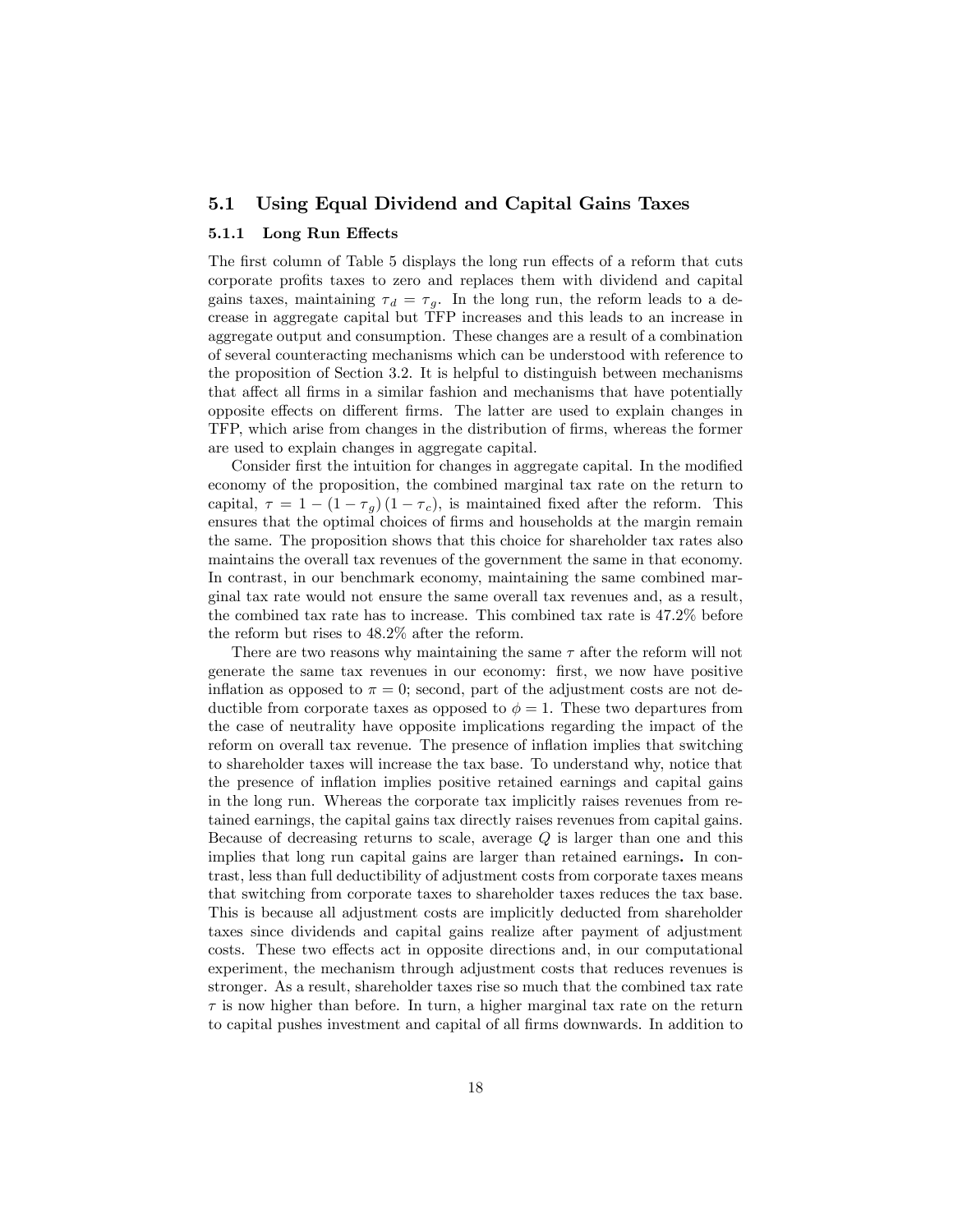the effect through tax revenues, there is another effect that tends to reduce the incentives of firms to invest even if  $\tau$  were to remain fixed. This relates to the implicit benefit of increasing capital that comes from lowering future adjustment costs (see the last term of equation  $(16)$ ). This benefit is only partly taxed by the corporate tax, but fully taxed under shareholder taxes, so the overall effect of switching to shareholder taxes is to increase the marginal tax rate on this benefit.

Before moving on to the intuition regarding TFP changes, we briefly discuss the dependence of these results on the value of  $\phi$ . It is clear from the preceding discussion that the value of  $\phi$  can be crucial for determining which effects dominate since the level of deductibility is crucial for the mechanisms that reduce capital but it is not so for the inflation mechanism that would increase capital. In the extreme case that  $\phi = 1$ , the deductibility effects discussed above would disappear and the inflation effect would dominate. In that case, we would expect the combined tax rate  $\tau$  to go down as a result of the reform and the aggregate capital to increase. This is exactly borne out in the second and third columns of Table 5, which present the results for two alternative values of  $\phi$ , namely  $\phi = 0.77$  and  $\phi = 1$ . The combined tax rate indeed falls in those cases (to 46:8% and 44:9% respectively) and the aggregate capital rises, more so the higher is the value of  $\phi$ .

Consider now the intuition for changes in the distribution of capital across firms and, hence, TFP. The proposition of Section 3.2 ensures that the reform is distributionally neutral by adjusting the taxable corporate income according to the term  $\chi_{it} \equiv (q_{jt}k_{j,t+1} (1 + \pi) - q_{jt-1}k_{jt}) - (k_{j,t+1} (1 + \pi) - k_{jt}).$  With this adjustment, the corporate tax is equivalent to shareholder taxes indicating that shareholder taxes implicitly tax the adjusted income. Thus, in the absence of this adjustment, a switch to shareholder taxes imposes relatively higher burden to firms with high  $\chi_{it}$  and a lower burden to those with low  $\chi_{it}$ . Note that marginal  $q$  is decreasing for firms with high marginal productivity that are investing and growing and decreasing for firms that are downsizing. This valuation effect means productive firms have relatively low values of  $\chi_{it}$  and can therefore benefit from a switch to shareholder taxes. On the other hand, the reduction in the corporate tax rate essentially increases adjustment costs. In particular, no deduction of adjustment costs takes place when the corporate tax is zero so overall costs paid are higher. This increases the dispersion in marginal  $q$  and therefore the misallocation of capital due to adjustment costs. This second effect becomes stronger as the deductibility  $\phi$  of adjustment costs increases. For reasonable levels of deductibility ( $\phi = 0.54, 0.77$ ) the first effect dominates and TFP increases. For the extreme case with  $\phi = 1$ , where adjustment costs are fully deductible (i.e. none of those costs are treated as installation costs), the second effect dominates and TFP decreases. These reallocation effects can be seen in Table 6, which reports the average capital conditional on the value of z before and after the reform that eliminates corporate taxes. For  $\phi = 0.54$ , the effect of the reform is to reduce average capital for low-z firms and increase it for high-z firms whereas the opposite is true for  $\phi = 1$ .

Importantly, the dependence of aggregate capital and TFP effects on the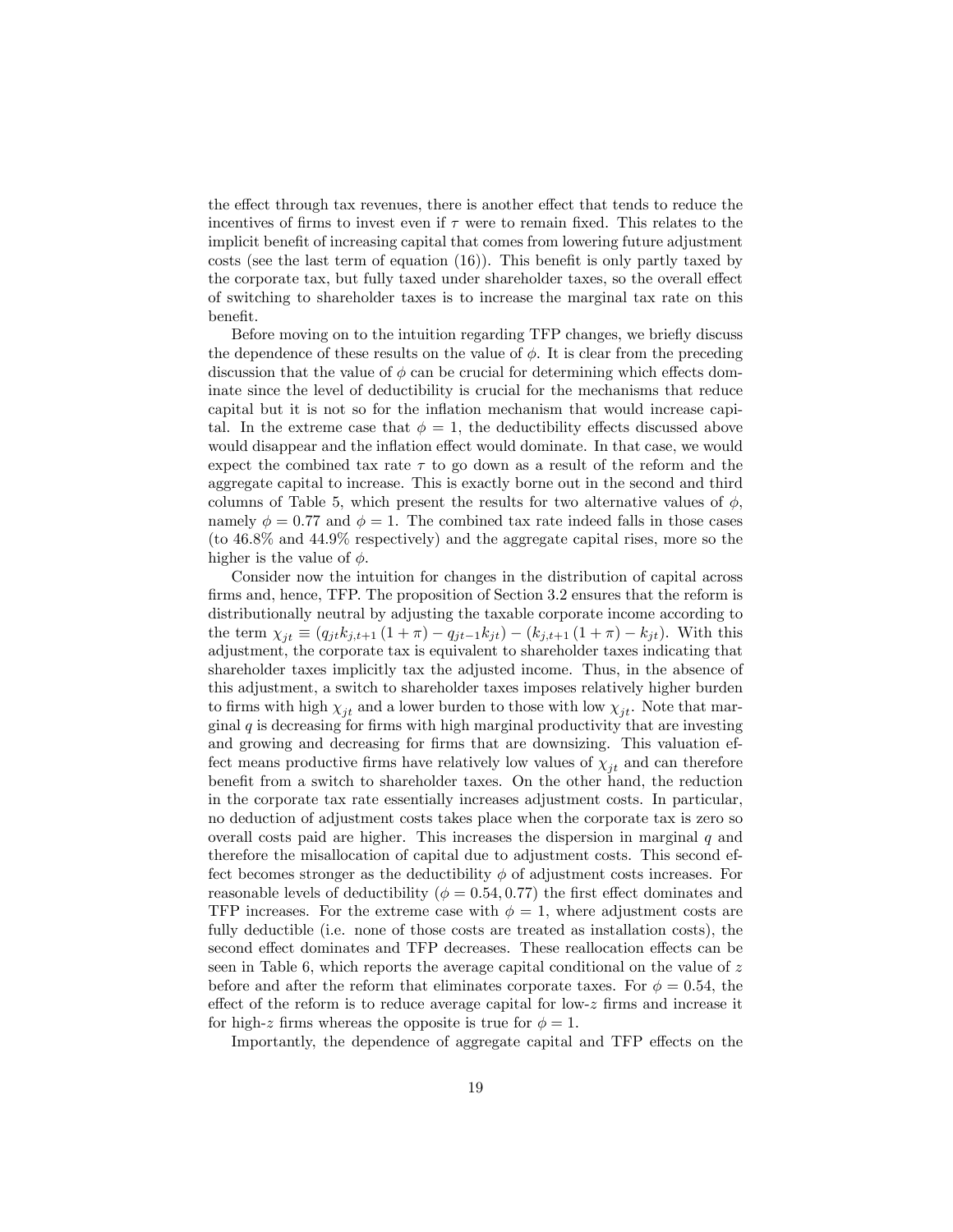value of  $\phi$  does not carry over to long run aggregate output and consumption. Both of these increase regardless of the value of  $\phi$  as is evident in Table 5.

#### 5.1.2 Transition, Distribution and Welfare

We use a standard utilitarian social welfare function to measure welfare and determine optimality. To better understand the welfare results, we use the method of Domeij and Heathcote (2004) to provide a decomposition of overall welfare into an aggregate and a distributional component. The aggregate component captures the effects of changes in aggregate consumption, both in the long run and along the transition, by assuming these are proportionally distributed across individuals. The distributional component is computed as the residual and thus captures any departures from a proportional allocation of consumption effects. We also discuss how welfare effects differ by individual.

The bottom panel of Table 5 reports the welfare effects of the reform. The overall welfare gain is 0:36% in consumption equivalent terms. The decomposition into aggregate and distributional components indicates that there are both efficiency and distributional gains from the reform. The aggregate component is positive because aggregate consumption increases in the long run and, importantly, decreases only brieáy in the short run. This can be seen in Figure 1, which displays the transition paths for the main macroeconomic aggregates. Aggregate consumption falls initially by approximately 2% but recovers within two years and is higher than before the reform thereafter. This implies that the transitional cost is small relative to the long run benefits and leads to a positive aggregate component of welfare of  $0.13\%$ . One of the reasons for these small transitional costs is that the increase in long run output and consumption arises due to gains in TFP rather than an increase in savings and capital. Instead, savings and capital fall, but the reform still generates an increase in output due to the TFP increase.

The reform also delivers distributional gains of  $0.23\%$  because high marginal utility households benefit and only a small fraction of low marginal utility households lose from the reform. This is illustrated in Figure 2, which plots the welfare gains and losses for each household  $(\theta, \epsilon)$  separately. Gains are decreasing in wealth and households with few or no stocks are the main beneficiaries, while only households with substantial wealth or very high labor productivity experience losses. The underlying reason has to do with the effects of the reforms on the after tax wage and after tax return. The after tax wage rises because of the increase in TFP, whereas the after tax return falls. As a result, households which earn primarily labor income tend to benefit whereas households that earn primarily capital income (i.e. high wealth, low marginal utility households) lose.

Note that these distributional implications stand in sharp contrast to the findings in the literature regarding corporate tax cuts (e.g. Domeij and Heathcote (2004)) where such reforms are typically found to have negative distributional effects. The fundamental reason for this difference is the use of a capital tax (shareholder taxes in this case) to replace the corporate tax as opposed to using a labor tax. In existing literature, corporate tax revenues are made up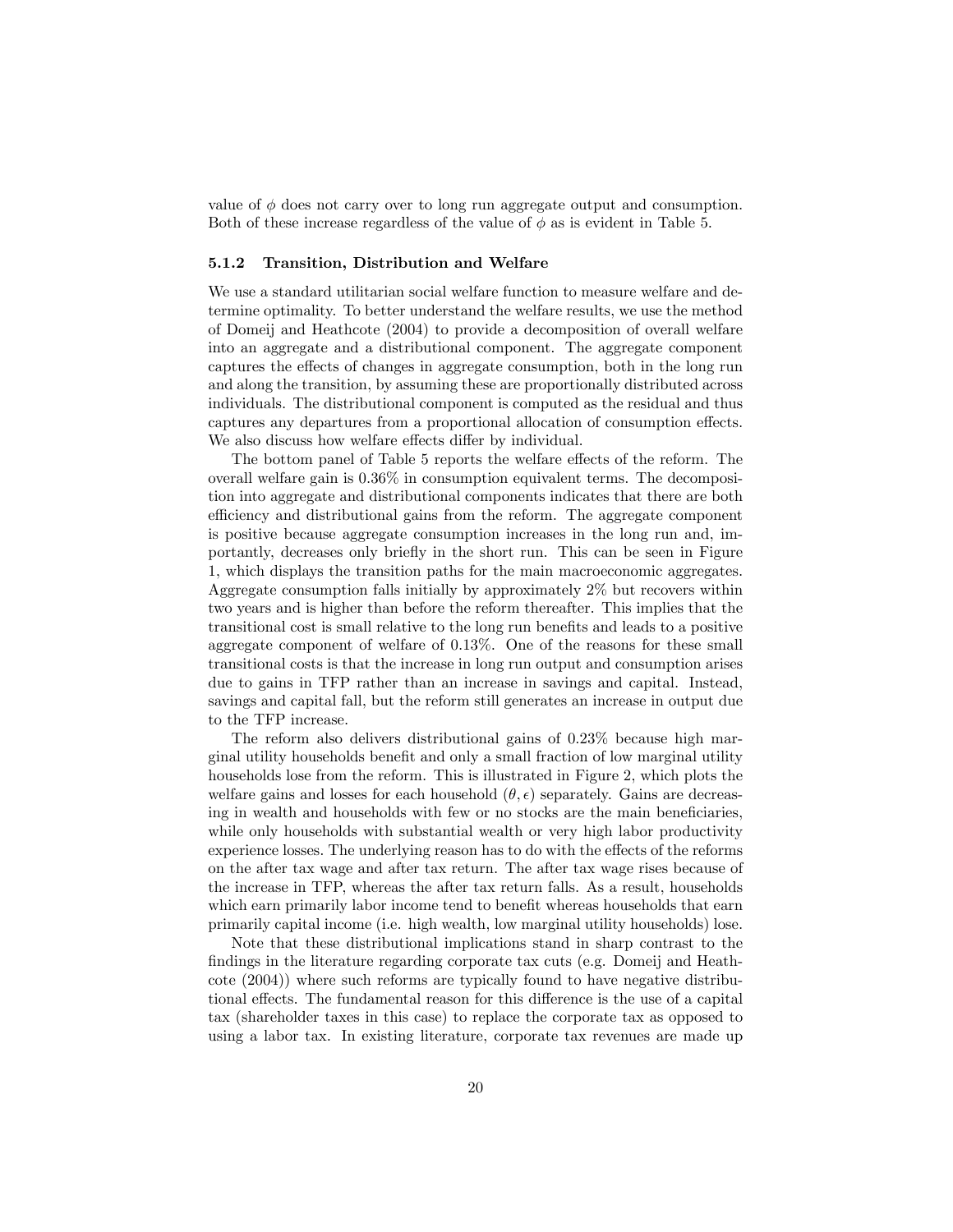using labor taxes and this implies that after tax wages drop as a result of the reform despite the positive general equilibrium effect on before tax wages. $22$ 

Two assumptions could be potentially important for the welfare results and we consider each in turn as a robustness check. First, it was shown that the choice of  $\phi$  can be crucial for the long run effects of the reform on aggregate capital and TFP. However, this importance of the value of  $\phi$  for long run aggregates does not carry over to welfare. Specifically, the bottom panel of Table 5 also reports welfare effects for the cases  $\phi = 0.77$  and  $\phi = 1$  and shows that the main message of this quantitative exercise, namely that eliminating corporate taxes in favor of shareholder taxes is welfare improving, remains true regardless of the value of  $\phi$ . It is also still the case that the welfare improvement comes from both efficiency and distributional gains.

Second, welfare effects can, in principle, depend on the extent to which the reform is anticipated by the private sector and our welfare results could be skewed because of the somewhat unrealistic assumption that the reform is unanticipated. For this reason, we have also computed transitions and welfare under the assumption of anticipation, with the period of anticipation being one or two years. The welfare effects for these experiments are reported on Table 7. Recall that welfare effects can be thought of in terms of the long run value of aggregate consumption, the transition path of aggregate consumption and the distributional effects. Whereas the long run value of aggregate consumption is independent of the period of anticipation, the transitional path of aggregate consumption and the distributional effects do depend to some extent on our assumption of unexpected tax changes. The transitional paths for consumption are displayed in Figure 1, displaying the results with zero, one and two years of anticipation. For all cases, consumption experiences a similar fall initially and then overshoots before converging to the new long run steady state. However, with anticipation, consumption overshoots earlier, staying above the no antipation level in the short run, and it converges faster, staying below the no anticipation level afterwards. These two counteracting effects leave the aggregate component of welfare reported on Table 7 almost unaffected by the anticipation length. On the other hand, the positive distributional gains from the reform are somewhat stronger the longer the period of anticipation and this translates to a larger increase in overall welfare. This is because the labor tax adjustment over the transition is smoother and implies a smaller, and more short-lived, temporary drop in after tax wages.

The overall conclusion is that this reform can deliver both efficiency and distributional gains and these positive aspects are robust to different anticipation periods.

 $22$ Our model differs from Domeij and Heathcote (2004) mainly in its production sector, where we have heterogeneous firms operating decreasing returns to scale technologies whereas they have a representative Örm with constant returns to scale. In experiments not reported here, we have confirmed that the same arguments that work in the Domeij and Heathcote (2004) setting go through in our setting too when labor taxes are used to replace corporate taxes.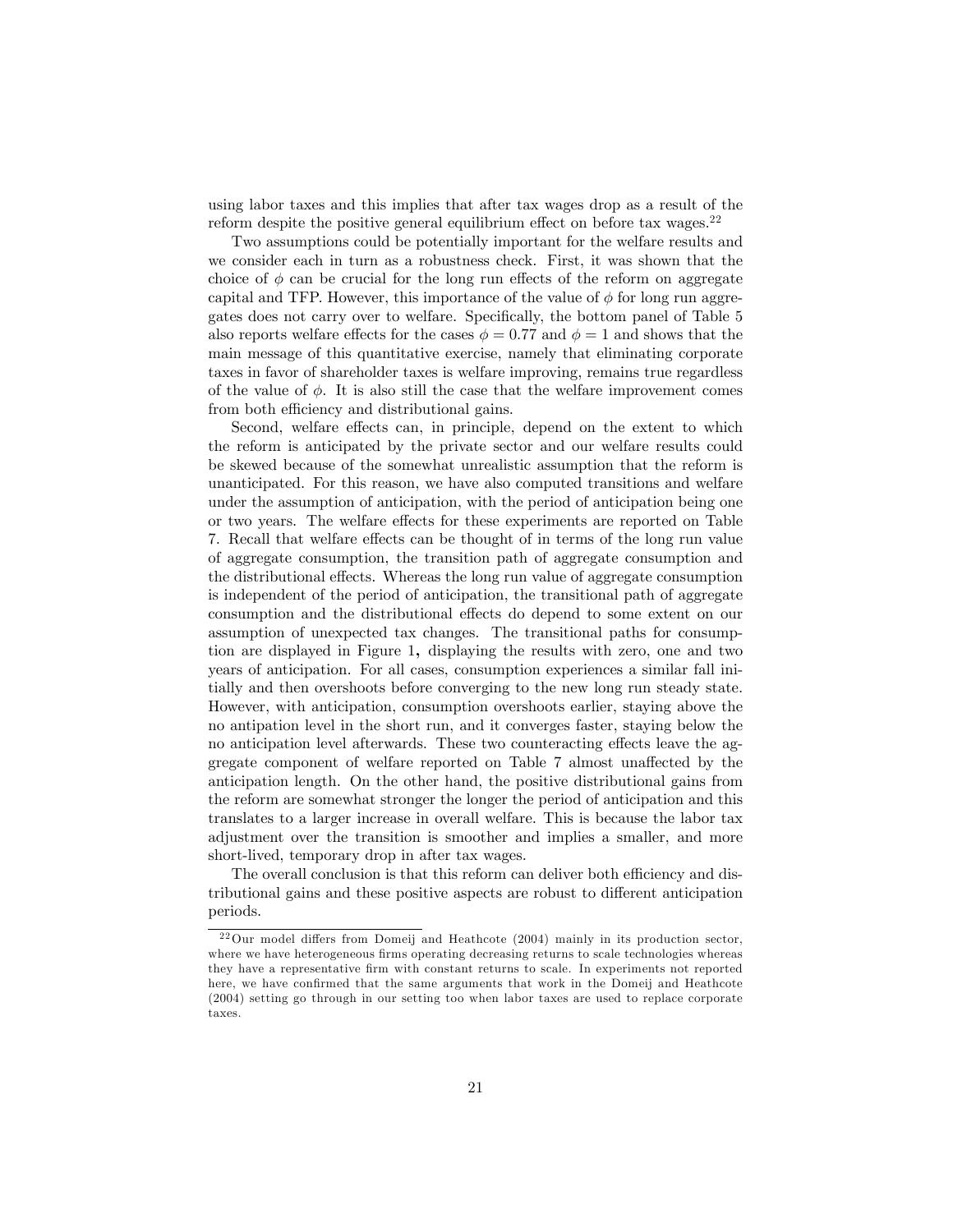#### 5.1.3 Optimal corporate tax

Although the elimination of corporate taxes in favor of shareholder taxes delivers welfare gains,  $\tau_c = 0$  might not be the optimal choice. We investigate this by repeating the benchmark experiment for a range of different values of  $\tau_c$  and determining numerically the choice of  $\tau_c$  that maximizes welfare. Figure 3 shows the overall welfare gains, as well as the decomposition to aggregate and distributional components, for several values of  $\tau_c$  from 0 up to the pre-reform value of 0:34. All cases considered yield positive overall welfare gains and these gains are increasing the larger the reduction in  $\tau_c$ . This is true for both the aggregate and the distributional component. Overall welfare gains are highest at  $\tau_c = 0$  meaning that the complete elimination of corporate taxes discussed earlier is indeed the optimal choice.

Using the welfare effects by individual and the corresponding measure of individuals at each point  $(\theta, \epsilon)$  in the stationary distribution, we can obtain the total measure of households that experience gains and the total measure experiencing losses. Table 8 reports this measure of political support and shows that such a reform would have high support. The levels reported are high for all cases, ranging from 82:8% to 84:6%, and tend to be slightly higher for reforms that do not decrease  $\tau_c$  all the way to zero.

Although the complete elimination of corporate taxes is the case associated with the highest social welfare gains, it calls for a large increase in shareholder taxes (from 20% to 48:2%) and this can make it harder to implement in practice. Given this, we also consider a milder reform that could potentially be easier to implement. The idea is to equalize the tax rate on corporate income and on shareholder income. In our model, the tax rate required for this is 27:4% which is also very similar to the labor income tax rate of 28%. That is, all types of personal income as well as corporate income are taxed at essentially the same rate.<sup>23</sup> This is a reform often suggested by political commentators on the grounds of 'fairness' and it is also in the spirit of calls for simplification of the tax code. Compared to the complete elimination of corporate taxes, this reform yields a smaller TFP increase of 0:3% and a smaller overall welfare gain of 0:16%, of which two-thirds are due to distributional gains and one-third due to aggregate efficiency gains. However, the gains are even more widely spread, with 84.4% of households in the economy experiencing welfare gains.

In sum, the model suggests that eliminating corporate taxes would yield the highest benefits and should command wide support but even milder, more practically feasible reforms of this type can still yield economic benefits and potentially have even wider support.

<sup>&</sup>lt;sup>23</sup> Exactly equalizing all tax rates ( $\tau_g = \tau_d = \tau_c = \tau_l$ ) requires a tax rate of 27.8% and gives almost identical results to this experiment.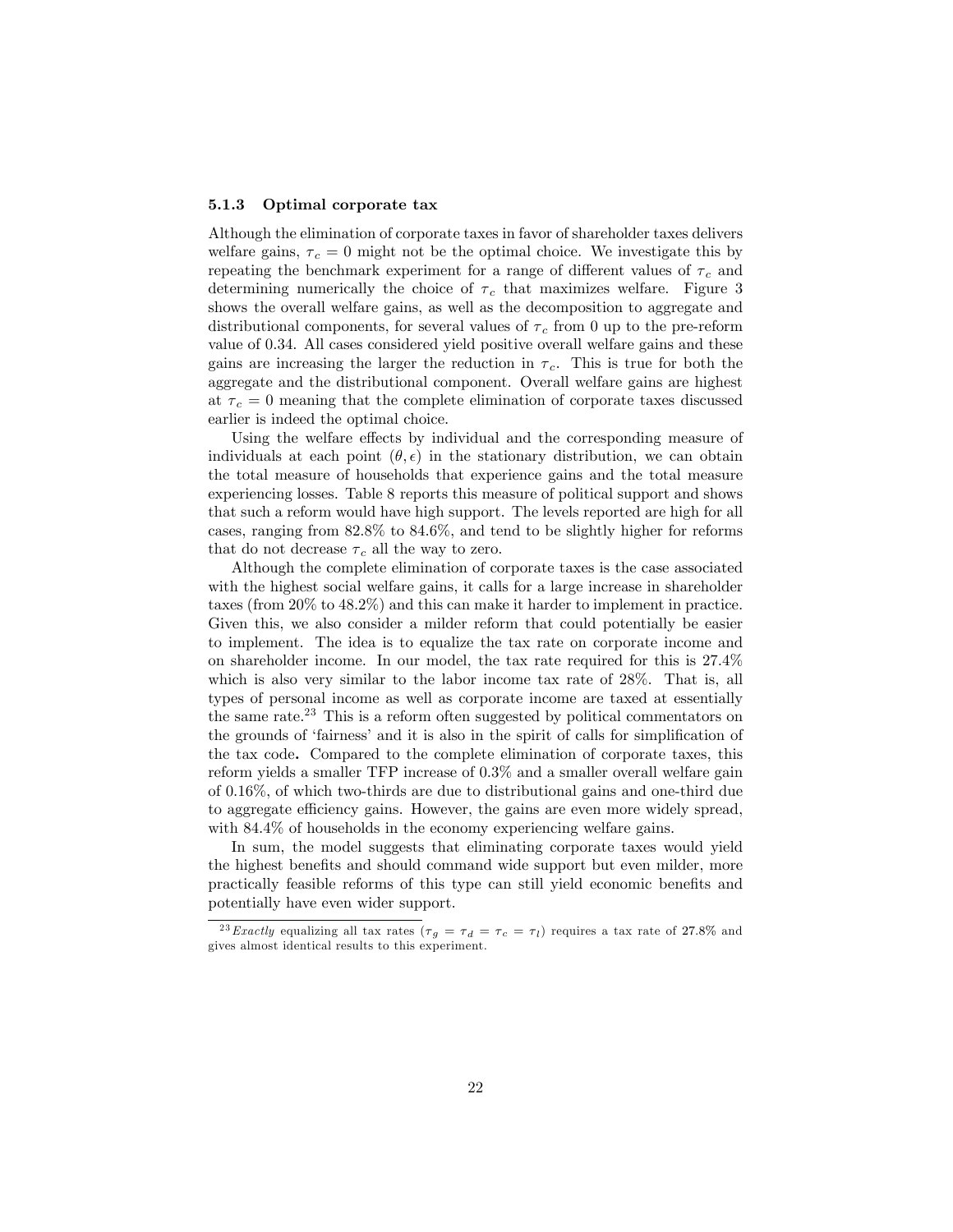#### 5.2 Using Dividend Taxes Only

#### 5.2.1 Long Run Effects

Consider now a reform which uses only dividend taxes to replace corporate profits tax revenue, but leaves the capital gains tax rate untouched. This reform stands in sharp contrast to the one of the previous section, where the direct effect of the decrease in corporate taxes on after tax returns to investment was to a large extent counteracted by an increase in capital gains taxes. Here, with the capital gains taxes remaining unchanged as the corporate tax falls, there is now a large direct effect on the after tax return on investment which provides a strong incentive for increasing capital across all firms. In addition, because of incomplete markets, there is an indirect, general equilibrium effect that pushes (before tax) returns downwards and capital upwards. This is the wealth effect explained in Anagnostopoulos et al (2012). The idea is that higher dividend taxes reduce the market value of the mutual fund for a given capital stock through their effect on  $\frac{1-\tau_d}{1-\tau_g}$ . To ensure equilibrium in capital markets, stock returns have to fall so as to provide the signal to households to hold less wealth and the signal to firms to increase their capital stock, and hence the value of the fund, to the point where supply and demand for wealth is equalized. Both of those effects contribute to the substantial increase of  $43.6\%$  in the aggregate capital stock reported in the last column of Table 5.

Table 5 also indicates a positive effect on long run output from the reform, but the quantitative response of output is muted compared to the large increase in capital. The reason is that TFP now falls as a result of the reform. This counteracting effect arises from the misallocation of capital implied by the introduction of a wedge between  $\tau_d$  and  $\tau_g$ , as explained in Gourio and Miao (2010). The idea is that when  $\tau_d > \tau_g$ , a unit of equity raised by the firm reduces the (after-tax) capital gains of existing shareholders by  $1 - \tau_g$ . When that unit is paid to shareholders in the form of dividends it only yields  $1 - \tau_d < 1 - \tau_g$ . In this sense, equity financing is now more costly than internal funds. Growing firms, which need to issue equity in order to grow, are hurt by the creation of the wedge and their investment suffers as a result. In turn, this implies that these firms take longer to reach their optimal capital level and spend more time at an inefficiently low level of capital. The end result is a reallocation of capital from relatively productive Örms to relatively unproductive Örms. Table 6 illustrates this point by showing that changes in capital stock are not proportional across firms. Even though capital increases across all firms, average capital for low- $z$ firms increases by more than average capital for high- $z$  firms. As a result, the overall increase in output does not fully reflect the increase in aggregate capital, i.e. TFP has decreased by  $1.2\%$ .<sup>24</sup>

<sup>&</sup>lt;sup>24</sup>In contrast to the experiment of the previous subsection, the value of  $\phi$  does not signficantly affect the conclusions of the benchmark model, qualitatively or quantitatively, and we therefore do not include the results for other values of  $\phi$ . The reason is that the direct effect of  $\tau_c$  and the misallocation and wealth effects of  $\tau_d$  are much stronger mechanisms and they dominate the responses.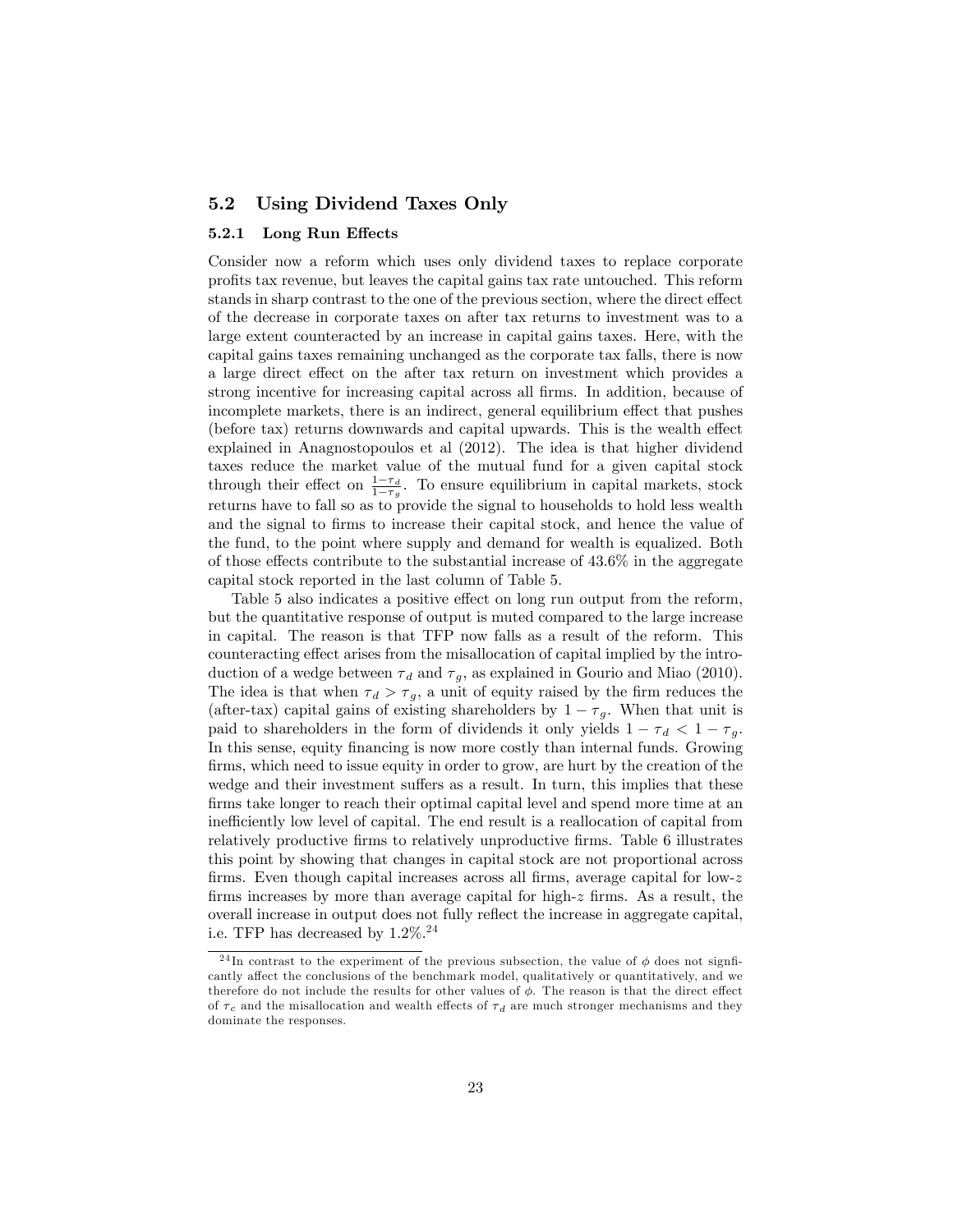#### 5.2.2 Transition, Distribution and Welfare

Consider now the welfare implications of the reform. In the long run, aggregate consumption rises as a result of the reform and this has a positive effect on welfare. However, even from a pure efficiency perspective, this is not enough to conclude that the aggregate component of welfare is positive because there are potentially large transitional costs. Indeed, aggregate consumption does fall during the transition while households substantially increase their savings. This short run reduction in aggregate consumption is illustrated in Figure 4. Compared to the case of equal dividend and capital gains taxes, the short run drop in consumption lasts much longer, with consumption remaining below the pre reform steady state after 10 years, and the magnitude of the drop is much larger at approximately 17% at the trough. These transitional costs dominate from an efficiency perspective and this results in a negative aggregate component of welfare of close to 1%. On the other hand, this reform maintains the positive distributional aspects that were also found in the previous section. This is because after tax wages increase and after tax returns decrease. Figure 5 illustrates the fact that the reform benefits low wealth, low income (productivity) households and only hurts wealthy or high productivity households with low marginal utility.

Quantitatively, the unexpected elimination of corporate taxes yields an overall positive welfare effect of  $0.30\%$  in consumption equivalent terms because the distributional component dominates the aggregate component (see Table 5). However, contrary to the previous reform, in this case anticipation effects can reverse the welfare conclusions. To understand this point, it is instructive to look at the transitional paths for aggregate capital, output and consumption shown in Figure 4. In the case of anticipated dividend tax changes, the standard argument that constant dividend taxes do not directly affect returns to investment does not apply any longer because the dividend tax path expected by the private sector is no longer constant. Instead, current dividend taxes are lower than expected future dividend taxes and that directly reduces the investment return in the short run. As a result, firms engage in tax arbitrage.<sup>25</sup> They reduce current investment and increase current dividends, to take advantage of relatively lower dividend taxes that are in place temporarily. Thus, in contrast to the unanticipated case where capital and output increase monotonically to the new steady state, with anticipation capital and output fall initially until the reform is implemented and then rise slowly from a lower level to the new steady state. In terms of aggregate consumption, with anticipation it rises initially but then falls more abruptly at implementation. From an aggregate welfare perspective, the initial rise in consumption is counteracted by the subsequent larger drop and overall more fluctuation leaving the aggregate component almost unchanged. However, the benefits of tax arbitrage accrue mostly to shareholders. In contrast, low wealth individuals with limited ability to smooth consumption

 $^{25}$ This point is also made in Gourio and Miao (2011) in the context of unanticipated, temporary dividend tax changes, which induce an anticipation of tax changes in the future when the temporary reform expires.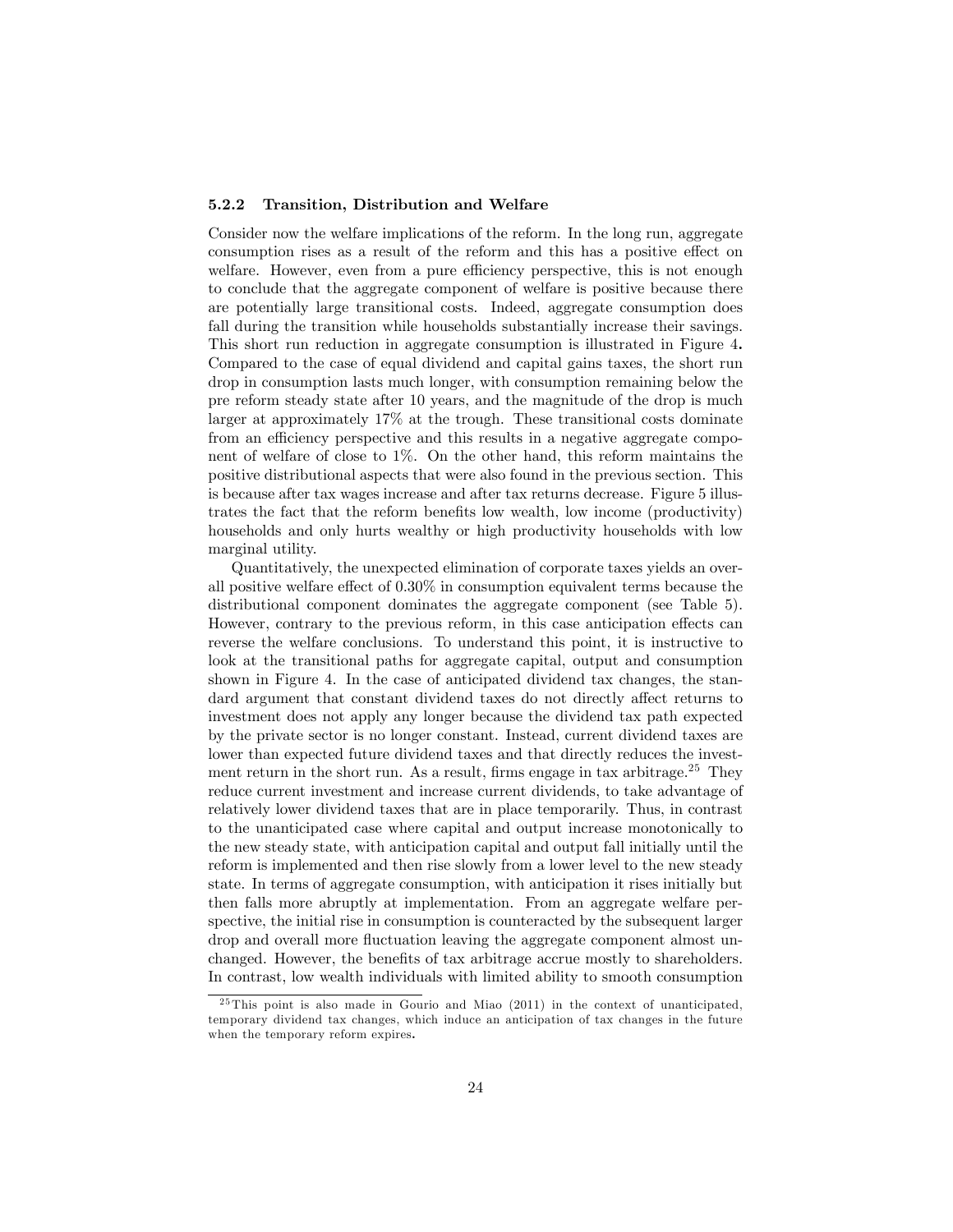are hurt by the additional fluctuation in after tax wages. Thus, the distributional component of welfare becomes worse in the case of anticipation. As a result of these changes, the positive overall welfare gains equivalent to 0:30% of consumption that were found in the unanticipated case, now become losses with anticipation and can be as large as  $0.12\%$   $(0.36\%)$  of consumption for the case of 1 (2) years of anticipation.

#### 5.2.3 Optimal corporate tax

We consider again a range of levels for the new value of  $\tau_c$  in order to determine the optimal choice for this type of reform, focusing on unanticipated changes. The welfare effects are displayed in Figure 6. It is interesting to note that the overall welfare effect is non-monotonic in  $\tau_c$ . Specifically, welfare gains from the reform rise as  $\tau_c$  is reduced from 34% to 14% but then fall again when  $\tau_c$ is reduced further down to 0. Thus, our quantitative experiment suggests an optimal tax rate for  $\tau_c$  close to 14% and a corresponding tax rate on dividends of  $42.6\%$ . That is, it suggests that taxing both corporate profits and dividends at the same time is an optimal response to the trade-off between efficiency and distribution. From a pure efficiency perspective, i.e. focusing on the aggregate component, the replacement of corporate taxes with shareholder taxes yields negative effects. This indicates that the financing distortions introduced by the dividend tax outweigh the usual distortions associated with corporate taxes. The overall welfare gain in consumption equivalent terms is 0:52% at the optimum with  $\tau_c = 0.14$ . In terms of political support, this reform also delivers high support as shown on Table 8, with approximately 80% of households gaining from the tax change.

# 6 Conclusion

We find that replacing corporate income taxes with shareholder taxes is a policy that can command wide support in the sense that a large majority of households would benefit. When the shareholder tax used is only the dividend tax rate, this policy can have negative consequences on efficiency because the resulting misallocation of capital creates more distortions than the removal of the corporate tax solves. Moreover, this reform can have additional negative consequences to the extent that it is anticipated. In contrast, when both dividend and capital gains taxes are used, the policy can generate efficiency gains in addition to the distributional ones and the gains are robust to alternative assumptions regarding anticipation.

These results are demonstrated in an environment that incorporates important features of the actual US economy, such as wealth heterogeneity across households, lack of perfect insurance markets, productivity heterogeneity across firms and an endogenous financing choice for firms. All of these components are important in evaluating the effects of different types of capital income taxes. However, our model abstracts from the fact that a significant fraction of house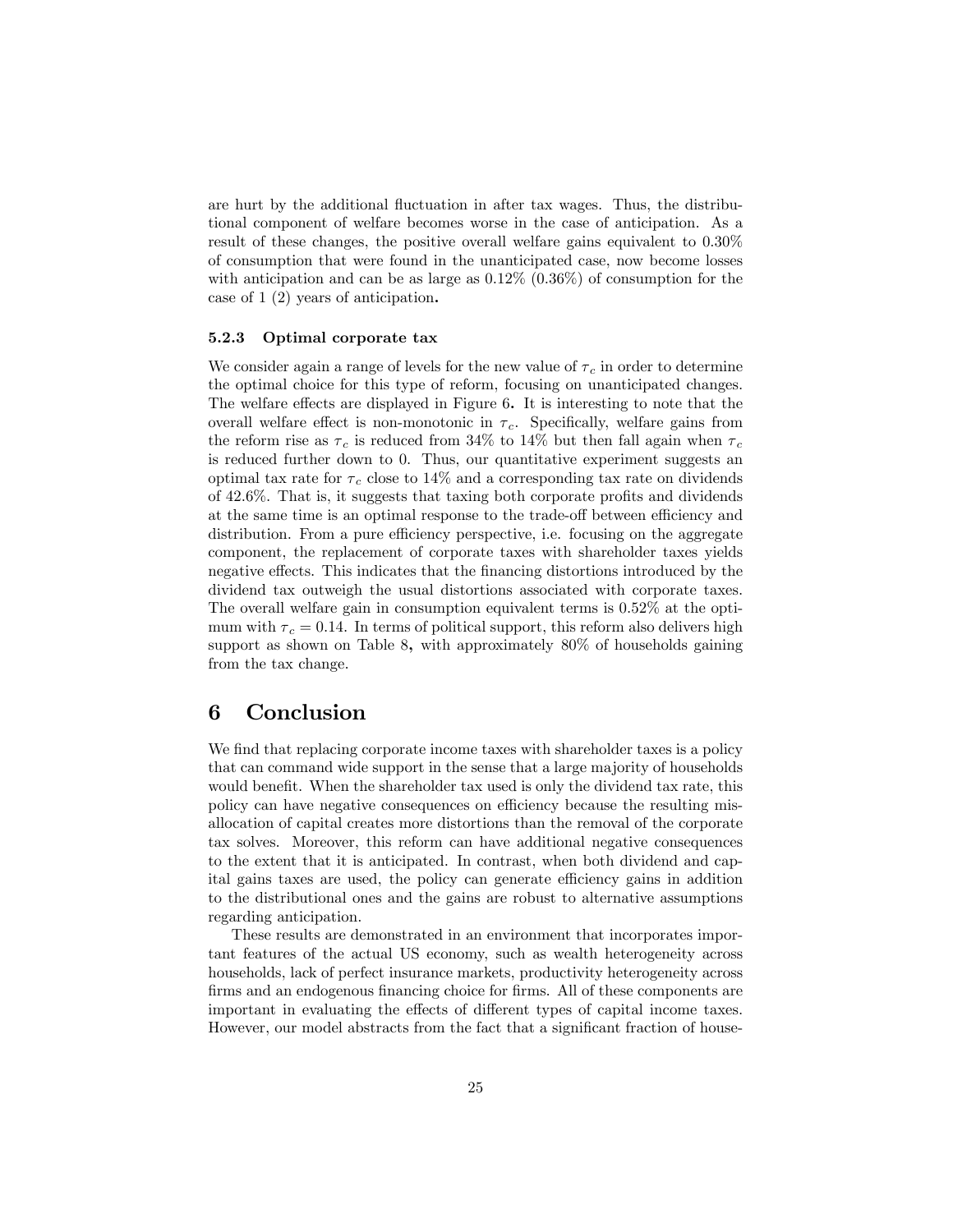hold savings are not subject to dividend or capital gains taxes because they are held in retirement accounts. It also necessarily abstracts from other potentially important channels through which a corporate profits tax cut can affect macroeconomic performance. These include the choice of legal form of organization, the extensive margin effects when investment is lumpy, the effects on employment as well as the possibility of international capital flows. It is noteworthy that studies which include these other channels seem to reach a similar conclusion to ours, namely that a reduction in corporate profits taxes can be beneficial to the economy. This paper contributes to the discussion by suggesting an alternative way of Önancing this tax cut that can increase popular support for such a reform.

An additional argument in favor of reducing corporate taxes and replacing them with shareholder taxation is advanced by Luigi Zingales and relates to the issue of tax avoidance.<sup>26</sup> Zingales argues that it is no longer the case that corporations are easier to locate and audit than individuals. In addition, lobbying power is much more concentrated in large corporations than it is amongst a few wealthy individuals. As a result, corporate taxes have ended up being a very ineffective way of raising revenue due to endless loopholes in the tax code. Although our model does not incorporate tax avoidance strategies, this argument would strengthen our main conclusion which is that the tax code should be focused on taxing shareholders directly rather than indirectly through corporations. As a first step, reducing the corporate income tax rate to around 28%, as recently suggested by the current administration, and removing the preferential tax treatment of shareholder income relative to other personal income, seem to be measures that a large majority could agree with and benefit from.

<sup>2 6</sup> See "A Better Way to Tax Corporations" at http://www.nydailynews.com/opinion/bettertax-corporations-article-1.1093804.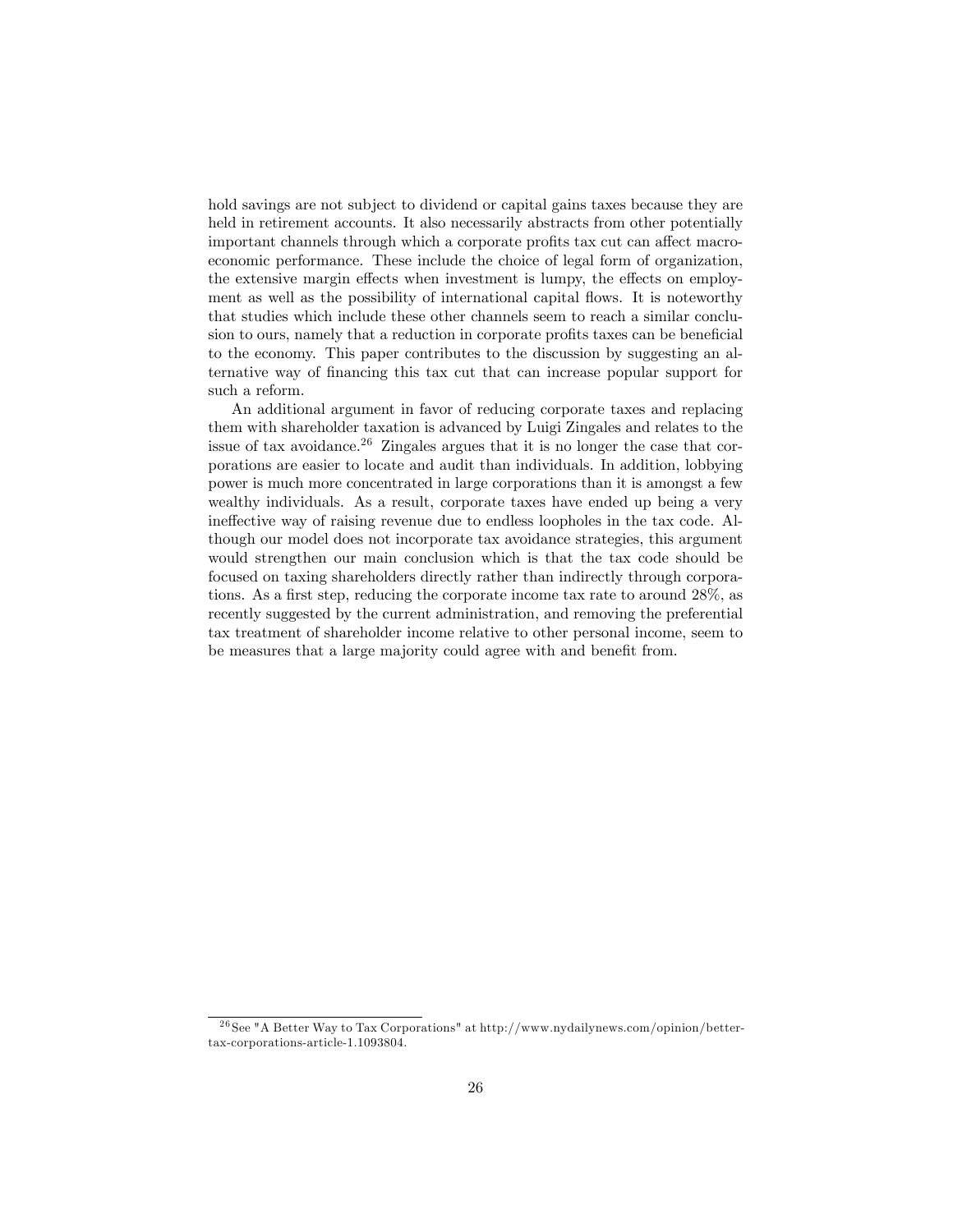#### APPENDIX A - Modelling Depreciation Allowances

In this section, we show how the present value of depreciation allowances can be captured through the parameter  $\phi$ . To model depreciation allowances, we closely follow Auerbach (1989). Throughout the section, we let  $\pi_{jt} \equiv$  $\pi(k_{jt}, z_{jt}; w_t)$ .

Let  $1-\xi$  be the fraction of adjustment costs that are immediately deductible from corporate taxes and  $\xi$  be the fraction that corresponds to installation costs. The constraints of the firm can be written as:

$$
d_{jt} + x_{jt} + \Phi(x_{jt}, k_{jt}) = \pi_{jt} - \tau_c [\pi_{jt} - (1 - \xi) \Phi(x_{jt}, k_{jt}) - G_{jt}] + s_{jt}
$$
  
\n
$$
k_{jt+1} (1 + \pi) = (1 - \delta) k_{jt} + x_{jt}
$$
  
\n
$$
G_{jt} = \sum_{u = -\infty}^{t-1} \frac{\delta}{1 + \pi} \left(\frac{1 - \delta}{1 + \pi}\right)^{t-1-u} [x_{ju} + \xi \Phi(x_{ju}, k_{ju})]
$$
  
\n
$$
n_{jt} \geq 0
$$
  
\n
$$
d_{jt} \geq 0
$$

where  $G_{jt}$  represents the depreciation allowances at time t arising from all past capital expenditures including installation costs. Using the capital accumulation equation to express  $k_{jt}$  in terms of all past investment as

$$
k_{jt} = \sum_{u = -\infty}^{t-1} \frac{1}{(1+\pi)} \left(\frac{1-\delta}{1+\pi}\right)^{t-1-u} x_{ju}
$$

 $G_{jt}$  can equivalently be written as:

$$
G_{jt} = \delta k_{jt} + \sum_{u=-\infty}^{t-1} \frac{\delta}{1+\pi} \left(\frac{1-\delta}{1+\pi}\right)^{t-1-u} \xi \Phi\left(x_{ju}, k_{ju}\right)
$$

This makes explicit the fact that total allowances are composed of the standard depreciation term  $\delta k_{it}$  plus a second component corresponding to the "depreciation" of installation costs. When  $\xi = 0$ , this additional component disappears and we are back to the standard case. To simplify this second component, let the discount factor of the firm between periods  $t$  and  $s$  be denoted by  $M_{t,s} = \left(\prod^{s-t} \right)$  $n=1$  $1+\pi$  $1+\frac{\tilde{r}_{t+n}}{1-\tau_g}$ ! . If we write the Lagrangian of the firm's problem and assume that the multiplier on the financing constraint is equal to  $M_{0t}\gamma_{jt}$ , the term involving  $G_{jt}$  can be written as:

$$
\sum_{t=0}^{\infty} M_{0,t} \gamma_{jt} \tau_c G_{jt} = \tau_c \sum_{t=0}^{\infty} M_{0t} \gamma_{jt} \left[ \delta k_{jt} + \frac{\delta}{1+\pi} \sum_{u=-\infty}^{t-1} \left( \frac{1-\delta}{1+\pi} \right)^{t-1-u} \xi \Phi(x_{ju}, k_{ju}) \right]
$$

$$
= \tau_c \sum_{t=0}^{\infty} M_{0,t} \gamma_{jt} \left[ \delta k_{jt} + \Gamma_{jt} \xi \Phi(x_{jt}, k_{jt}) \right]
$$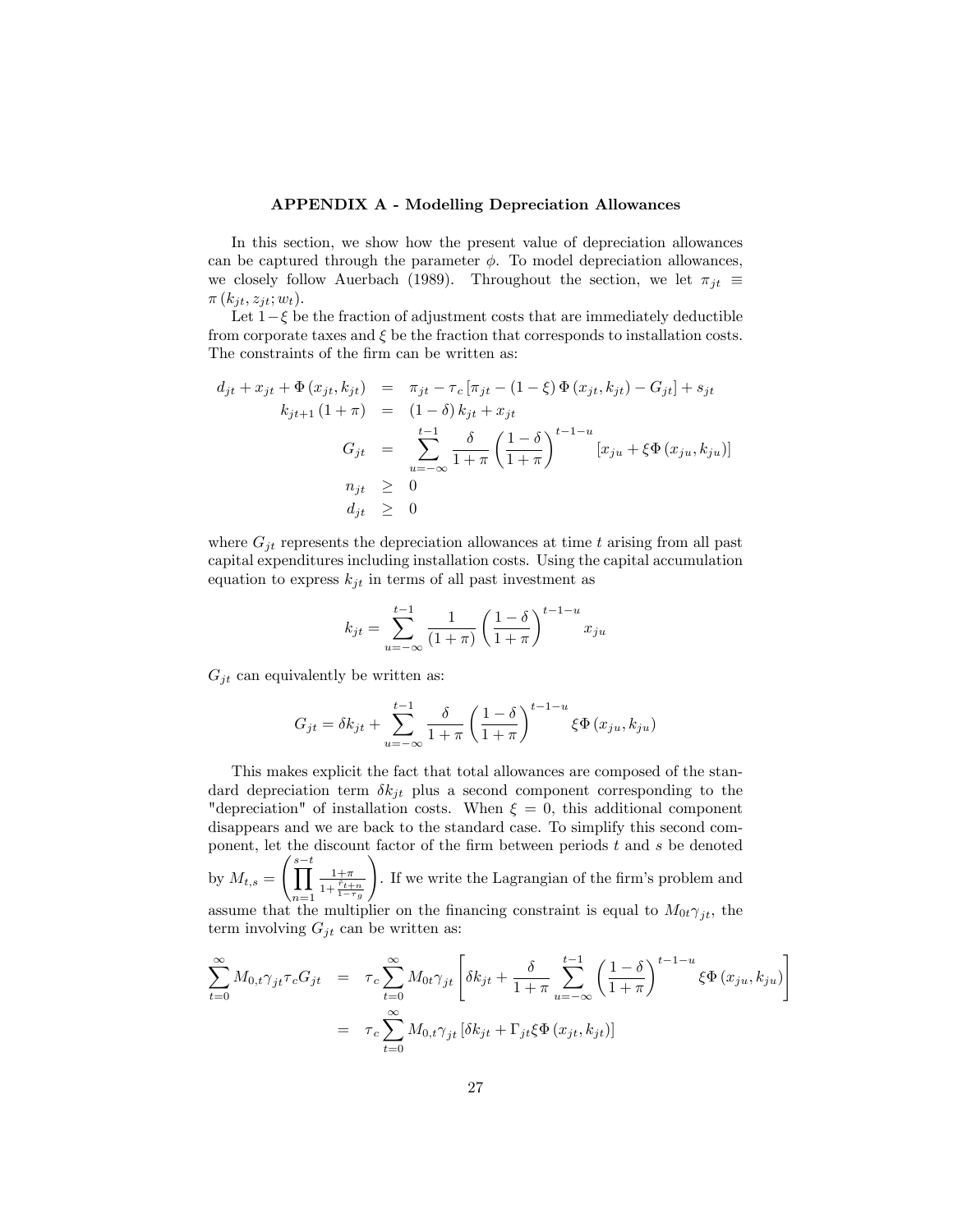where

$$
\Gamma_{jt} = \frac{\delta}{1+\pi} \sum_{s=1}^{\infty} M_{t,t+s} \frac{\gamma_{js+t}}{\gamma_{jt}} \left(\frac{1-\delta}{1+\pi}\right)^{s-1}
$$

and we have used the fact that  $M_{0,s+t} = M_{0t}M_{t,t+s}$ . This has collected together all the future depreciation allowances arising from the time  $t$  installation costs and expressed them in present value terms. The total fraction of the current installation costs  $\xi \Phi(x_{jt}, k_{jt})$  that is ultimately deducted is, in present value terms, represented by  $\Gamma_{it}$ .

Using this expression, the financing constraint of the firm can be written as:

$$
d_{jt} + x_{jt} + \Phi(x_{jt}, k_{jt}) = \pi_{jt} - \tau_c [\pi_{jt} - \delta k_{jt} - (1 - \xi + \Gamma_{jt}\xi) \Phi(x_{jt}, k_{jt})] + s_{jt}
$$

which essentially implies that the firm is deducting a fraction  $(1 - \xi + \Gamma_{it}\xi)$  of capital adjustment costs every period.

Because of the presence of time varying endogenous variables in the infinite sum of  $\Gamma_{jt}$ , a full numerical implementation of this problem would require an additional state variable, essentially capturing the "stock" of installation costs paid.<sup>27</sup> Given the additional computational complexity this would introduce, we instead choose to follow Auerbach's approach, which is to simply compute the value of  $\Gamma$  at the long run equilibrium. We focus on the case  $\tau_d = \tau_g$  where  $\gamma_{j s+t} = \gamma_{jt}$ . Replacing the long run value of the firm's discount factor, the value of  $\Gamma$  is equal to:

$$
\Gamma = \frac{\delta}{\frac{\tilde{r}}{1-\tau_g} + \delta}
$$

where  $\tilde{r} = (1 + r) (1 + \pi) - 1$  and  $\phi = (1 - \xi + \xi \Gamma)$ .

<sup>&</sup>lt;sup>27</sup>A recursive formulation can be provided upon request.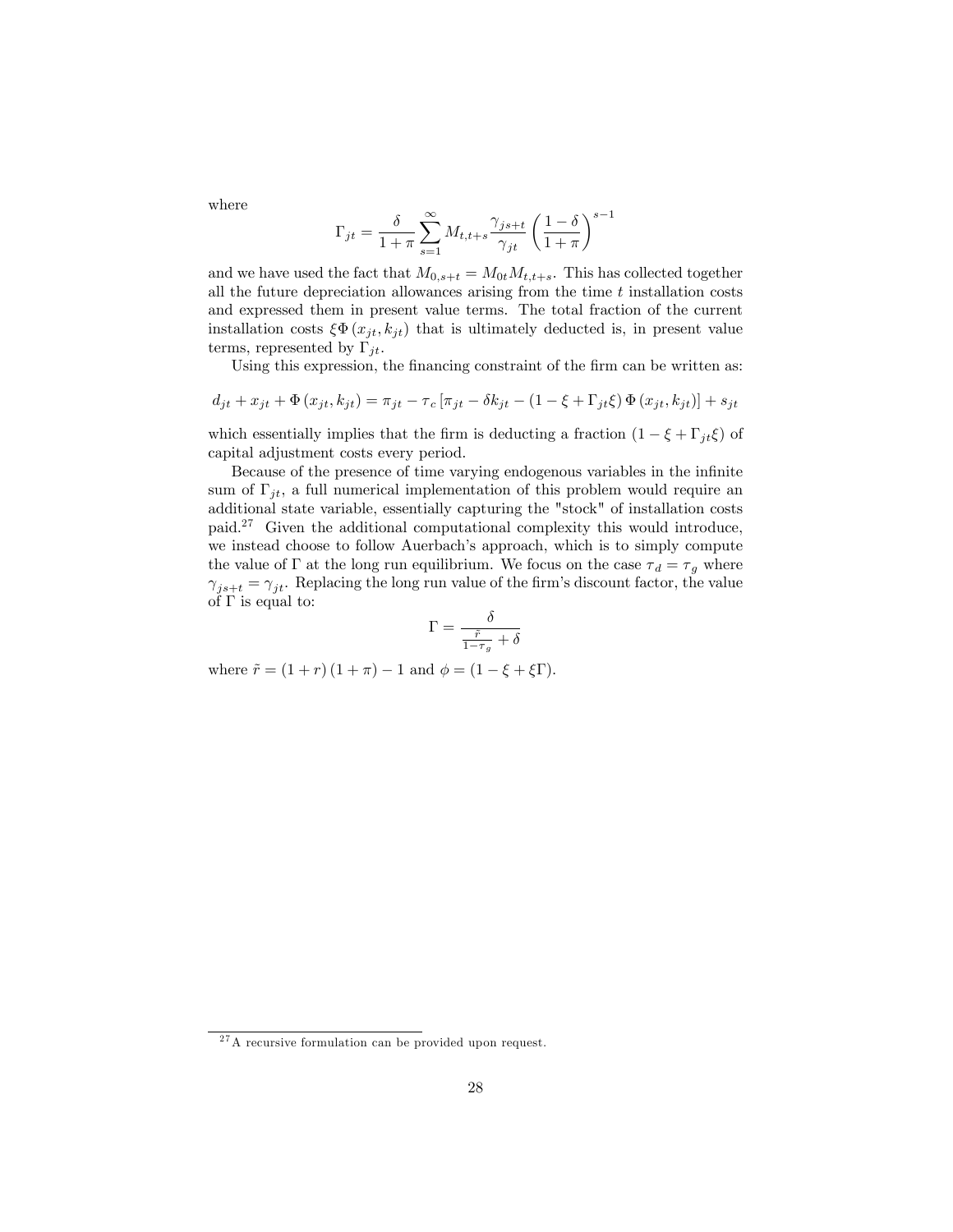#### APPENDIX B - Proof of Proposition

The goal is to show that all long run equilibrium conditions are satisfied for the new taxes  $\tau_c^*$ ,  $\tau_s^*$  and dividend payout  $(d_{jt} - s_{jt})^*$  but for otherwise identical allocations and prices to the ones before the reform. We focus only on the conditions that involve the taxes and dividend payout, since the rest are trivially satisfied. Throughout the section, we let  $\pi_{it} \equiv \pi (k_{it}, z_{it}; w_t)$ .

Firms' conditions have to be adjusted according to the new tax code assumptions. Using the newly defined taxable corporate income in  $(20)$ , the firms' financing constraint reads

$$
d_{jt} - s_{jt} = \pi_{jt} - \Phi(x_{jt}, k_{jt}) - x_{jt} - \tau_c \tilde{T}_{jt}
$$

After the reform this financing constraint is satisfied by construction of the dividend payout specified in the Proposition. Recall that with equal capital gains and dividend taxes,  $\lambda_t^d = \lambda_t^s = 0$  and note that we use  $\tau_s$  to denote both dividend and capital gains tax rates since they are equal. The first order condition for investment is now

$$
q_{jt} = 1 + (1 - \tau_c \phi) \Phi_x (x_{jt}, k_{jt}) - \tau_c \phi (1 - q_{jt})
$$

After some rearrangement, this gives

$$
q_{jt} = 1 + \Phi_x(x_{jt}, k_{jt})
$$

which is still satisfied after the reform for the same allocations since no tax term is involved. The capital first order condition is now:

$$
q_{jt} = \frac{1}{1 + \frac{\tilde{r}}{1 - \tau_s}} E_t \left[ (1 - \delta) q_{j, t+1} + (1 - \tau_c) \frac{\partial \pi_{jt+1}}{\partial k_{jt+1}} \right] + \frac{1}{1 + \frac{\tilde{r}}{1 - \tau_s}} E_t \left[ \tau_c \left( q_{jt} - (1 - \delta) q_{jt+1} \right) - (1 - \tau_c \phi) \Phi_k \left( x_{jt+1}, k_{jt+1} \right) \right]
$$

After some manipulation this can be simplified to

$$
\tilde{r} = \frac{1}{q_{j,t}} E_t (1 - \tau_s) \left[ (1 - \tau_c) \left( (1 - \delta) q_{j,t+1} - q_{j,t} + \frac{\partial \pi_{jt+1}}{\partial k_{jt+1}} \right) - (1 - \tau_c \phi) \Phi_k (x_{jt+1}, k_{jt+1}) \right]
$$

It is easy to see that if  $\phi = 1$ , the previous condition is also still satisfied for the same allocation when the overall tax wedge  $(1 - \tau_c) (1 - \tau_s)$  is kept fixed.

The household budget constraint and the first order condition for stocks are the same as in Section 2. At steady state, these are

$$
c_{it} + P\theta_{it} - \frac{P}{1+\pi}\theta_{it-1} = (1-\tau_l)w\epsilon_{it} + \left((1-\tau_s)(D-S) + (1-\tau_s)\left(P - \frac{P}{1+\pi}\right)\right)\theta_{it-1}
$$
  
and  

$$
\left((1-\tau_s)(D-S) + (1-\tau_s)\left(P - \frac{P}{1+\pi}\right)\right)
$$

and

$$
\tilde{r} \equiv \frac{\left(1 - \tau_s\right)\left(D - S\right) + \left(1 - \tau_s\right)\left(P - \frac{P}{1 + \pi}\right)}{\frac{P}{1 + \pi}}
$$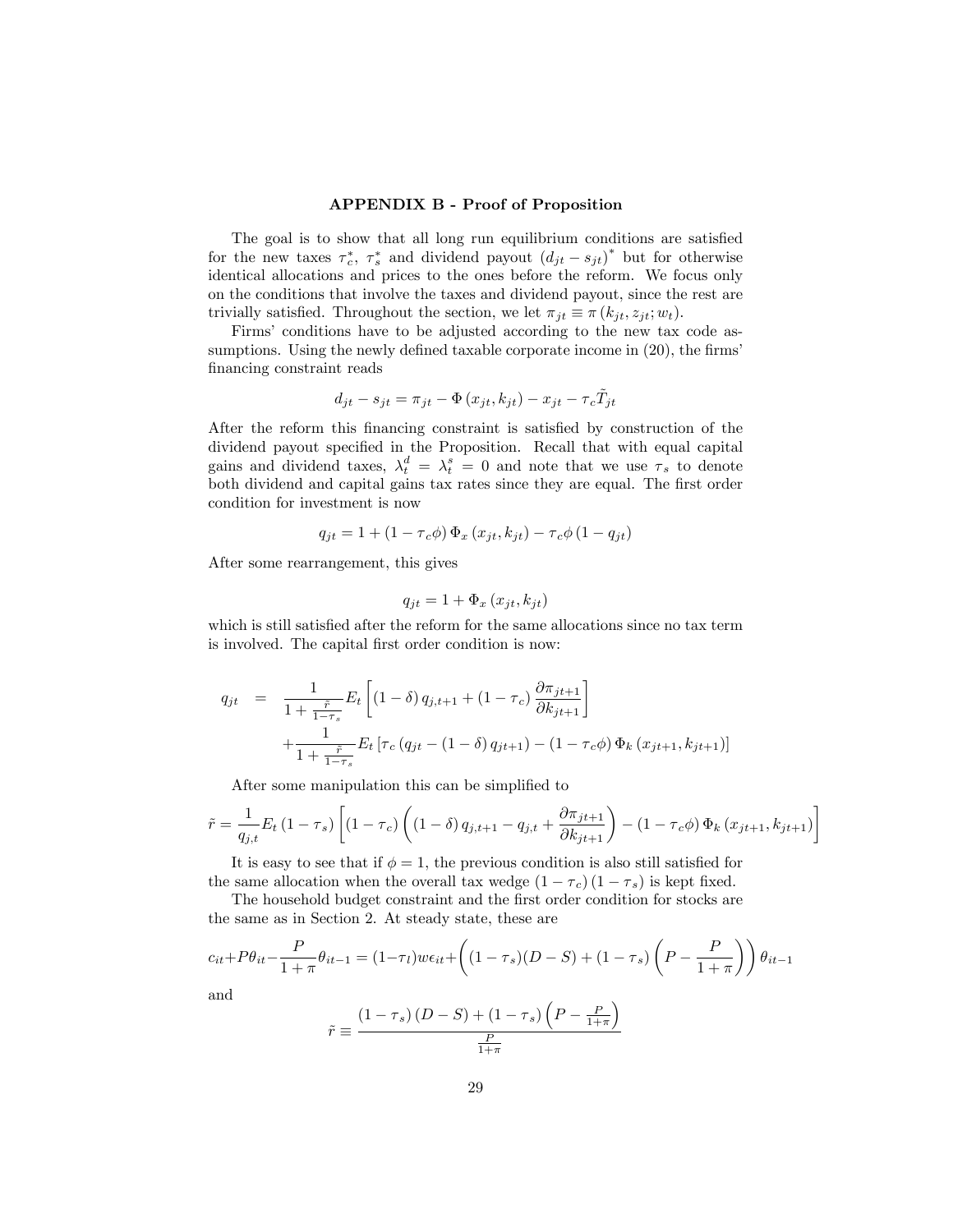Note that we have added the term  $-\frac{P}{1+\pi}\theta_{it-1}$  to both sides of the budget constraint and rearranged the Euler equation to have the nominal net return on the left which remains fixed. From the households' perspective taxes may affect the overall payoff  $(1 - \tau_s)(D - S) + (1 - \tau_s)\left(P - \frac{P}{1 + \pi}\right)$  $\int$  on the right hand side of both of those conditions. Using the financing constraint of a firm together with the taxable income in equation  $(20)$  and aggregating over all firms j, these terms can be written as:

$$
(1 - \tau_s) (D - S) + (1 - \tau_s) (P - \frac{P}{1 + \pi})
$$
  
=  $(1 - \tau_s) \left[ \Pi - \int \Phi(x_{jt}, k_{jt}) d\mathbf{j} - X - \tau_c \int \tilde{T}_{jt} d\mathbf{j} \right] + (1 - \tau_s) (P - \frac{P}{1 + \pi})$   
=  $(1 - \tau_s) \left[ \Pi - \int \Phi(x_{jt}, k_{jt}) d\mathbf{j} - X \right]$   
 $- (1 - \tau_s) \tau_c \left[ \Pi - \int \Phi(x_{jt}, k_{jt}) d\mathbf{j} - X + \int (q_{jt} k_{j, t+1} (1 + \pi) - q_{jt-1} k_{jt}) \right]$   
 $+ (1 - \tau_s) (P - \frac{P}{1 + \pi})$   
=  $(1 - \tau_s) (1 - \tau_c) \left( \Pi - \int \Phi(x_{jt}, k_{jt}) d\mathbf{j} - X + \left[ \int (q_{jt} k_{j, t+1} (1 + \pi) - q_{jt-1} k_{jt}) \right] \right) + ... + (1 - \tau_s) \left[ (P - \frac{P}{1 + \pi}) - \left[ \int (q_{jt} k_{j, t+1} (1 + \pi) - q_{jt-1} k_{jt}) \right] \right]$ 

where  $\Psi = \int \Phi(x_{jt}, k_{jt}) d\theta$  and we have used  $\phi = 1$  again. Under constant returns to scale, we would have  $P_t = \int q_{jt} k_{j,t+1} (1 + \pi)$  and the last two terms would cancel out. In the absence of constant returns to scale, inflation creates a wedge between the capital gains of the households and the ones within the firm and these two terms do not cancel out. However, in a stationary distribution with  $\pi = 0$ , capital gains are zero anyway and the last two terms disappear. As a result, every householdís budget constraint (2) and Euler equation (4) are still satisfied after the reform. It follows that government revenues are the same after the reform and thus the government's budget is also satisfied. This completes the proof.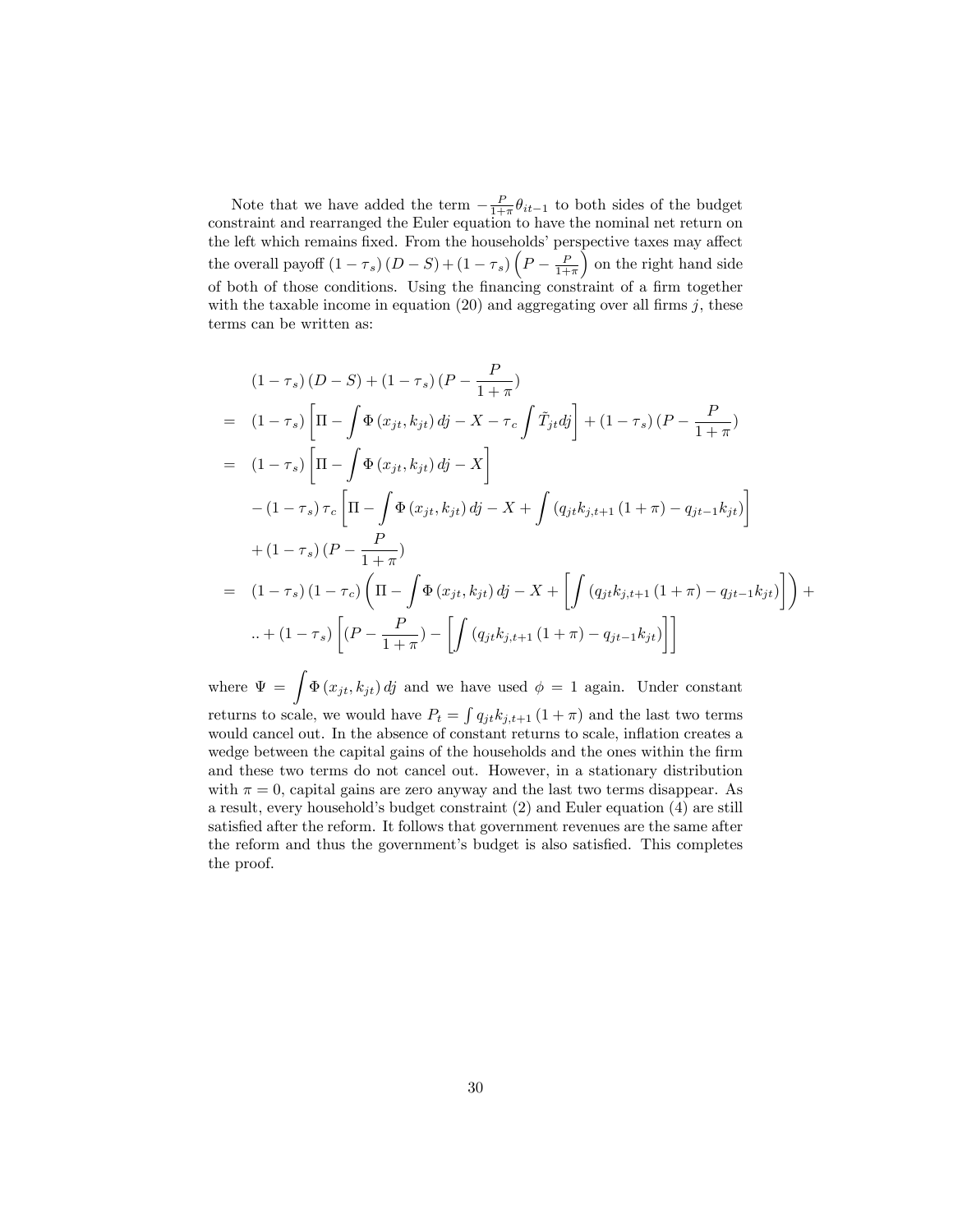# References

- [1] Abel, A. B., 1983. "Tax Neutrality in the Presence of Adjustment Costs." The Quarterly Journal of Economics, 98 (4), pp. 705 - 712.
- [2] Atesagaoglu, O. E., 2012. "Taxes, Regulations and the Corporate Debt Market." International Economic Review, 53 (3), pp. 979 - 1004.
- [3] Anagnostopoulos, A., Carceles-Poveda, E., Lin, D., 2012. "Dividend and Capital Gains Taxation under Incomplete Markets." Journal of Monetary Economics, 59 (7), pp. 898 - 919.
- [4] Auerbach, A. J., 1989. "Tax Reform and Adjustment Costs: The Impact on Investment and Market Value." International Economic Review, 30 (4), pp. 939 - 962.
- [5] Castañeda, A., Diaz-Gimenez, J., Ríos-Rull, J. V., 2003. "Accounting for earnings and wealth inequality." Journal of Political Economy, 111(4), pp. 818 - 857.
- [6] Cárceles-Poveda, E., Coen-Pirani, D., 2010. "Owning Capital or Being Shareholders: An Equivalence Result under Incomplete Markets". Review of Economic Dynamics 13, pp. 537-558.
- [7] Chen, D., Qi, S., Schlagenhauf, D. E., 2014. "Corporate Income Tax, Legal Form of Organization, and Employment." Working paper.
- [8] Conesa, J. C., Dominguez, B., 2013. "Intangible Capital and Ramsey Capital Taxation." Journal of Monetary Economics, 60, pp. 983 - 995.
- [9] Conesa, J.C., Kitao, S., Krueger, D., 2009. "Taxing Capital? Not a Bad Idea After All!". American Economic Review, 99 (1), pp. 25 - 48.
- [10] Dammon, R. M., Spatt, C. S., Zhang, H. H., 2001. "Optimal Consumption and Investment with Capital Gains Taxes." The Review of Financial Studies, 14 (3), pp. 583 - 616.
- [11] Davila, J., Hong, J. H., Krusell P., Ríos-Rull, J. V., 2012. "Constrained Efficiency in the Neoclassical Growth Model with Uninsurable Idiosyncratic Shocks." Econometrica, 80 (6), pp. 2431 - 2467.
- [12] Diaz, A., Pijoan-Mas, J., Ríos-Rull, J. V., 2003. "Habit Formation: Implications for the Wealth Distribution." Journal of Monetary Economics, 50 (6), pp. 1257 - 1291.
- [13] Diaz-Gimenez, J., Glover, A., Rios-Rull, J. V., 2011. "Facts on the Distributions of Earnings, Income, and Wealth in the United States: 2007 Update." Federal Reserve Bank of Minneapolis Quarterly Review, 34 (1), pp. 2 - 31.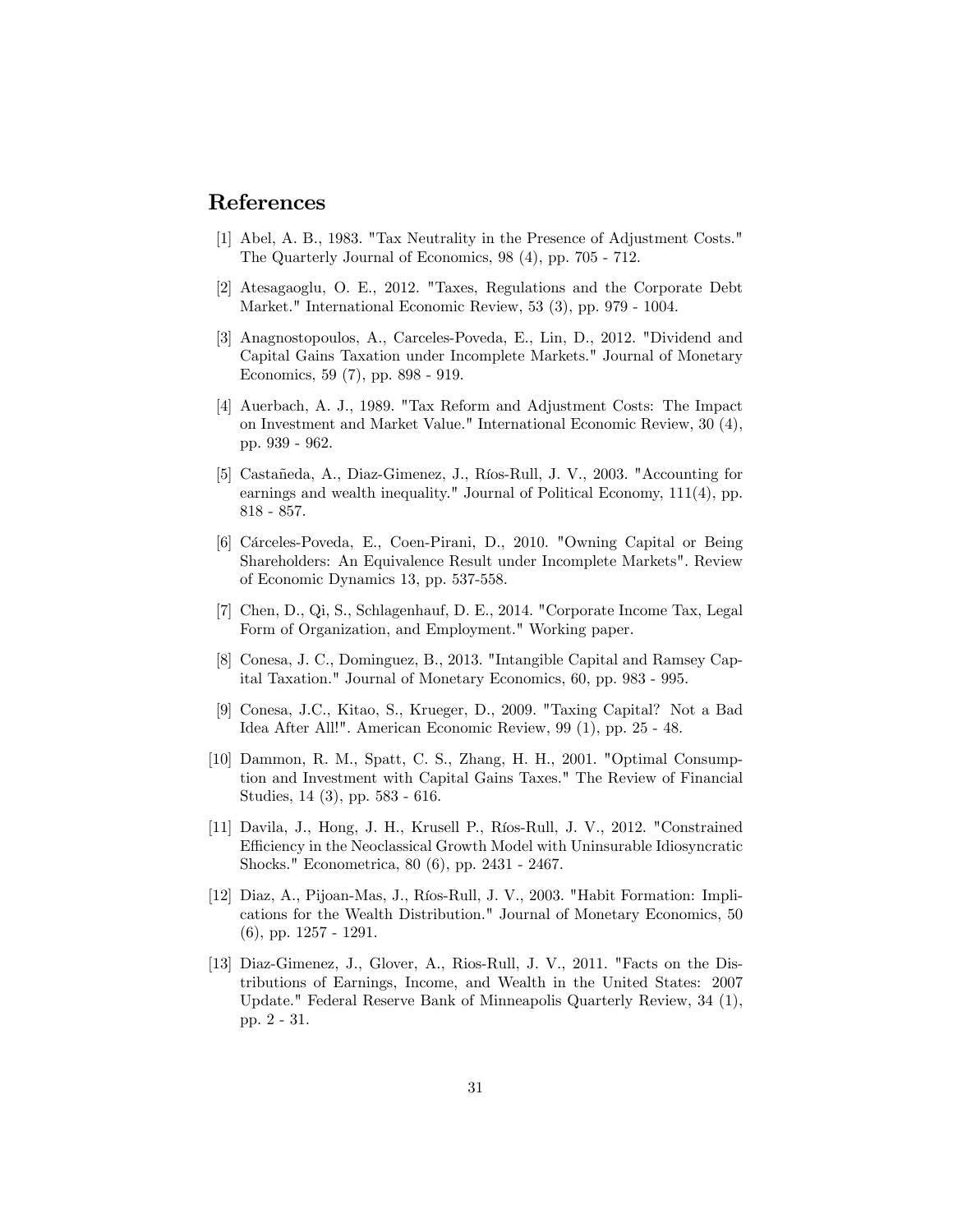- [14] Domeij, D., Heathcote, J., 2004. "On the Distributional Effects of Reducing Capital Taxes." International Economic Review, 45 (2), pp. 523-554.
- [15] Favilukis, J., Ludvigson, S. C., van Nieuwerburgh, S., 2013. "The Macroeconomic Effects of Housing Wealth, Housing Finance, and Limited Risk-Sharing in General Equilibrium." Unpublished manuscript.
- [16] Feenberg, D., Coutts, E. 1993. "An Introduction to the Taxsim Model." Journal of Policy Analysis and Management, 12 (1), pp. 189 - 194.
- [17] Fehr, H., Jokisch, S., Kambhampati, A., Kotliko§, L. J., 2013. "Simulating the Elimination of the U.S. Corporate Income Tax." NBER working Paper No. 19757.
- [18] Gavin, W. T., Kydland, F. E., Pakko, M. R., 2007. "Monetary Policy, Taxes, and the Business Cycle." Journal of Monetary Economics, 54 (6), pp. 587 - 1611.
- [19] Gourio, F., Miao, J., 2010. "Firm Heterogeneity and the Long Run Effects of Dividend Tax Reform." American Economic Journal: Macroeconomics, 2 (1), pp. 131 - 168.
- [20] Gourio, F., Miao, J., 2011. "Transitional Dynamics of Dividend and Capital Gains Tax Cuts." Review of Economic Dynamics, 14 (2), pp. 368-383.
- [21] McGrattan, E. R., Prescott, E. C. 2005. "Taxes, Regulations and the Value of U.S. Corporations." Federal Reserve Bank of Minneapolis, Research Department Staff Report 309.
- [22] Mendoza, E., Razin, A., Tesar, L., 1994. "Effective Tax Rates in Macroeconomics. Cross Country Estimates of Tax Rates on Factor Income and Consumption". Journal of Monetary Economics, 34 (3), pp. 297-323.
- [23] Miao, J., Wang, P., 2014. "Lumpy Investment and Corporate Tax Policy." Journal of Money, Credit and Banking, 46 (6), pp. 1171 - 1203.
- [24] Santoro, M., Wei, C., 2011. "Taxation, Investment and Asset Pricing." Review of Economic Dynamics, 14 (3), pp. 443-454.
- [25] Tauchen, G., Hussey, R., 1991. "Quadrature-Based Methods for Obtaining Approximate Solutions to Nonlinear Asset Pricing Models." Econometrica, 59 (2), pp. 371 - 396.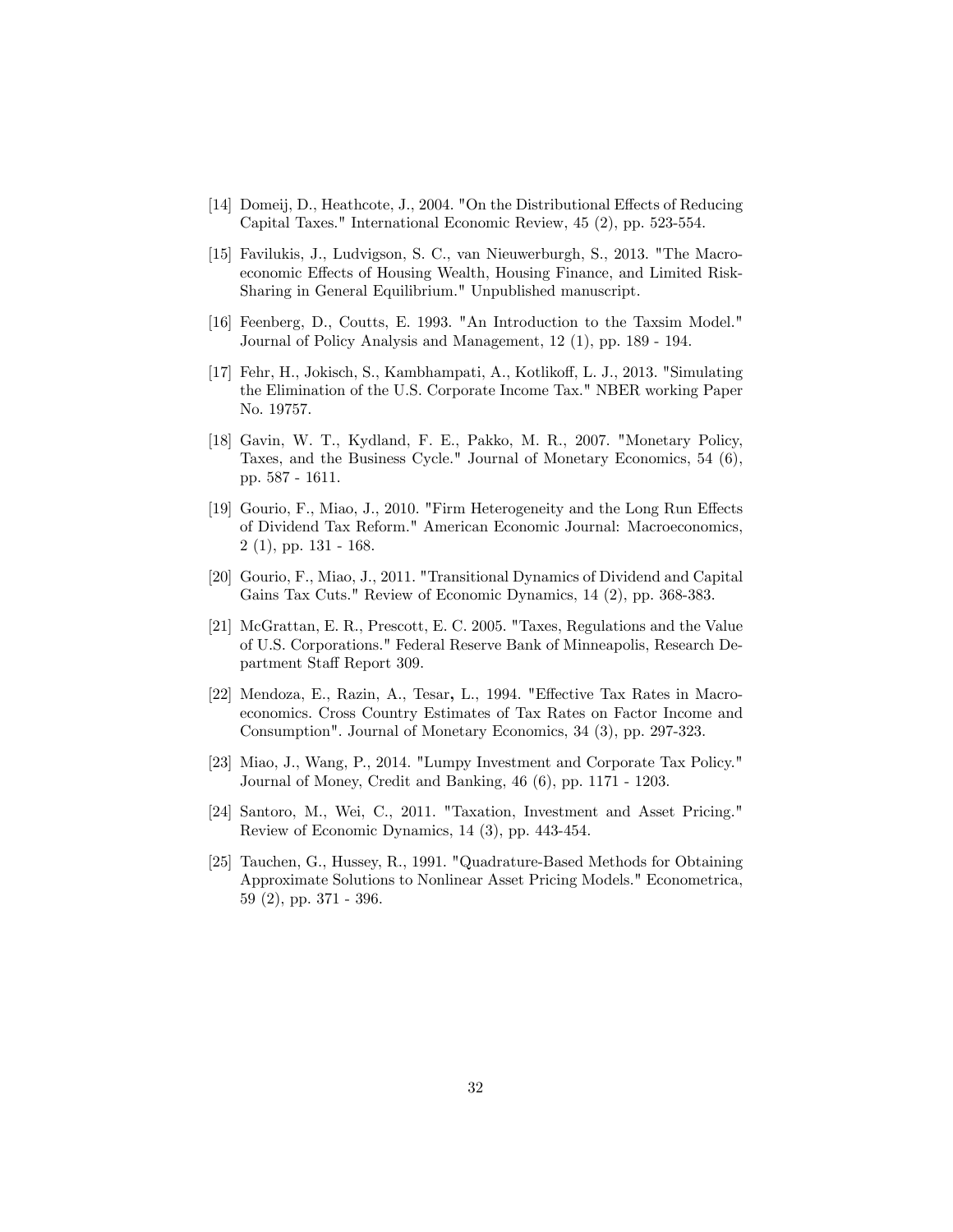|                                      | Parameter                | Value       |
|--------------------------------------|--------------------------|-------------|
|                                      |                          |             |
| Discount Factor                      | $\beta$                  | 0.940       |
| Share of Capital in Production       | $a_k$                    | 0.311       |
| Share of Labor in Production         | $\alpha_I$               | 0.650       |
| Depreciation Rate                    | $\delta$                 | 0.075       |
| <b>Inflation Rate</b>                | π                        | 0.020       |
| Adjustment Cost Parameter            | $\psi$                   | 1.605       |
| <b>CRRA</b> Parameter                | $\mu$                    | 1.00        |
| Fraction of Adjustment Cost Deducted | ф                        | 0.54        |
| Labor Productivity Shocks            | $\epsilon$ <sub>it</sub> | See Table 2 |
| Firm Level Productivity Shocks       | $Z_{it}$                 | See Table 3 |
| Tax Rate on Corporate Income         | $\tau_c$                 | 0.34        |
| Tax Rate on Dividends                | $\tau_{d}$               | 0.20        |
| Tax Rate on Capital Gains            | $\tau_g$                 | 0.20        |
| Tax Rate on Labor Income             | $\tau_l$                 | 0.28        |
|                                      |                          |             |

Table 1. Parameter Values - Baseline Calibration

Table 2. Labor Productivity Process  $*$ 

 $*$ 

| $\Omega_{\rm c}^* = \begin{bmatrix} 0.498 & 0.443 & 0.059 \end{bmatrix}$<br>$\Omega_{\rm c}({\rm c'}/\varepsilon)=\left[\begin{array}{cccc} 0.992 & 0.008 & 0.000 \\ 0.009 & 0.980 & 0.011 \\ 0.000 & 0.083 & 0.917 \end{array}\right]$ |
|-----------------------------------------------------------------------------------------------------------------------------------------------------------------------------------------------------------------------------------------|
|                                                                                                                                                                                                                                         |
|                                                                                                                                                                                                                                         |

of the labor productivity shock process, and  $\Omega_{\rm c}(\epsilon'/\epsilon)$  is the Markov transition matrix. \* Notation:  $\epsilon$  denotes the values of the labor productivity shock,  $\Omega_{\epsilon}^{*}$  is the stationary distribution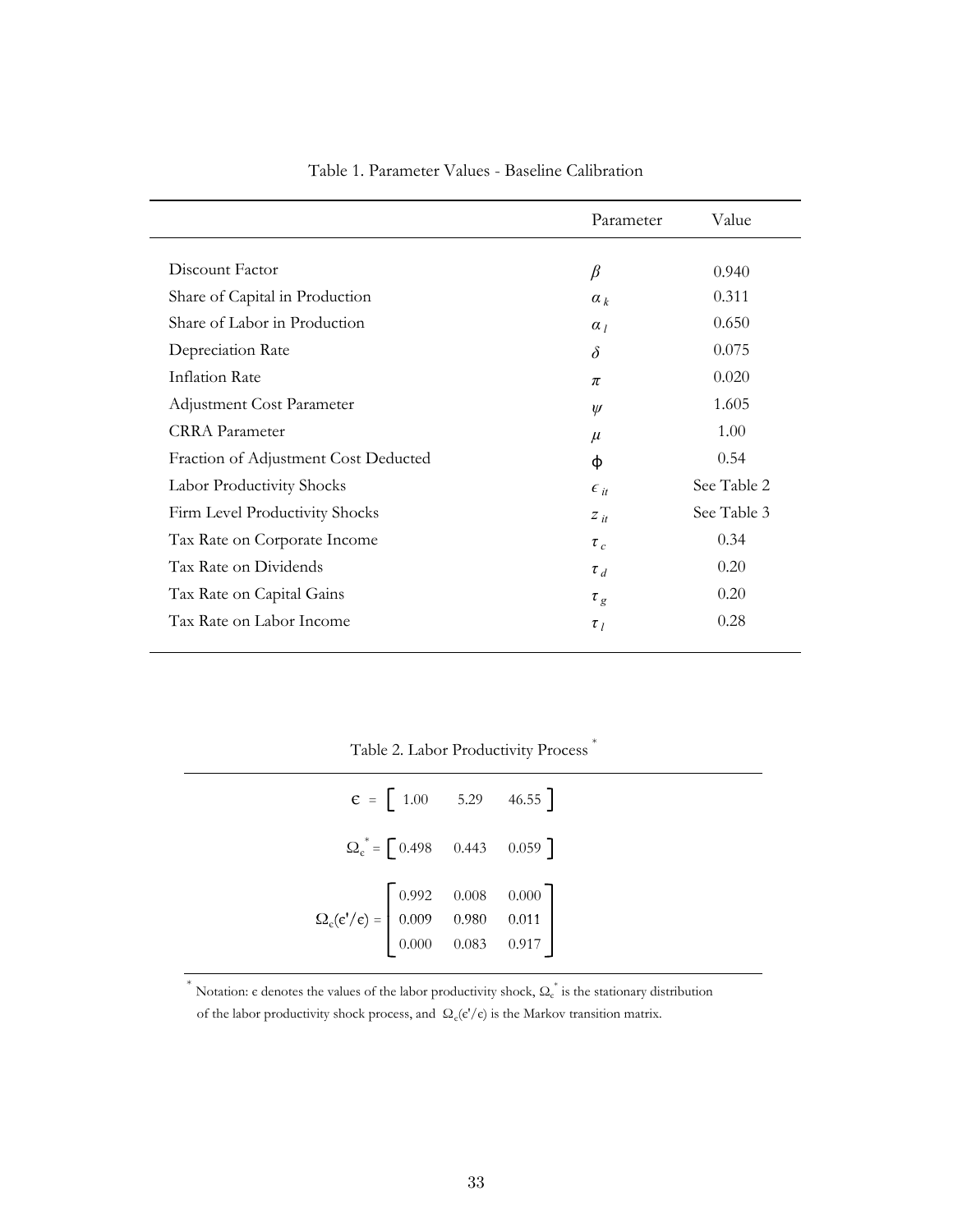|                                                              |       |           |       |       |       |       |          |       |       | $Z = \begin{bmatrix} 0.36 & 0.47 & 0.59 & 0.73 & 0.90 & 1.11 & 1.36 & 1.69 & 2.13 & 2.79 \end{bmatrix}$ |
|--------------------------------------------------------------|-------|-----------|-------|-------|-------|-------|----------|-------|-------|---------------------------------------------------------------------------------------------------------|
| $\Omega_{z}^{*} = \begin{bmatrix} 0.00 & 0.02 \end{bmatrix}$ |       |           | 0.08  | 0.16  | 0.24  | 0.24  | $0.16\,$ | 0.08  | 0.02  | 0.00                                                                                                    |
|                                                              | 0.308 | 0.463     | 0.195 | 0.031 | 0.003 | 0.000 | 0.000    | 0.000 | 0.000 | 0.000                                                                                                   |
|                                                              | 0.062 | 0.327     | 0.404 | 0.175 | 0.030 | 0.002 | 0.000    | 0.000 | 0.000 | 0.000                                                                                                   |
|                                                              | 0.007 | 0.114     | 0.354 | 0.360 | 0.141 | 0.022 | 0.002    | 0.000 | 0.000 | 0.000                                                                                                   |
|                                                              | 0.001 | 0.022     | 0.166 | 0.374 | 0.316 | 0.106 | 0.014    | 0.001 | 0.000 | 0.000                                                                                                   |
| $\Omega_{\rm z}({\rm z'}/{\rm z}) =$                         | 0.000 | 0.003     | 0.045 | 0.218 | 0.385 | 0.269 | 0.073    | 0.007 | 0.000 | 0.000                                                                                                   |
|                                                              | 0.000 | 0.000     | 0.007 | 0.073 | 0.269 | 0.385 | 0.218    | 0.045 | 0.003 | 0.000                                                                                                   |
|                                                              | 0.000 | 0.000     | 0.001 | 0.014 | 0.106 | 0.316 | 0.374    | 0.166 | 0.022 | 0.001                                                                                                   |
|                                                              | 0.000 | 0.000     | 0.000 | 0.002 | 0.022 | 0.141 | 0.360    | 0.354 | 0.114 | 0.007                                                                                                   |
|                                                              | 0.000 | $0.000\,$ | 0.000 | 0.000 | 0.002 | 0.030 | 0.175    | 0.404 | 0.327 | 0.062                                                                                                   |
|                                                              | 0.000 | 0.000     | 0.000 | 0.000 | 0.000 | 0.003 | 0.031    | 0.195 | 0.463 | 0.308                                                                                                   |

Table 3. Firm Level Productivity Process \*

Notation: z denotes the values of the firm level productivity shock,  $\Omega_z^*$  is the stationary distribution of the firm level productivity shock process, and  $\Omega_z(z'/z)$  is the Markov transition matrix.

|                        | <b>Equity Issuance</b><br>Regime | Liquidity<br>Constrained Regime | Dividend<br>Distribution Regime |
|------------------------|----------------------------------|---------------------------------|---------------------------------|
| Share of Capital       |                                  |                                 |                                 |
| Data <sup>1</sup>      | 0.21                             | 0.06                            | 0.73                            |
| Model                  | 0.17                             | 0.00                            | 0.83                            |
| Earnings/Capital Ratio |                                  |                                 |                                 |
| Data <sup>1</sup>      | 0.56                             | 0.29                            | 0.33                            |
| Model                  | 0.38                             | n/a                             | 0.19                            |
| Tobin's Q              |                                  |                                 |                                 |
| Data <sup>1</sup>      | 3.63                             | 1.81                            | 2.50                            |
| Model                  | 2.34                             | n/a                             | 1.34                            |

Benchmark Economy - (Pre-Reform Steady State) Table 4. Distribution of Firms Across Finance Regimes (Data vs. Model)

<sup>1</sup> The data reported are authors' calculations using COMPUSTAT Industrial Annual data for the years 1988-2006. Firms that simultaneously issue equity and distribute dividends are classified under the "Equity issuance Regime". Their share of capital is 17%.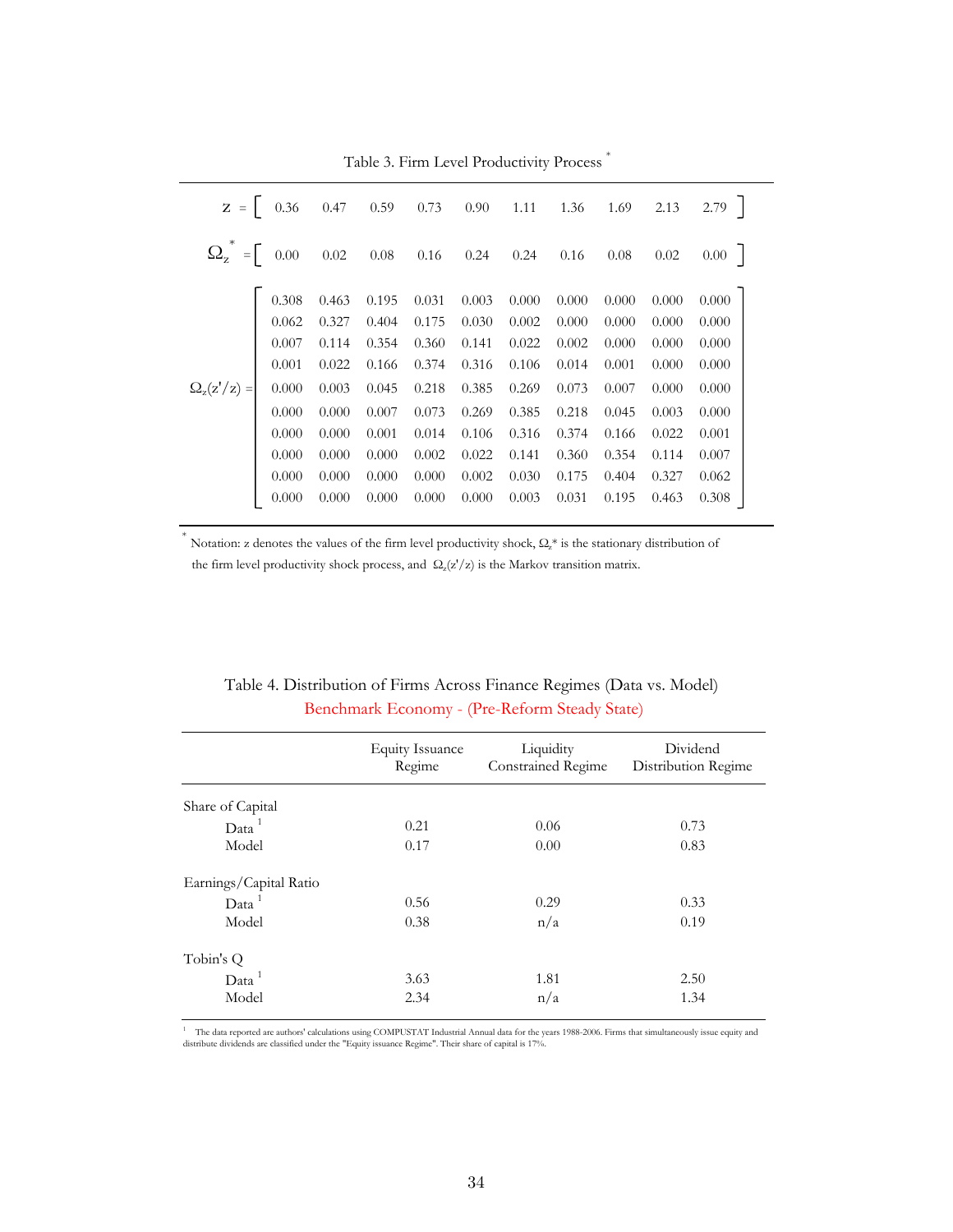| <b>REFORM</b>                        |                              | $\tau_g=\tau_d$ |               | 2<br>$\tau_{\rm d}$          |
|--------------------------------------|------------------------------|-----------------|---------------|------------------------------|
|                                      | $\phi = 0.54$<br>(Benchmark) | $\phi = 0.77$   | $\phi = 1.00$ | $\phi = 0.54$<br>(Benchmark) |
| Tax Rates                            |                              |                 |               |                              |
| $\tau_{\rm c}$                       | 0.0                          | 0.0             | 0.0           | 0.0                          |
| $\tau_d$                             | 48.2                         | 46.8            | 44.9          | 54.3                         |
| $\tau_{\rm g}$                       | 48.2                         | 46.8            | 44.9          | 20.0                         |
| Long Run Aggregates (% change)       |                              |                 |               |                              |
| $\mathbf Y$                          | 0.9                          | 0.6             | 0.4           | 10.6                         |
| $\rm K$                              | $-0.6$                       | 1.0             | 3.3           | 43.6                         |
| $\mathsf{C}$                         | 0.1                          | 0.2             | 0.5           | 6.7                          |
| TFP                                  | 1.1                          | 0.3             | $-0.6$        | $-1.2$                       |
| $\mathbf{W}$                         | 0.9                          | 0.6             | 0.4           | 10.6                         |
| r                                    | $-2.9$                       | $-1.5$          | 0.4           | $-15.5$                      |
| Welfare $\left(\frac{0}{0}\right)^3$ |                              |                 |               |                              |
| Overall                              | 0.36                         | 0.18            | 0.09          | 0.30                         |
| Aggregate                            | 0.13                         | 0.03            | 0.07          | $-0.91$                      |
| Distributional                       | 0.23                         | 0.15            | 0.02          | 1.23                         |

|  | Table 5. Eliminating Corporate Income Taxes |  |  |  |
|--|---------------------------------------------|--|--|--|
|--|---------------------------------------------|--|--|--|

1 In this reform, dividend and capital gains taxes change together, equalized to each other

2 In this reform, capital gains taxes are kept constant at their benchmark levels ( $\frac{1}{k}$ =0.20).

3 Social welfare gain/loss in consumption equivalent terms. It incorporates the effects of transition.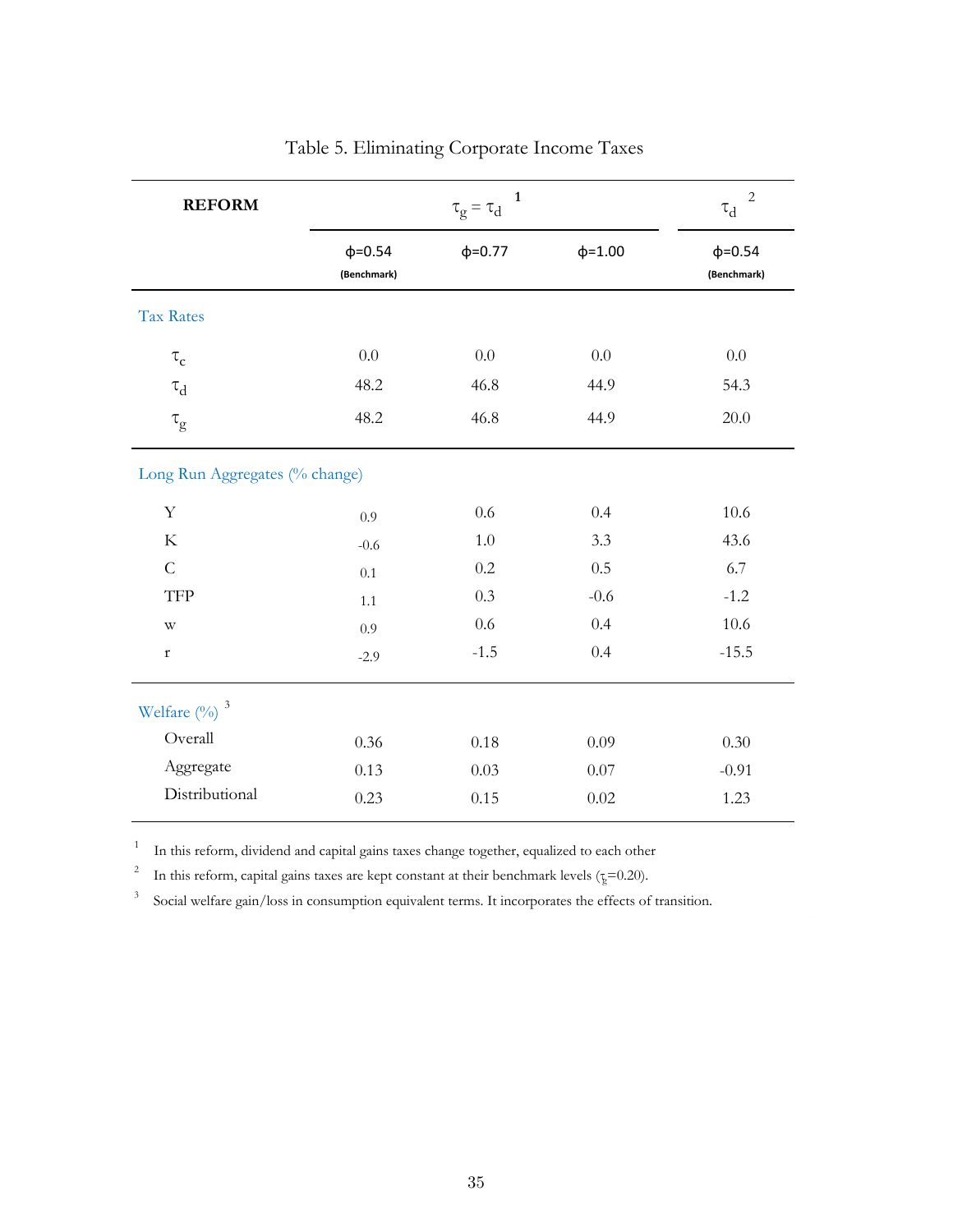| Productivity (z)                                 | z1      | $z^2$   | z3      | z4     | z5     | z6     | z7   | z8   | z9     | z10    |
|--------------------------------------------------|---------|---------|---------|--------|--------|--------|------|------|--------|--------|
| Change $(\%)$ in E(k z) <sup>1</sup>             |         |         |         |        |        |        |      |      |        |        |
| Reform - $(\tau_c \text{ vs. } \tau_d = \tau_g)$ |         |         |         |        |        |        |      |      |        |        |
| Case - $(\phi=0.54)$ (Benchmark)                 | $-16.8$ | $-14.0$ | $-11.2$ | $-8.3$ | $-5.2$ | $-1.8$ | 2.0  | 6.1  | 10.6   | 15.0   |
| Case - $(\phi=0.77)$                             | $-5.4$  | $-4.2$  | $-3.1$  | $-1.9$ | $-0.7$ | 0.7    | 2.1  | 3.5  | 5.1    | 6.7    |
| Case - $(\phi=1.00)$                             | 8.7     | 7.7     | 6.8     | 5.8    | 4.7    | 3.6    | 2.4  | 1.2  | $-0.2$ | $-1.5$ |
| Reform - $(\tau_c \text{ vs. } \tau_d)$          |         |         |         |        |        |        |      |      |        |        |
| Case - $(\phi=0.54)$                             | 70.9    | 63.0    | 56.8    | 51.6   | 47.2   | 43.5   | 40.5 | 38.0 | 36.3   | 35.3   |

Table 6. Effects of Eliminating  $\tau_c$  on Capital Distribution Across Productivity Levels

<sup>1</sup> Mean capital conditional on productivity z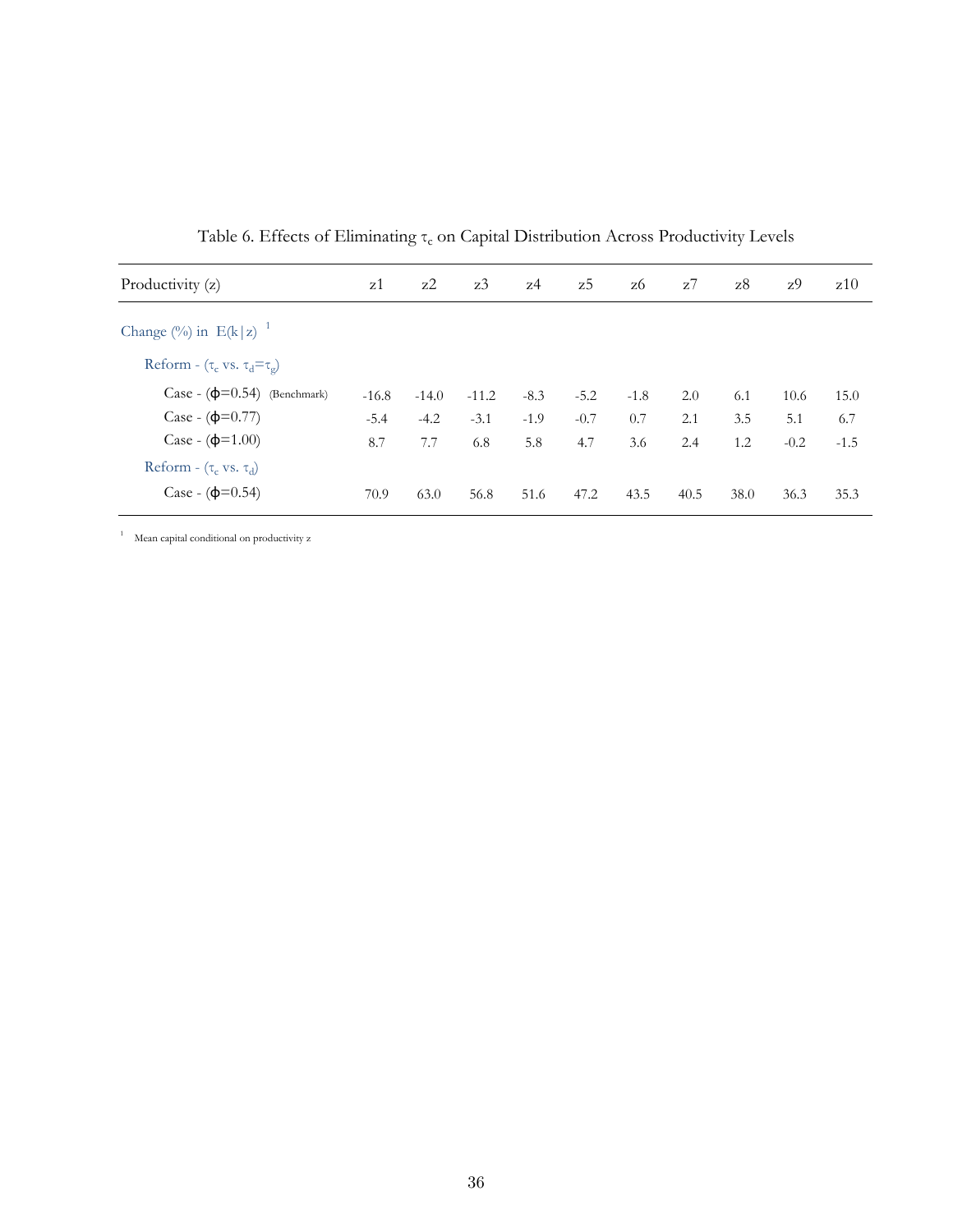| Table 7. Welfare Effects with Anticipation - Elimination of Corporate Income Taxes |  |                                 |  |  |
|------------------------------------------------------------------------------------|--|---------------------------------|--|--|
|                                                                                    |  | Benchmark Economy $(\phi=0.54)$ |  |  |

| Case $\tau_{\alpha} = \tau_d$ : Financing with Dividend and Capital Gains Taxes |      |      |      |  |  |  |  |  |
|---------------------------------------------------------------------------------|------|------|------|--|--|--|--|--|
| Years of Anticipation                                                           |      |      |      |  |  |  |  |  |
| Welfare $(\%)$ <sup>1</sup>                                                     |      |      |      |  |  |  |  |  |
| Overall                                                                         | 0.36 | 0.48 | 0.49 |  |  |  |  |  |
| Aggregate                                                                       | 0.13 | 0.11 | 0.10 |  |  |  |  |  |
| Distributional                                                                  | 0.23 | 0.37 | 0.38 |  |  |  |  |  |

| Case $\tau_d$ : Financing with Dividend Taxes                         |                         |                            |                            |  |  |  |  |  |
|-----------------------------------------------------------------------|-------------------------|----------------------------|----------------------------|--|--|--|--|--|
| Years of Anticipation                                                 |                         |                            |                            |  |  |  |  |  |
| Welfare $(\%)$ <sup>1</sup><br>Overall<br>Aggregate<br>Distributional | 0.30<br>$-0.91$<br>1.23 | $-0.12$<br>$-0.93$<br>0.81 | $-0.36$<br>$-0.92$<br>0.57 |  |  |  |  |  |

<sup>1</sup> Social welfare gain/loss in consumption equivalent terms. It incorporates the effects of transition.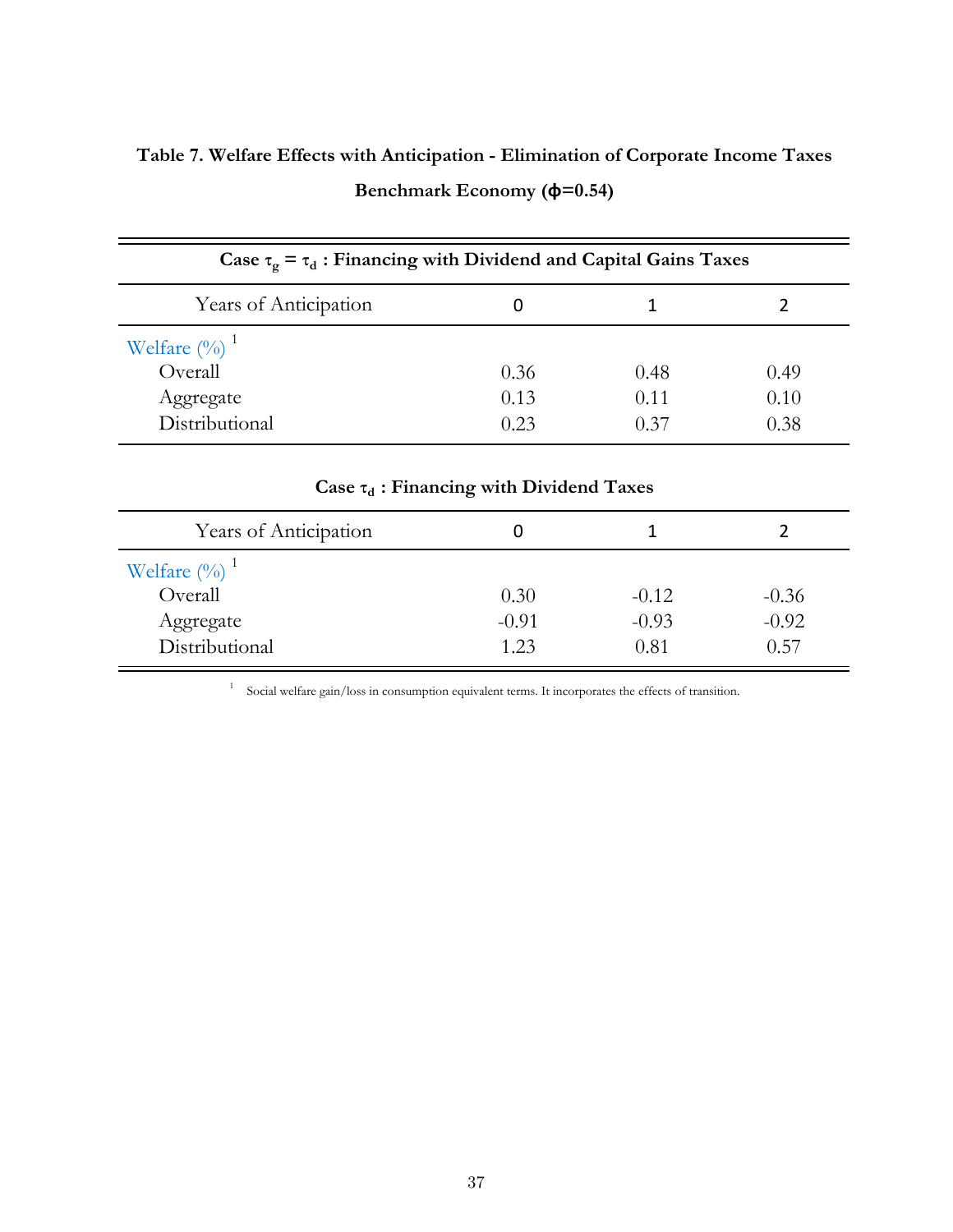# Table 8. Political Support

| $\tau_c$                                                      |  |  | 0 0.04 0.09 0.14 0.19 0.24 0.274 0.29 0.34            |  |  |
|---------------------------------------------------------------|--|--|-------------------------------------------------------|--|--|
| $\tau_{\rm d} = \tau_{\rm g}$                                 |  |  | 0.482 0.459 0.427 0.391 0.351 0.307 0.274 0.257 0.200 |  |  |
| Fraction in Favor (%) 82.8 82.8 82.9 83.2 83.4 84.0 84.4 84.6 |  |  |                                                       |  |  |

A. Reform  $(\tau_{\rm c}$  vs.  $\tau_{\rm d} \text{=}\tau_{\rm g})$ 

| B. Reform $(\tau_c$ vs. $\tau_d)$ |  |  |
|-----------------------------------|--|--|
|-----------------------------------|--|--|

| $\mathfrak{c}_c$                               |       | 0.04 | $0.09$ $0.14$ $0.19$ $0.24$             |      | 0.29          | 0.34                    |
|------------------------------------------------|-------|------|-----------------------------------------|------|---------------|-------------------------|
| $\tau_{\rm d}$                                 | 0.543 |      | $0.512$ $0.471$ $0.426$ $0.378$ $0.325$ |      | $0.264$ 0.200 |                         |
| Fraction in Favor (%) 79.2 79.5 79.7 79.9 80.1 |       |      |                                         | 80.3 | 80.7          | $\sim 100$ km s $^{-1}$ |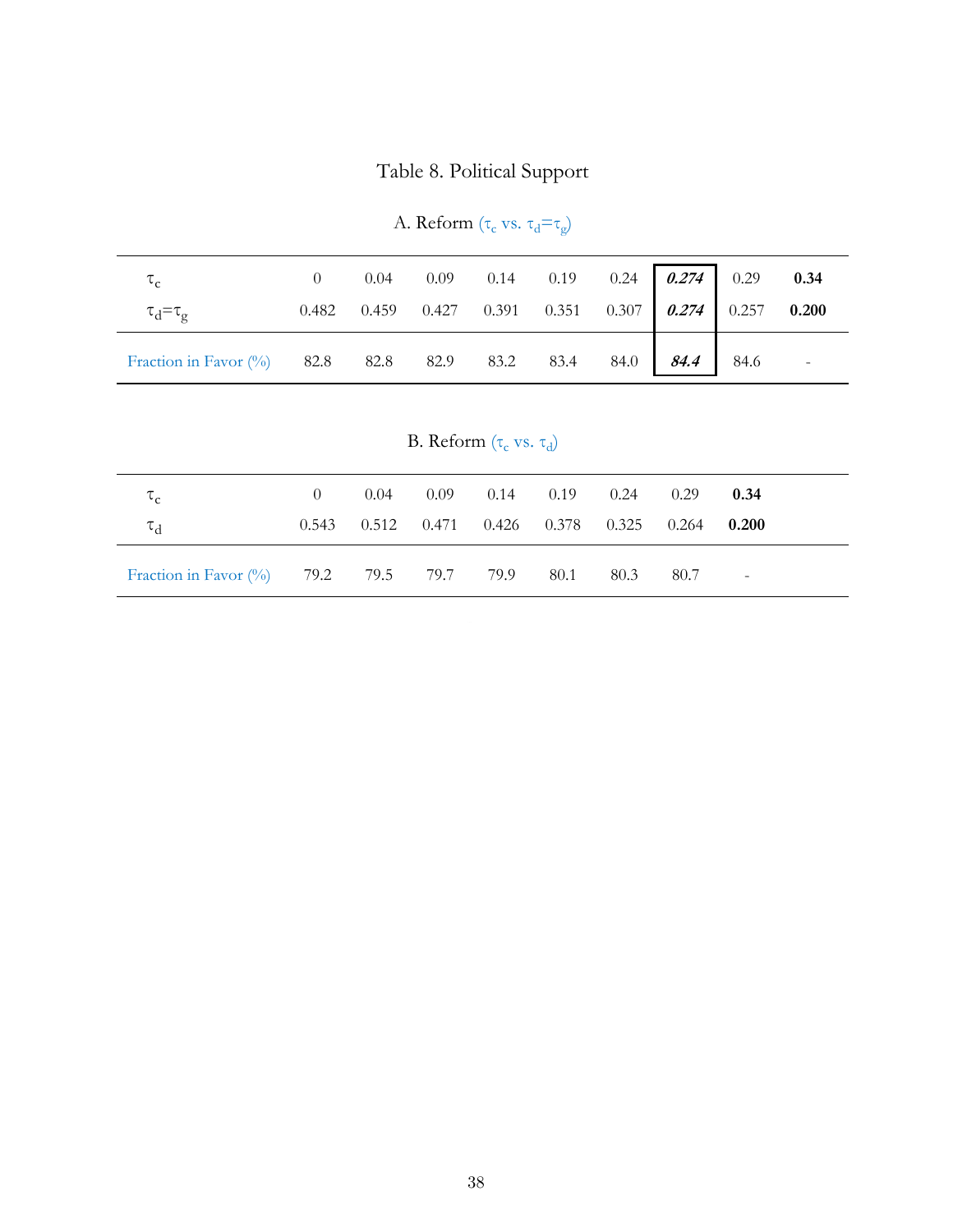

Reform ( $\tau_c$  vs.  $\tau_d = \tau_g$ )

 $(\phi = 0.54)$ 



\* value relative to the pre-reform level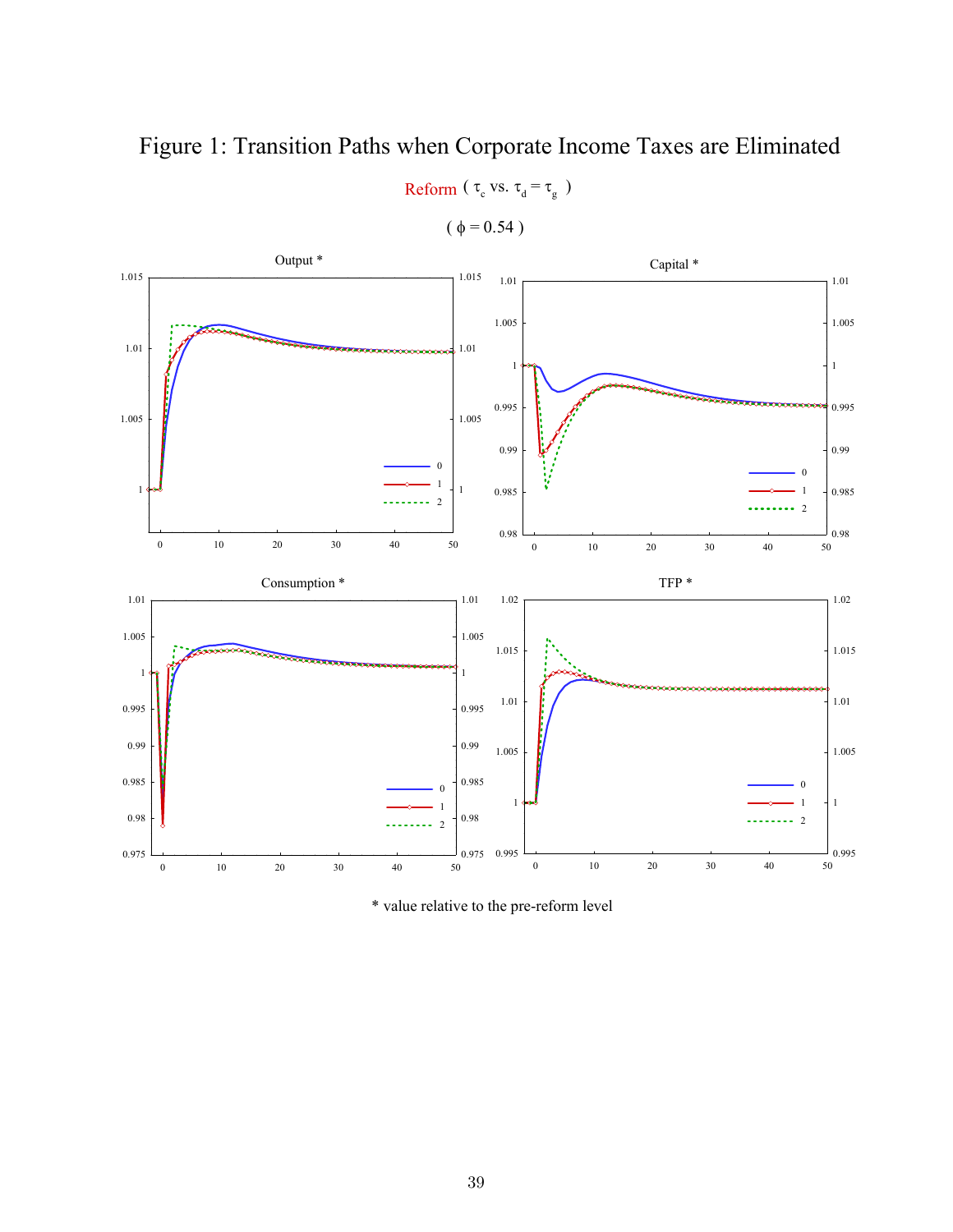

Figure 2: Individual Welfare Gains from Eliminating Corporate Taxes

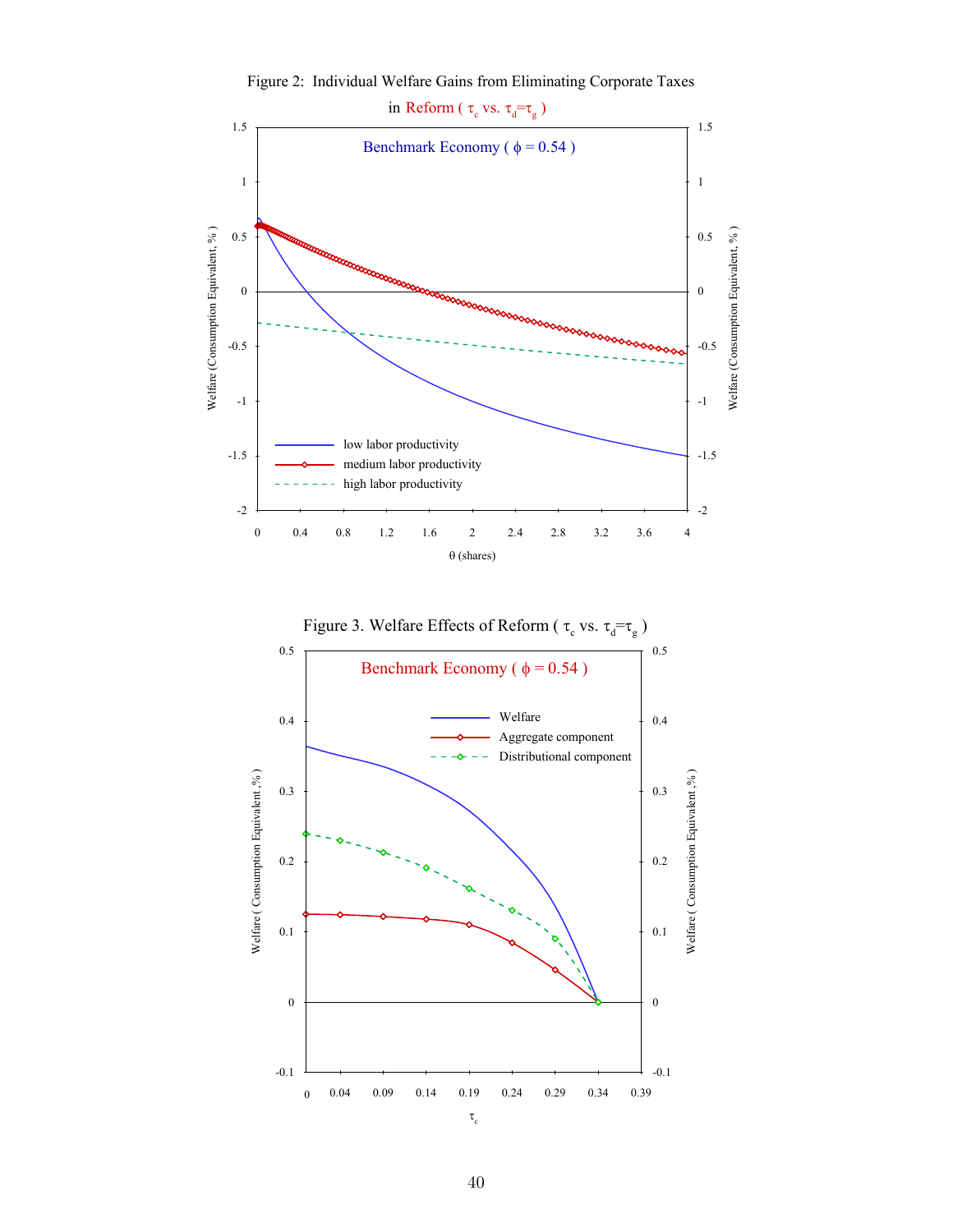

Capital \* 0 10 20 30 40 50 0.9 1 1.1 1.2 1.3 1.4 1.5  $\frac{1}{50}$  0.9 1 1.1 1.2 1.3 1.4 1.5  $\overline{0}$ 1 2 Output \* 0 10 20 30 40 50 0.98 1 1.02 1.04 1.06 1.08 1.1 1.12 0.98 1 1.02 1.04 1.06 1.08 1.1 1.12 0 1  $\overline{2}$ TFP \* 0 10 20 30 40 50 0.985 0.99 0.995 1 1.005 1.01 1.015  $\frac{1}{50}$  0.985 0.99 0.995 1 1.005 1.01 1.015 0 1  $\cdots$  2 Consumption \* 0 10 20 30 40 50 0.7 0.75 0.8 0.85 0.9 0.95 1 1.05 1.1 1.15 1.2  $\frac{1}{50}$  0.7 0.75 0.8 0.85 0.9 0.95 1 1.05 1.1 1.15 1.2 0 1  $\overline{2}$ 

Reform ( $\tau_c$  vs.  $\tau_d$ )

 $(\phi = 0.54)$ 

\* value relative to the pre-reform level